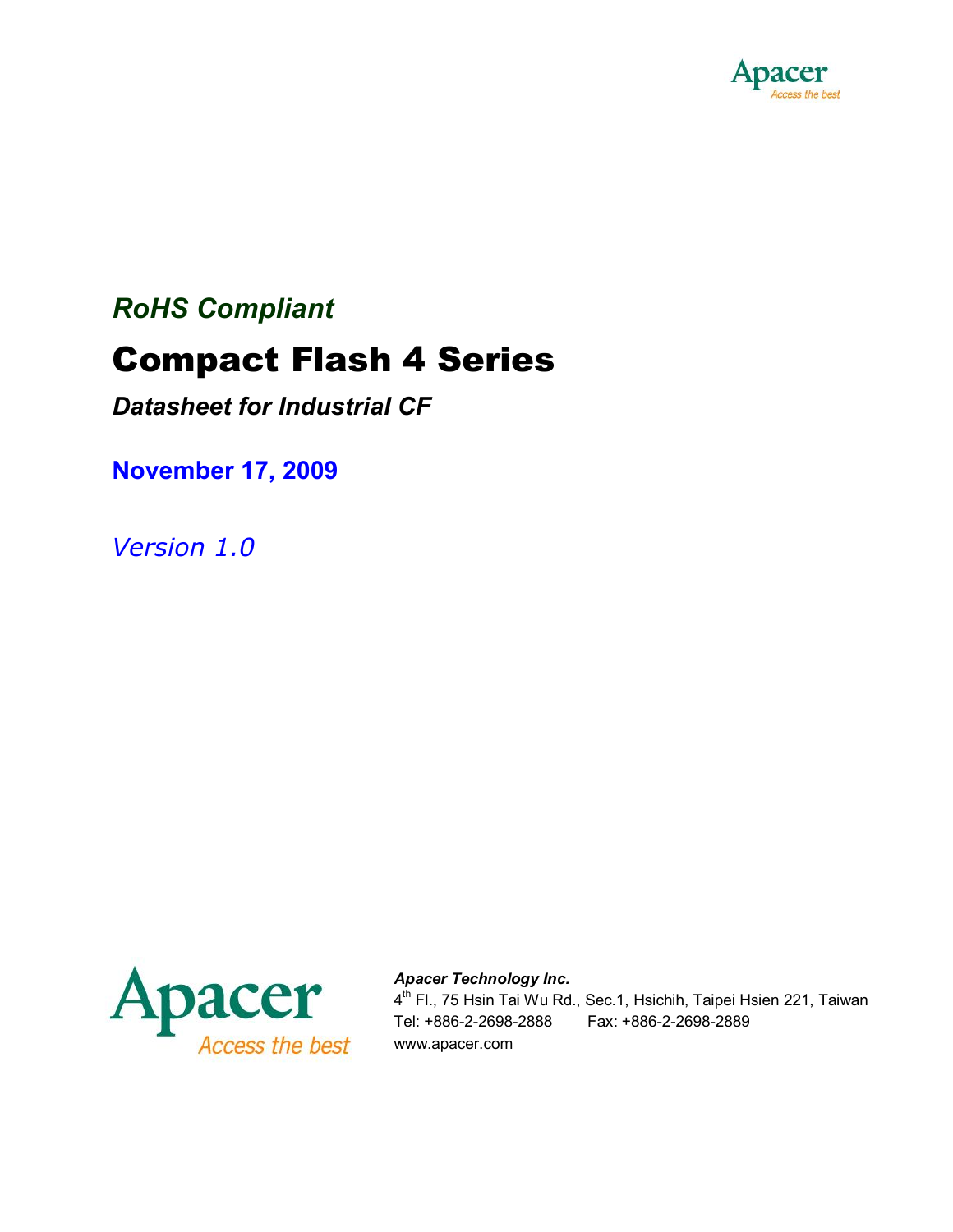

# **Features:**

- **CompactFlash Association Specification Revision 4.1 Standard Interface**
	- 512 bytes per sector
	- ATA command set compatible
	- ATA mode support for up to: PIO Mode-6 Multiword DMA Mode-4 Ultra DMA Mode-6
- **Capacities** – 256, 512 MB 1, 2, 4, 8, 16 GB
- **Sustained read performance**
	- Up to 50 MB/sec
- **Sustained write performance** – Up to 21 MB/sec
- **Flash management**
	- Advanced wear-leveling algorithms to substantially increase longevity of flash media
	- Built-in ECC support for correcting up to 8/15 random single-bit errors per 512 byte sector
	- Read Recovery Technology
	- Power Failure Recovery
	- S.M.A.R.T. Technology

#### **NAND Flash Type: SLC**

**\***Extended Temperature

- **Temperature ranges**
	- Operation: 0°C to 70°C (Standard)  $-40^{\circ}$ C to 85 $^{\circ}$ C(ET\*)
	- Storage: -40°C to 100°C
- **Support for voltage read and write operations**
	- $-$  3.3 V or 5 V
- **Low power consumption (typical)** – Active mode: 95 mA/ 90 mA (3.3 V/ 5 V)
	- Sleep mode: 0.2 mA/ 0.2 mA (3.3 V/ 5 V)
- **Connector Type**  – 50 pins female
- **Physical Dimensions** – 36.4mm x 42.8mm x 3.3mm
- **RoHS compliant**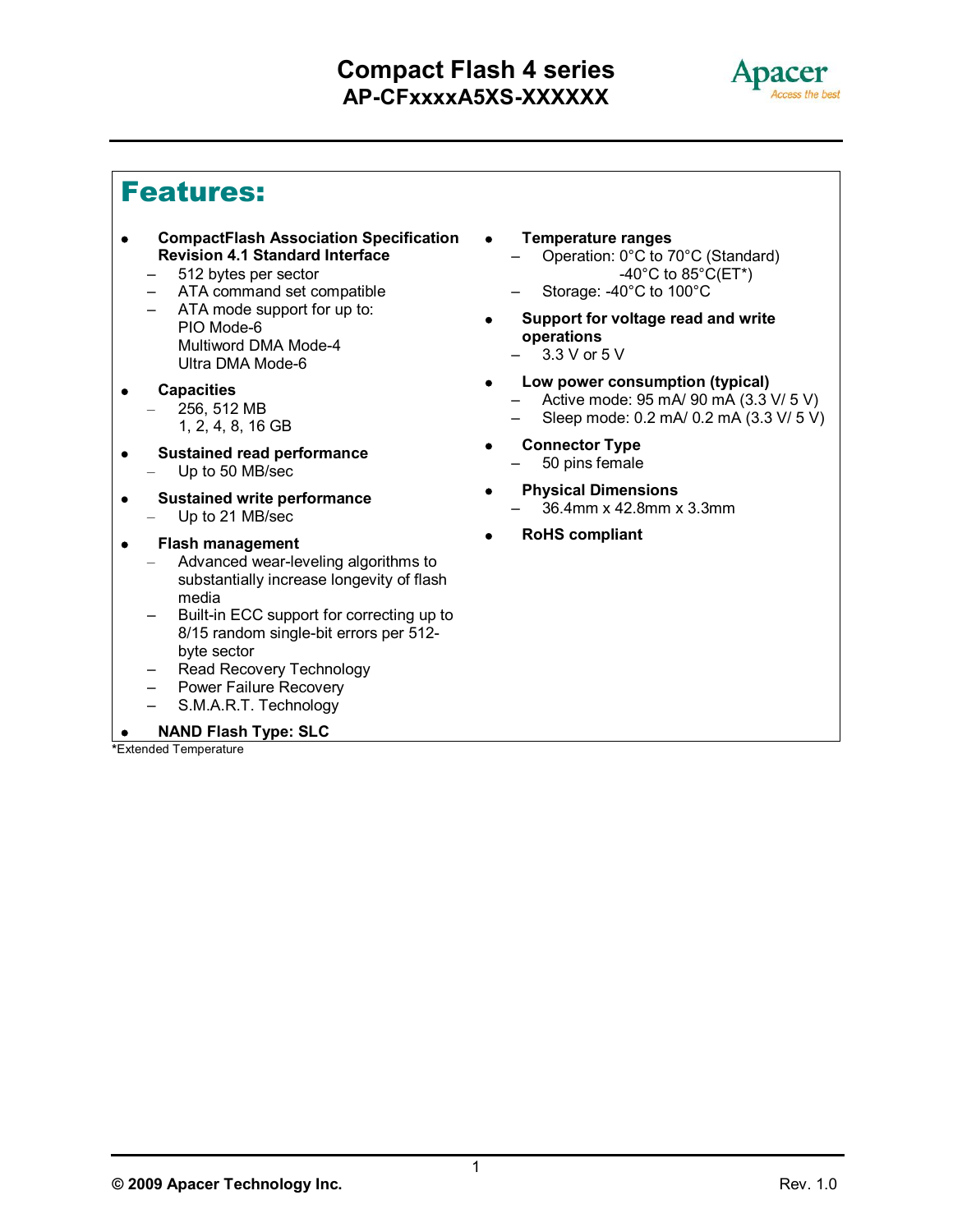

# **Table of Contents**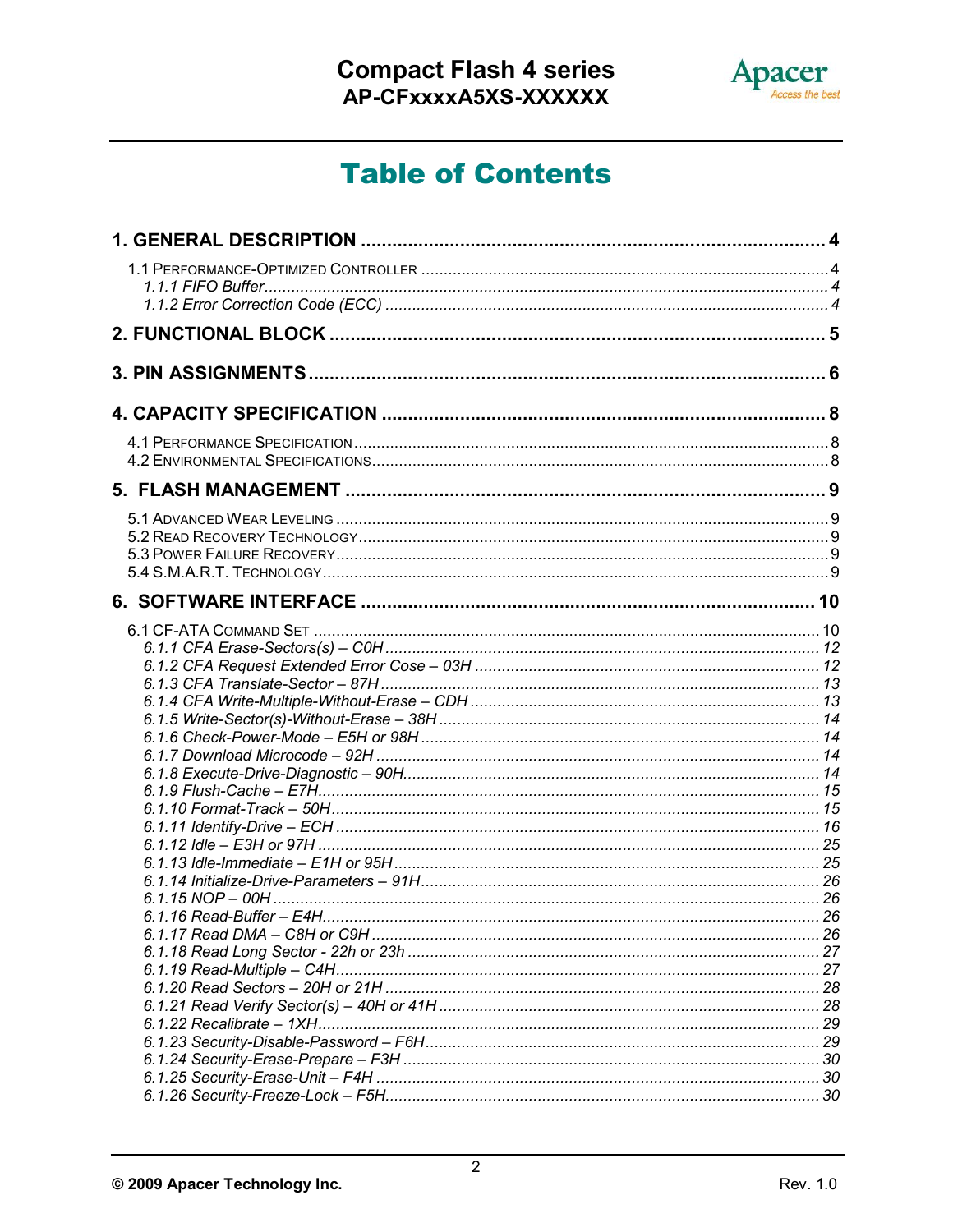# **Compact Flash 4 series<br>AP-CFxxxxA5XS-XXXXXX**

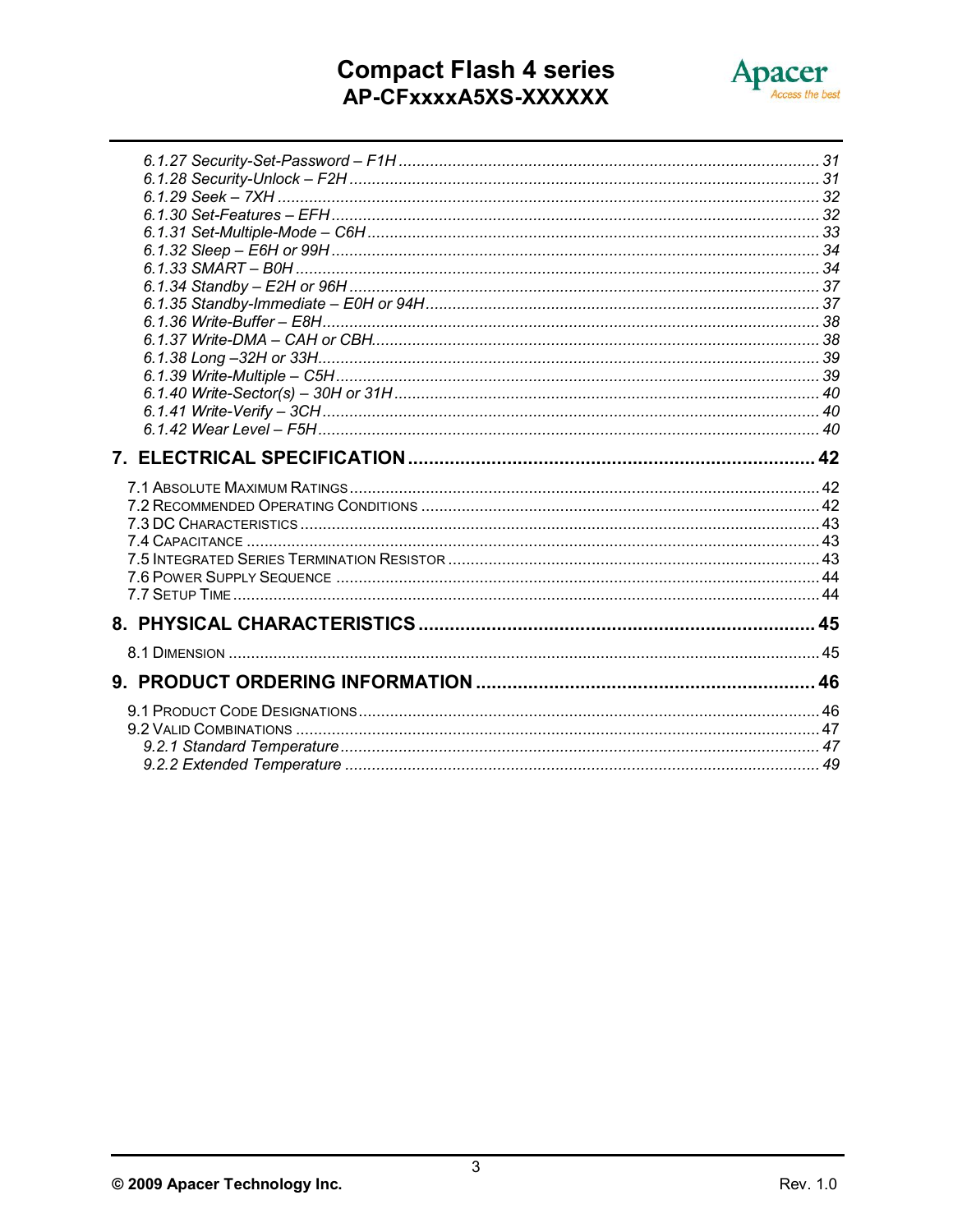

# **1. General Description**

Apacer's Compact Flash 4 offers the most reliable and high performance storage which is compatible with CF Type I and Type II devise. Unlike the others, Apacer Compact Flash 4 provides solid traceability to ensure all products HW/SW are the same as you qualified.

Apacer's Compact Flash 4 complies with the interfaces, such as the commands, timings, and protocols based on the Compact Flash Specification (CFA standard), and operates as the PC Card ATA interface providing complete PCMCIA - ATA functionality and compatibility. Apacer 's Compact Flash 4 is designed for use in Point of Sale (POS) terminals, telecom, IP-STB, medical instruments, surveillance systems, industrial PCs and handheld applications.

### **1.1 Performance-Optimized Controller**

Compact Flash 4 Controller translates standard CF signals into flash media data and control signals.

#### **1.1.1 FIFO Buffer**

Compact Flash 4 Controller performs as an FIFO buffer to optimize the host's data transfer to and from the flash media for reliable storage via performing data correction and moving data to another block in case of the correctable error.

#### **1.1.2 Error Correction Code (ECC)**

Compact Flash 4 adopts Error Detection Code (EDC) and Error Correction Code (ECC) algorithms which correct up to 8/15 random single-bit errors for each 512-byte block of data.

High performance is achieved through hardware-based error detection and correction.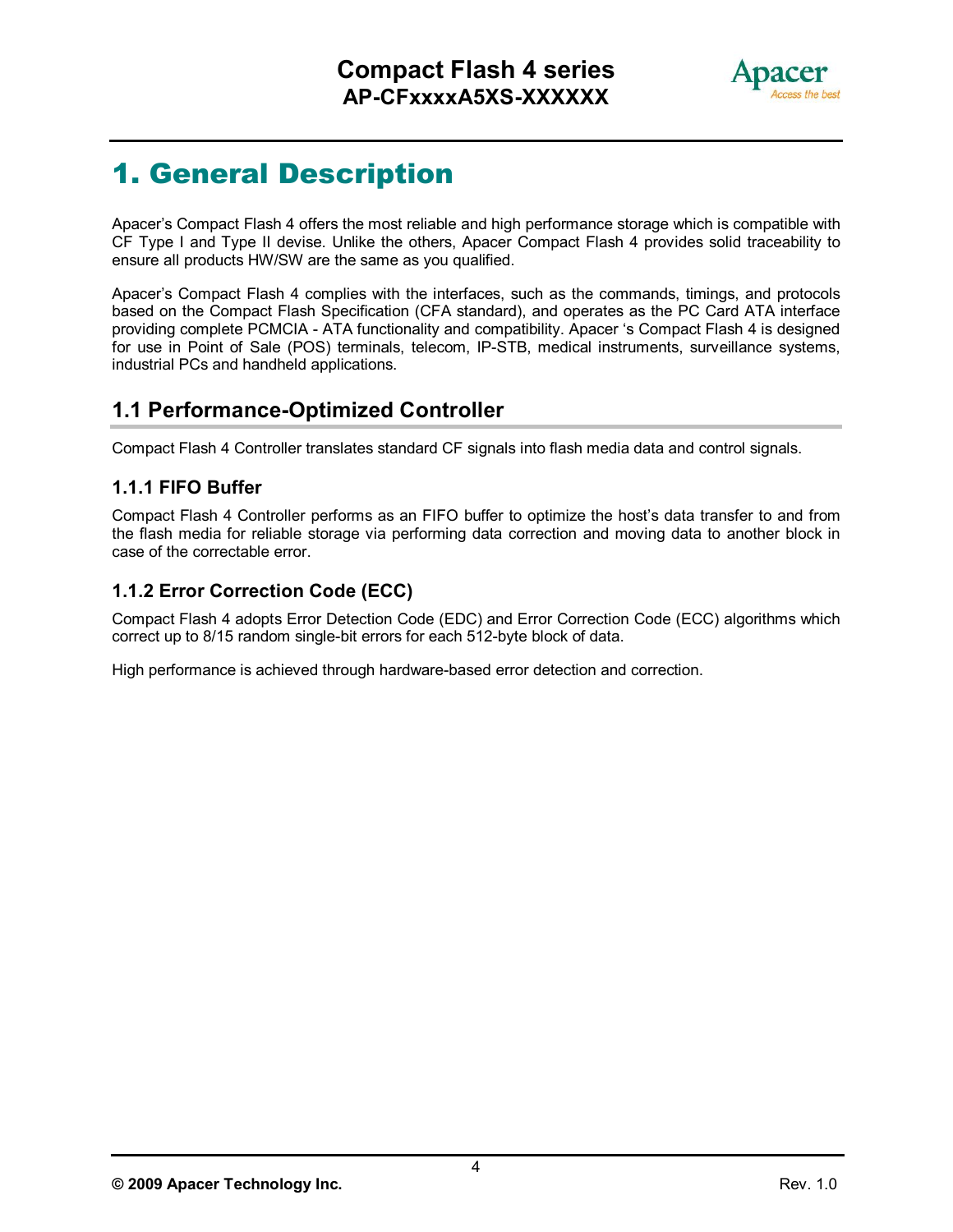

# **2. Functional Block**

Compact Flash 4 Card includes a controller and flash media, as well as the standard Compact Flash interface. Figure 2-1 shows the functional block diagram.



**Figure 2-1:** Functional block diagram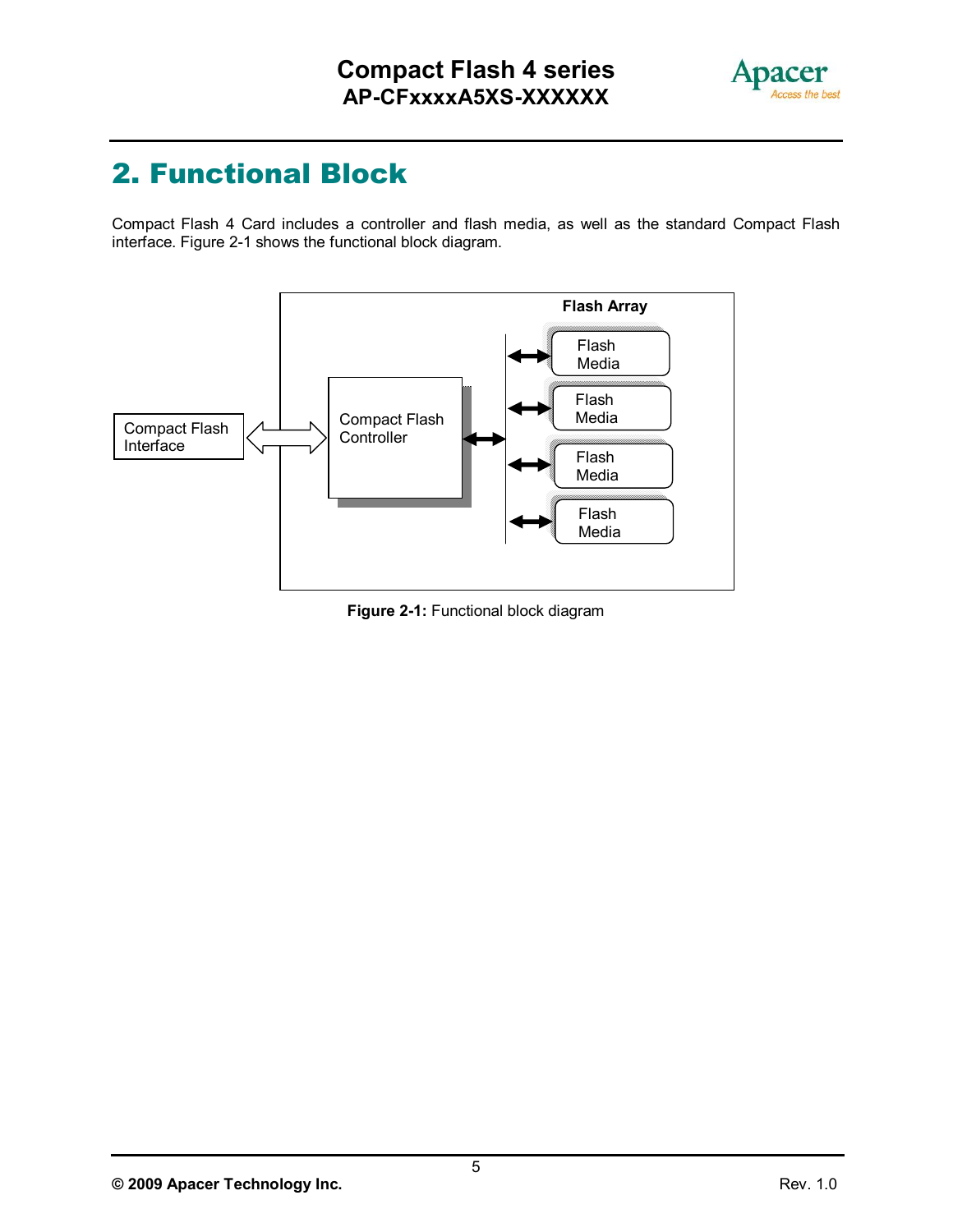

# **3. Pin Assignments**

Table 3-1 lists the pin assignments with respective signal names for the 50-pin configuration. A "#" suffix indicates the active low signal. The pin type can be input, output or input/output.

| Pin No.         | <b>Memory card mode</b> |                    | I/O card mode      |                    | <b>True IDE mode</b> |                    |
|-----------------|-------------------------|--------------------|--------------------|--------------------|----------------------|--------------------|
|                 | <b>Signal name</b>      | Pin I/O type       | <b>Signal name</b> | Pin I/O type       | <b>Signal name</b>   | Pin I/O type       |
| 1               | <b>GND</b>              |                    | <b>GND</b>         |                    | <b>GND</b>           |                    |
| $\overline{2}$  | $\overline{D3}$         | $\overline{1/O}$   | $\overline{D3}$    | $\overline{1/O}$   | D3                   | 1/O                |
| 3               | D <sub>4</sub>          | $\overline{1/O}$   | D <sub>4</sub>     | $\overline{1/O}$   | D <sub>4</sub>       | $\overline{1/O}$   |
| $\overline{4}$  | $\overline{D5}$         | $\overline{1/O}$   | D <sub>5</sub>     | $\overline{1/O}$   | $\overline{D5}$      | $\overline{1/O}$   |
| 5               | D <sub>6</sub>          | $\overline{1/O}$   | D <sub>6</sub>     | $\overline{1/O}$   | D <sub>6</sub>       | $\overline{1/O}$   |
| $6\overline{6}$ | $\overline{D7}$         | $\overline{1/O}$   | $\overline{D7}$    | $\overline{1/O}$   | $\overline{D7}$      | $\overline{1/O}$   |
| 7               | #CE1                    |                    | #CE1               |                    | #CS0                 |                    |
| 8               | A10                     |                    | A10                | ı                  | $A10$ <sup>T</sup>   | I                  |
| $\overline{9}$  | #OE                     |                    | #OE                |                    | #ATA SEL             |                    |
| $\overline{10}$ | A <sub>9</sub>          |                    | A <sub>9</sub>     |                    | $A9^1$               |                    |
| $\overline{11}$ | A <sub>8</sub>          |                    | $\overline{AB}$    |                    | A8 <sup>1</sup>      |                    |
| 12              | A7                      |                    | $\overline{A7}$    |                    | A7 <sup>1</sup>      |                    |
| 13              | VCC                     | $\overline{a}$     | VCC                | $\overline{a}$     | VCC                  | $\overline{a}$     |
| 14              | A <sub>6</sub>          |                    | A <sub>6</sub>     |                    | AG <sup>1</sup>      |                    |
| 15              | A <sub>5</sub>          |                    | A <sub>5</sub>     |                    | $A5^1$               |                    |
| 16              | $\overline{A4}$         |                    | A4                 |                    | $AA^1$               |                    |
| $\overline{17}$ | A3                      |                    | A3                 |                    | $A3^1$               |                    |
| 18              | A2                      |                    | $\overline{A2}$    |                    | A2                   |                    |
| 19              | A1                      |                    | A <sub>1</sub>     |                    | A <sub>1</sub>       |                    |
| $\overline{20}$ | A <sub>0</sub>          |                    | A <sub>0</sub>     | L                  | A <sub>0</sub>       | T                  |
| $\overline{21}$ | D <sub>0</sub>          | $\overline{1/O}$   | D <sub>0</sub>     | $\overline{1/O}$   | D <sub>0</sub>       | $\overline{1/O}$   |
| $\overline{22}$ | D <sub>1</sub>          | I/O                | D <sub>1</sub>     | $\overline{1/O}$   | D <sub>1</sub>       | I/O                |
| $\overline{23}$ | D2                      | $\overline{1/O}$   | D2                 | $\overline{1/O}$   | D2                   | $\overline{1/O}$   |
| $\overline{24}$ | <b>WP</b>               | $\overline{O}$     | #IOIS16            | $\overline{0}$     | #IOCS16              | $\overline{O}$     |
| $\overline{25}$ | #CD2                    | $\overline{\circ}$ | #CD2               | $\overline{0}$     | #CD2                 | $\overline{0}$     |
| $\overline{26}$ | #CD1                    | $\circ$            | #CD1               | $\overline{0}$     | #CD1                 | $\overline{O}$     |
| $\overline{27}$ | $\overline{D11}$        | $\overline{1/O}$   | $\overline{D11}$   | $\overline{1/O}$   | $\overline{D11}$     | $\overline{1/O}$   |
| 28              | D12                     | $\overline{1/O}$   | D12                | $\overline{1/O}$   | D12                  | $\overline{1/O}$   |
| 29              | D13                     | $\overline{1/O}$   | D13                | I/O                | D <sub>13</sub>      | I/O                |
| 30              | D <sub>14</sub>         | $\overline{1/O}$   | D <sub>14</sub>    | $\overline{1/O}$   | D <sub>14</sub>      | 1/O                |
| 31              | D15                     | $\overline{1/O}$   | D15                | 1/O                | D15                  | $\overline{1/O}$   |
| 32              | #CE2                    |                    | #CE2               |                    | #CS1                 | T                  |
| 33              | #VS1                    | $\overline{0}$     | #VS1               | $\overline{\circ}$ | #VS1                 | $\overline{O}$     |
| 34              | #IORD                   |                    | #IORD              |                    | #IORD                |                    |
| 35              | #IOWR                   |                    | #IOWR              | ı                  | #IOWR                | ı                  |
| 36              | #WE                     |                    | #WE                | ı                  | #WE                  | ı                  |
| $\overline{37}$ | RDY/-BSY                | $\overline{\circ}$ | #IREQ              | Ō                  | <b>INTRQ</b>         | $\overline{\rm o}$ |
| 38              | VCC                     | $\frac{1}{2}$      | VCC                | $\overline{a}$     | <b>VCC</b>           | $\overline{a}$     |
| 39              | #CSEL                   |                    | #CSEL              |                    | #CSEL                |                    |
| 40              | #VS2                    | O                  | #VS2               | O                  | #VS2                 | O                  |
| 41              | <b>RESET</b>            |                    | <b>RESET</b>       | T                  | #RESET               | I                  |

|  | <b>Table 3-1:</b> Pin assignments (1 of 2) |
|--|--------------------------------------------|
|--|--------------------------------------------|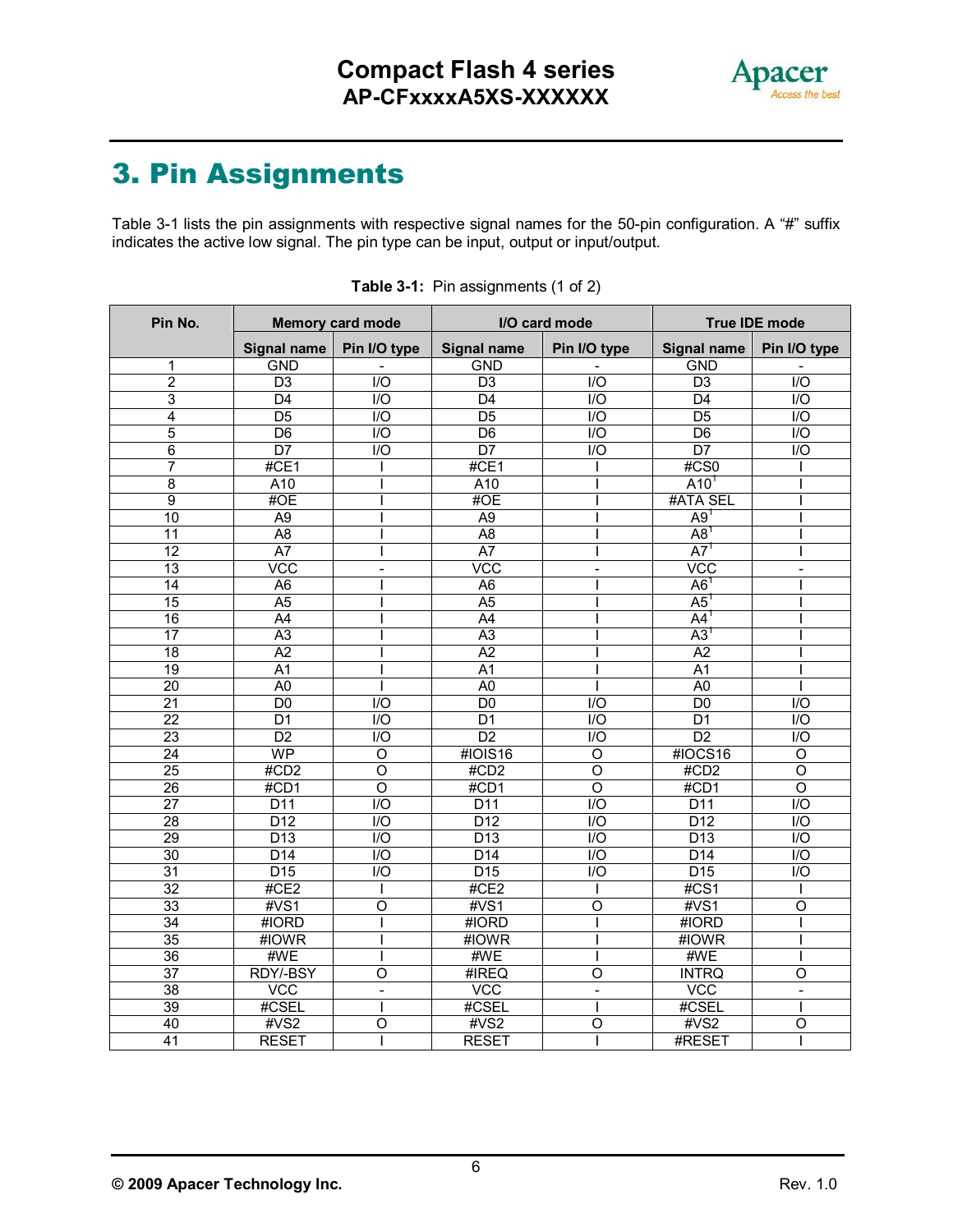

|  | Table 3-1: Pin assignments (2 of 2) |  |
|--|-------------------------------------|--|
|--|-------------------------------------|--|

| Pin No. | <b>Memory card mode</b> |              | I/O card mode      |              | <b>True IDE mode</b> |              |
|---------|-------------------------|--------------|--------------------|--------------|----------------------|--------------|
|         | Signal name             | Pin I/O type | <b>Signal name</b> | Pin I/O type | Signal name          | Pin I/O type |
| 42      | #WAIT                   |              | #WAIT              |              | <b>IORDY</b>         |              |
| 43      | #INPACK                 |              | #INPACK            |              | DMARQ <sup>2</sup>   |              |
| 44      | #REG                    |              | #REG               |              | DMACK <sup>2</sup>   |              |
| 45      | BVD <sub>2</sub>        |              | #SPKR              |              | #DASP                |              |
| 46      | BVD <sub>1</sub>        |              | #STSCHG            |              | #PDIAG               | O            |
| 47      | D8                      | I/O          | D <sub>8</sub>     | I/O          | D8                   | 1/O          |
| 48      | D <sub>9</sub>          | I/O          | D <sub>9</sub>     | I/O          | D9                   | 1/O          |
| 49      | D <sub>10</sub>         | I/O          | D <sub>10</sub>    | I/O          | D <sub>10</sub>      | 1/O          |
| 50      | <b>GND</b>              |              | GND                |              | <b>GND</b>           |              |

1. The signal should be grounded by the host.

2. Connection required when UDMA is in use.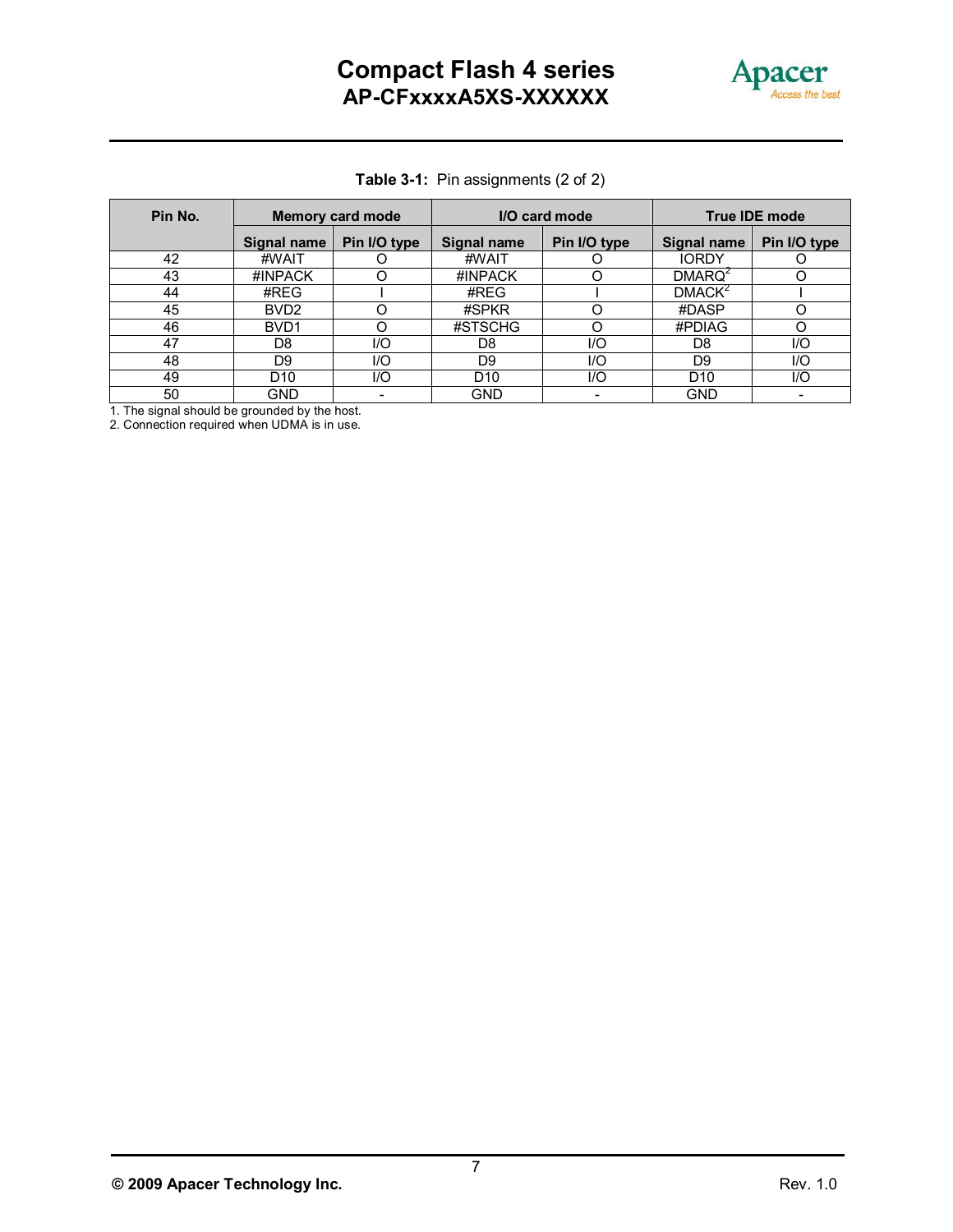

# **4. Capacity Specification**

Capacity specification of Compact Flash 4 series is available as shown in Table 4-1. It lists the specific capacity and the default numbers of heads, sectors and cylinders for each product line.

| Total bytes $^{1,2}$ | <b>Cylinders</b> | <b>Heads</b> | <b>Sectors</b> | <b>Max LBA</b> |
|----------------------|------------------|--------------|----------------|----------------|
| 256,901,120          | 980              | 16           | 32             | 501,760        |
| 512,483,328          | 993              | 16           | 63             | 1,000,944      |
| 1,024,966,656        | 1,986            | 16           | 63             | 2,001,888      |
| 2,048,901,120        | 3,970            | 16           | 63             | 4,001,760      |
| 4,110,188,544        | 7,964            | 16           | 63             | 8,027,712      |
| 8,195,604,480        | 15,880           | 16           | 63             | 16,007,040     |
| 16,391,208,960       | $16,383^3$       | 16           | 63             | 32,014,080     |
|                      |                  |              |                |                |

| Table 4-1: Capacity specifications |
|------------------------------------|
|------------------------------------|

1. Total bytes includes reserved block.

2. Display of total bytes varies from operating systems.

3. Cylinders, heads or sectors are not applicable for these capacities. Only LBA addressing applies

### **4.1 Performance Specification**

Performances of Compact Flash 4 are listed below.

|  |  | Table 4-2: Performance specifications |
|--|--|---------------------------------------|
|--|--|---------------------------------------|

| <b>Capacity</b>               | <b>256 MB</b> | 512 MB     | 4 GB/ 8 GB | <b>16 GB</b> |
|-------------------------------|---------------|------------|------------|--------------|
| <b>Performance</b>            |               | 1 GB/ 2 GB |            |              |
| <b>Sustained read (MB/s)</b>  | 32            | 43         | 46         | 50           |
| <b>Sustained write (MB/s)</b> |               | $15 - 17$  |            |              |

### **4.2 Environmental Specifications**

Environmental specification of Compact Flash 4 series follows the MIL-STD-810F standards as shown in Table 4-3.

| <b>Environment</b>        |           | <b>Specification</b>                                                                          |
|---------------------------|-----------|-----------------------------------------------------------------------------------------------|
|                           | Operation | $ 0^{\circ}$ C to 70 $^{\circ}$ C; -40 $^{\circ}$ C to 85 $^{\circ}$ C (Extended Temperature) |
| Temperature               | Storage   | $-40^{\circ}$ C to 100 $^{\circ}$ C                                                           |
| Humidity                  |           | 15% to 95% RH (Non-condensing)                                                                |
| Vibration (Non-Operation) |           | Sine wave: 10~2000Hz, 15G (X, Y, Z axes)                                                      |
| Shock (Non-Operation)     |           | Half sine wave, Peak acceleration 50 G, 11 ms (X, Y, Z; All 6 axes)                           |

**Table 4-3:** Environmental specifications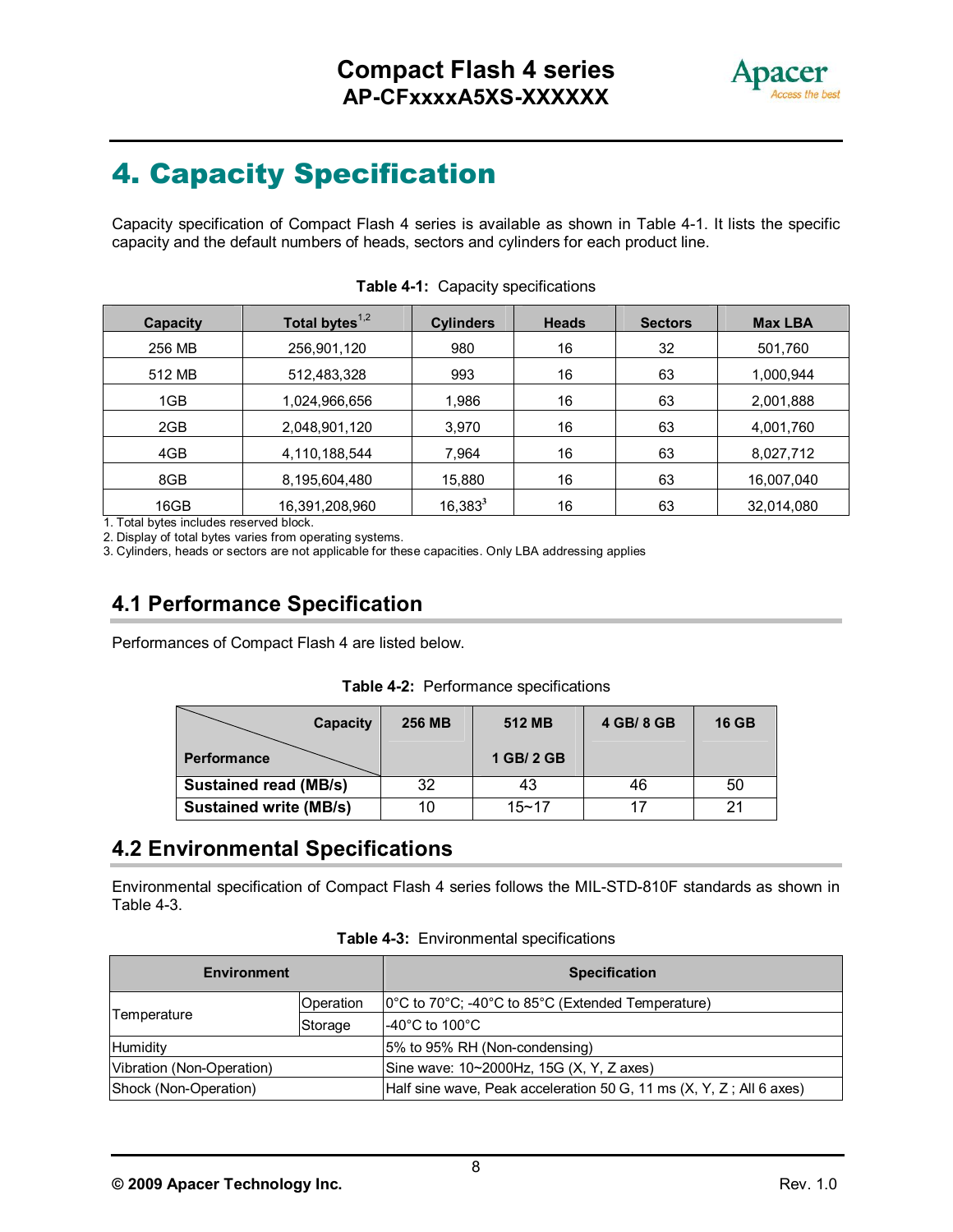

# **5. Flash Management**

# **5.1 Advanced Wear Leveling**

The goal of advanced wear leveling algorithms is to evenly spread the program and erase cycles on the area of programmed and erased multiple times and the area of programmed one and read multiple times among the available blocks in the flash array.

### **5.2 Read Recovery Technology**

Read Recovery Technology enables reliable storage. When it is detected correctable error during read command operation, all data of related block is corrected and is moved to other block. Since it continues to read data after recovery operation, read data is the same as no error data for host system. However, since data transfer is stopped temporarily, the output time of BSY signal becomes long. In order to perform Read Command Recovery, it is necessary to set up the threshold for the number of detected error bit. Read Command Recovery is performed by following commands.

- **•** READ DMA
- READ MULTIPLE<br>• READ SECTOR(S
- READ SECTOR(S)
- READ VERIFY SECTOR(S)

### **5.3 Power Failure Recovery**

The controller enables to reduce data loss in case of sudden power fail. Once power was failure before cached data writing back into flash, data in the cache will lost. The next time the power is on, the controller will check these fragmented data segment, and, if necessary, replace them with old data kept in flash until programmed successfully.

### **5.4 S.M.A.R.T. Technology**

S.M.A.R.T. is an acronym for Self-Monitoring, Analysis and Reporting Technology and enables to expect the endurance of flash memory. The S.M.A.R.T. function protects the user from unexpected fault of product. The S.M.A.R.T function enables to predict the occurrence of near-term degradation or fault conditions by monitoring and storing critical parameters of flash memory (ex. Number of bad block, maximum number of erase, etc). The host system is warned of a negative reliability condition which is the impending risk of data loss by the S.M.A.R.T. function. Then the user can take appropriate action to minimize the risk.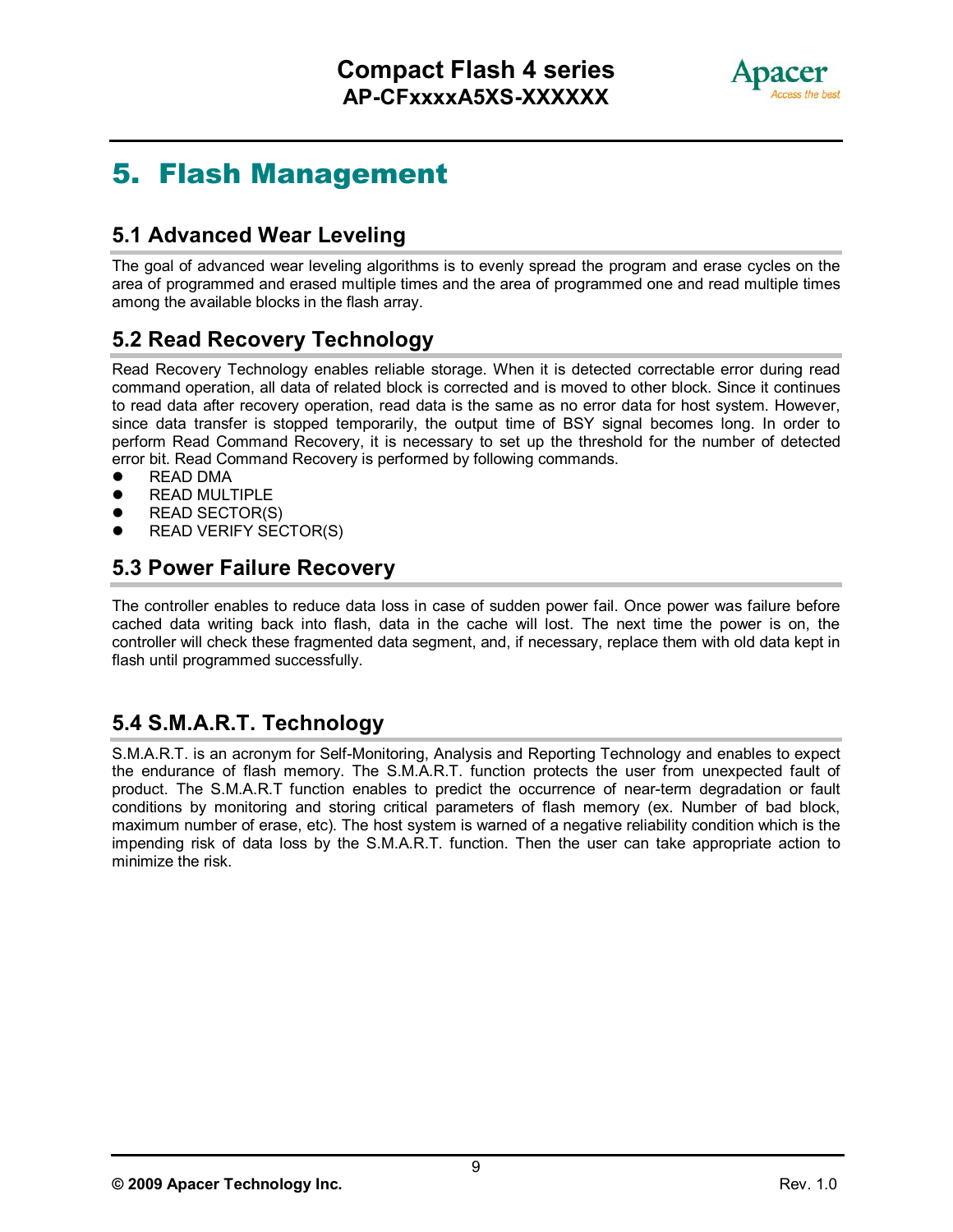

# **6. Software Interface**

# **6.1 CF-ATA Command Set**

Table 6-1 summarizes the CF-ATA command set with the paragraphs that follow describing the individual commands and the task file for each.

|  | Table 6-1: CFC-ATA command set (1/2) |  |
|--|--------------------------------------|--|
|--|--------------------------------------|--|

| <b>Command</b>                    | Code             | <b>Command Protocol</b> |
|-----------------------------------|------------------|-------------------------|
| CFA Erase-Sector(s)               | <b>COH</b>       | Non-data                |
| CFA Request Extended Error Code   | 03H              | Non-data                |
| <b>CFA Translate-Sector</b>       | 87H              | PIO data-in             |
| CFA Write-Multiple-Without-Erase  | <b>CDH</b>       | PIO data-out            |
| CFA Write-Sector(s)-Without-Erase | 38H              | PIO data-out            |
| Check-Power-Mode                  | E5H or 98H       | Non-data                |
| Download Microcode                | 92H              | PIO data-out            |
| Execute-Drive-Diagnostic          | 90H              | Device Diagnostic       |
| Flush-Cache                       | E7H              | Non-data                |
| Format-Track                      | 50H              | PIO data-out            |
| Identify-Drive                    | <b>ECH</b>       | PIO data-in             |
| Idle                              | E3H or 97H       | Non-data                |
| Idle-Immediate                    | E1H or 95H       | Non-data                |
| Initialize-Drive-Parameters       | 91H              | Non-data                |
| <b>NOP</b>                        | 00H              | Non-data                |
| Read-Buffer                       | E4H              | PIO data-in             |
| Read DMA                          | C8H or C9H       | <b>DMA</b>              |
| Read Long                         | 22h or 23h       | PIO data-in             |
| Read-Multiple                     | C <sub>4</sub> H | PIO data-in             |
| Read-Sector(s)                    | 20H or 21H       | PIO data-in             |
| Read-Verify-Sector(s)             | 40H or 41H       | Non-data                |
| Recalibrate                       | 1XH              | Non-data                |
| Security Disable Password         | F6H              | PIO data-out            |
| <b>Security Erase Prepare</b>     | F3H              | Non-data                |
| <b>Security Erase Unit</b>        | F4H              | PIO data-out            |
| <b>Security Freeze Lock</b>       | F <sub>5</sub> H | Non-data                |
| <b>Security Set Password</b>      | F <sub>1</sub> H | PIO data-out            |
| <b>Security Unlock</b>            | F <sub>2</sub> H | PIO data-out            |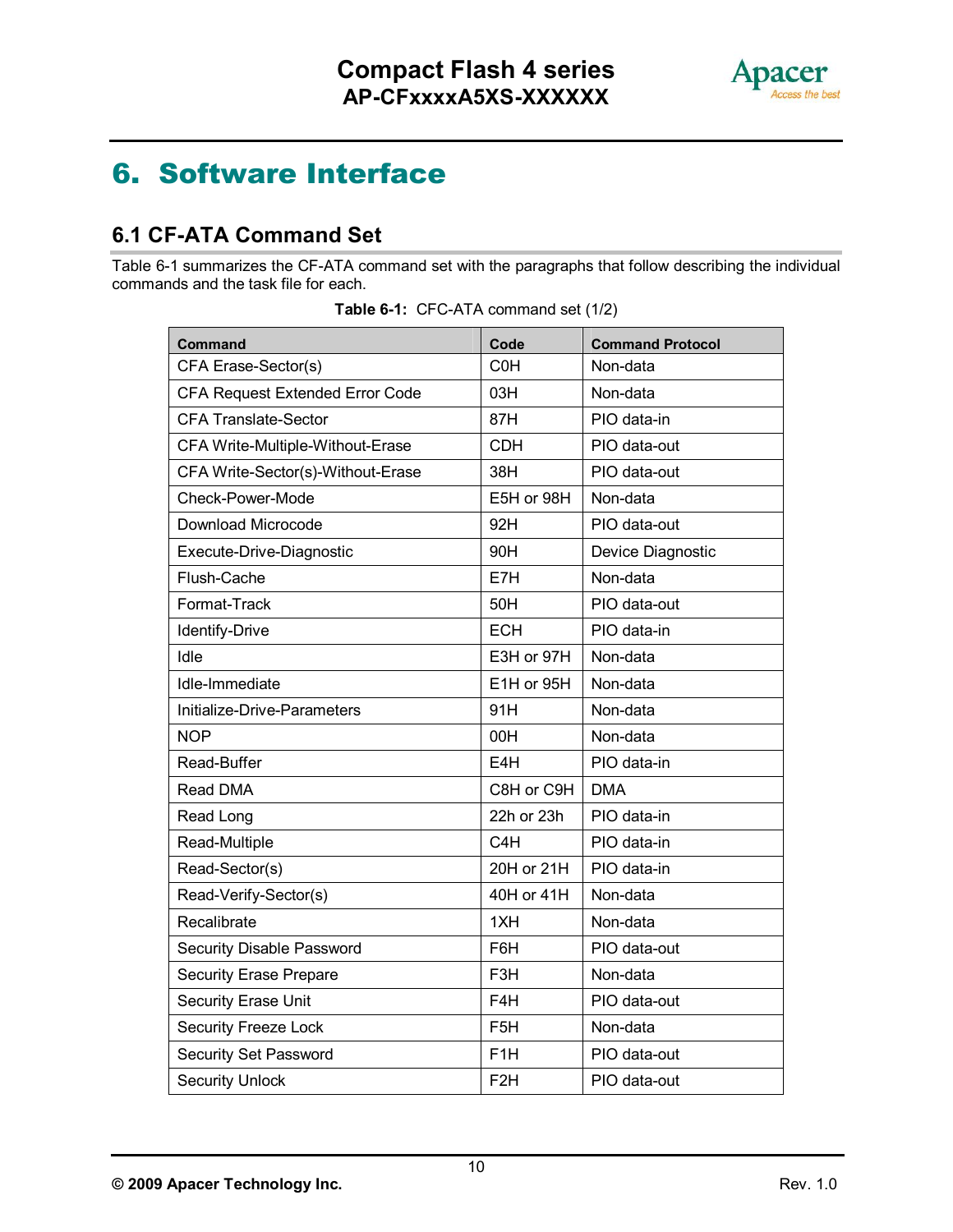

| Table 6-1: CFC-ATA command set (2/2) |
|--------------------------------------|

| Command                                        | Code                  | <b>Command Protocol</b> |
|------------------------------------------------|-----------------------|-------------------------|
| Seek                                           | 7XH                   | Non-data                |
| Set-Features                                   | EFH                   | Non-data                |
| Set-Multiple-mode                              | C6H                   | Non-data                |
| Sleep                                          | E6H or 99H            | Non-data                |
| <b>SMART Disable Operations</b>                | B <sub>0</sub> H      | Non-data                |
| <b>SMART Enable/Disable Attribute Autosave</b> | B <sub>0</sub> H      | Non-data                |
| <b>SMART Enable Operations</b>                 | B <sub>0</sub> H      | Non-data                |
| <b>SMART Read Attribute Thresholds</b>         | <b>B<sub>OH</sub></b> | PIO data-in             |
| <b>SMART Read Data</b>                         | <b>B0H</b>            | PIO data-in             |
| <b>SMART Read Log</b>                          | B <sub>0</sub> H      | PIO data-in             |
| <b>SMART Return Status</b>                     | <b>B0H</b>            | Non-data                |
| Standby                                        | E2H or 96H            | Non-data                |
| Standby-Immediate                              | E0H or 94H            | Non-data                |
| <b>Write Buffer</b>                            | E8H                   | PIO data-out            |
| <b>Write DMA</b>                               | CAH or CBH            | <b>DMA</b>              |
| Write Long                                     | 32H or 33H            | PIO data-out            |
| <b>Write Multiple</b>                          | C <sub>5</sub> H      | PIO data-out            |
| Write Sector(s)                                | 30H or 31H            | PIO data                |
| <b>Write Verify</b>                            | 3CH                   | PIO data                |
| <b>Write Level</b>                             | F <sub>5</sub> H      | Non-data                |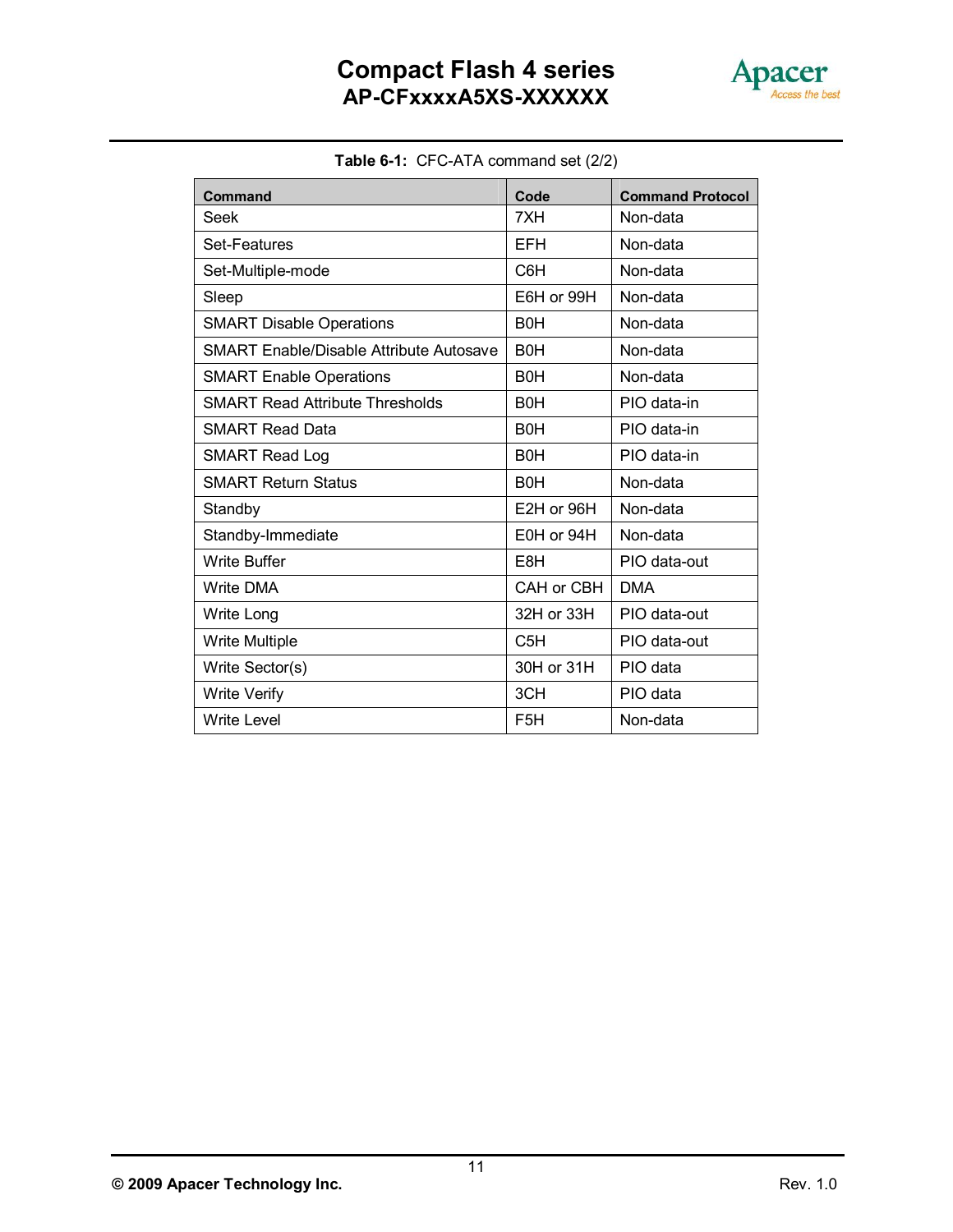

#### **6.1.1 CFA Erase-Sectors(s) – C0H**

| $Bit -$      |                         |  |                           |                         |                  |  |  |  |
|--------------|-------------------------|--|---------------------------|-------------------------|------------------|--|--|--|
| Command (7)  |                         |  |                           | C <sub>0</sub> H        |                  |  |  |  |
| C/D/H(6)     | LBA                     |  | Drive                     |                         | Head (LBA 27-24) |  |  |  |
| Cyl High (5) |                         |  | Cylinder High (LBA 23-16) |                         |                  |  |  |  |
| Cyl Low (4)  |                         |  |                           | Cylinder Low (LBA 15-8) |                  |  |  |  |
| Sec Num (4)  | Sector Number (LBA 7-0) |  |                           |                         |                  |  |  |  |
| Sec Cnt (2)  | <b>Sector Count</b>     |  |                           |                         |                  |  |  |  |
| Feature (1)  |                         |  |                           |                         |                  |  |  |  |

The use of this command in not recommended. This command returns an error.

#### **6.1.2 CFA Request Extended Error Cose – 03H**

| $Bit -$      |  |  |       |     |  |  |  |
|--------------|--|--|-------|-----|--|--|--|
| Command (7)  |  |  |       | 03H |  |  |  |
| C/D/H(6)     |  |  | Drive |     |  |  |  |
| Cyl High (5) |  |  |       |     |  |  |  |
| Cyl Low (4)  |  |  |       |     |  |  |  |
| Sec Num (3)  |  |  |       |     |  |  |  |
| Sec Cnt (2)  |  |  |       |     |  |  |  |
| Feature (1)  |  |  |       |     |  |  |  |

This command requests extended error information for the previous command. Table 6-1 defines the valid extended error codes for the device. The extended error code is returned to the host in the Error register.

| <b>Extended Error Code</b> | <b>Description</b>                                 |
|----------------------------|----------------------------------------------------|
| 00H                        | No Error Detected                                  |
| 01H                        | Self Test OK (No Error)                            |
| 09H                        | Miscellaneous Error                                |
| 20H                        | <b>Invalid Command</b>                             |
| 21H                        | Invalid Address (Requested Head or Sector Invalid) |
| 2FH                        | Address Overflow (Address Too Large)               |
| 35H, 36H                   | Supply or generated Voltage Out of Tolerance       |
| 11H                        | Uncorrectable ECC Error                            |
| 18H                        | <b>Corrected ECC Error</b>                         |
| 05H, 30-34H, 37H, 3EH      | Self Test or Diagnostic Failed                     |
| 10H, 14H                   | ID Not Found                                       |
| 3AH                        | Spare Sectors Exhausted                            |
| 1FH                        | Data Transfer Error / Aborted Command              |
| 0CH, 38H, 3BH, 3CH, 3FH    | Corrupted Media f Format                           |
| 03H                        | Write / Erase Failed                               |
| 22H                        | Power Level 1 Disabled                             |

**Table 6-1:** Extended Error Codes

**© 2009 Apacer Technology Inc.** Rev. 1.0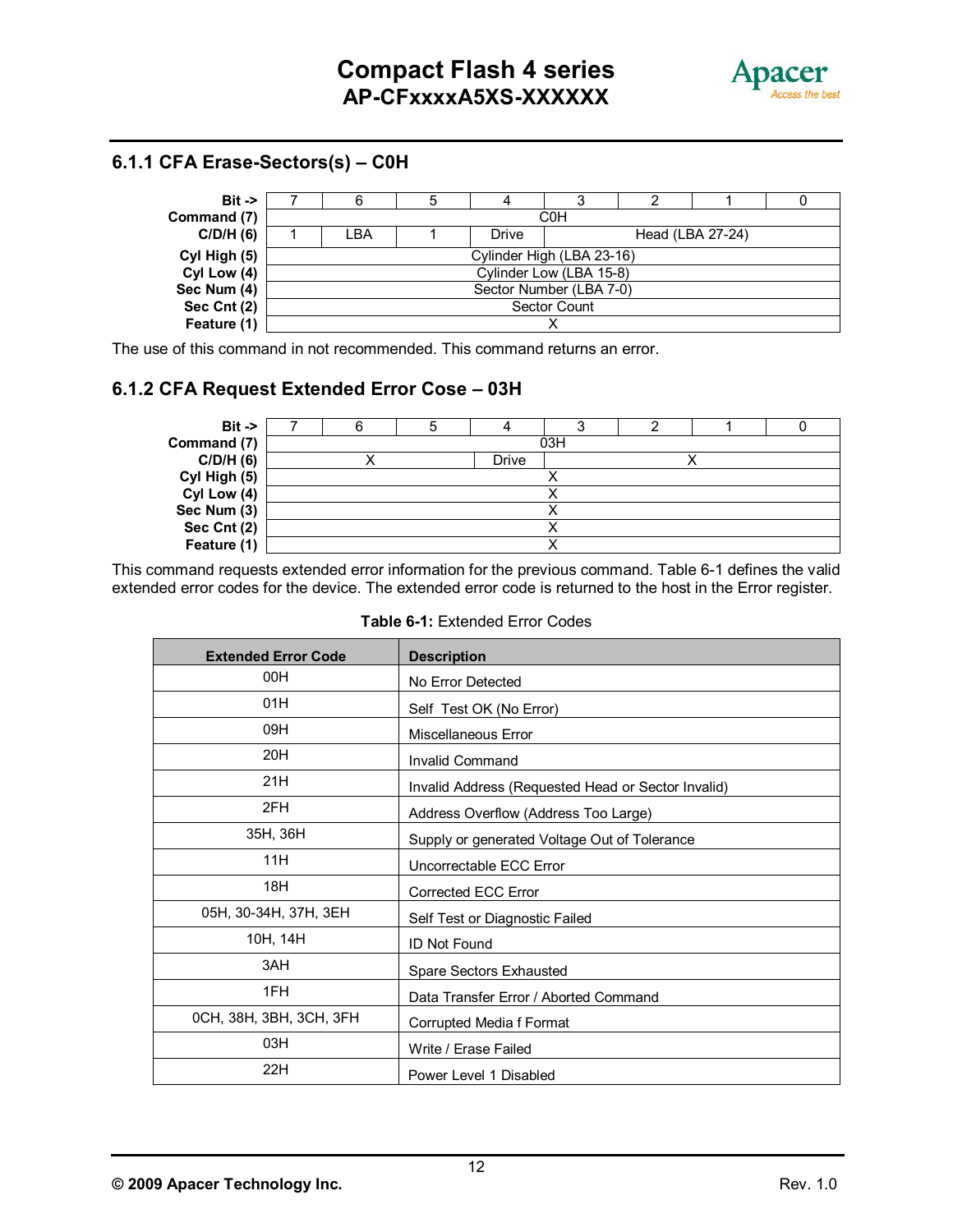

#### **6.1.3 CFA Translate-Sector – 87H**



This command allows the host a method of determining the exact number of times a user sector has been erased and programmed. The controller responds with a 512 Byte buffer of information containing the desired cylinder, head, and sector, including its logical address, and the Hot Count, if available, for that sector. Table 5-7 represents the information in the buffer. Please note that this command is unique to the device Controller.

| <b>Address</b> | <b>Information</b>                           |
|----------------|----------------------------------------------|
| 00H-01H        | Cylinder MSB (00), Cylinder LSB (01)         |
| 02H            | Head                                         |
| 03H            | Sector                                       |
| 04H-06H        | LBA MSB (04) - LSB (06)                      |
| 07H-12H        | Reserved                                     |
| 13H            | Erased Flag (FFh) = Erased; 00h = Not Erased |
| 14H-17H        | Reserved                                     |
| 18H-1AH        | Hot Count MSB $(18)$ – LSB $(1A)^1$          |
| 1BH-1FFH       | Reserved                                     |

#### **Table 6-2:** Translates Sector Information

1. Mode = transfer mode number, all other values are not valid

#### **6.1.4 CFA Write-Multiple-Without-Erase – CDH**

| $Bit ->$     |                      | 5 |       | ື                   |  |      |  |  |
|--------------|----------------------|---|-------|---------------------|--|------|--|--|
| Command (7)  |                      |   |       | CDH                 |  |      |  |  |
| C/D/H(6)     | LBA                  |   | Drive |                     |  | Head |  |  |
| Cyl High (5) | Cylinder High        |   |       |                     |  |      |  |  |
| Cyl Low (4)  |                      |   |       | <b>Cylinder Low</b> |  |      |  |  |
| Sec Num (3)  | <b>Sector Number</b> |   |       |                     |  |      |  |  |
| Sec Cnt (2)  | Sector Count         |   |       |                     |  |      |  |  |
| Feature (1)  |                      |   |       |                     |  |      |  |  |

Use of this command is not recommended, but it is supposed as Write-Multiple command for backward compatibility.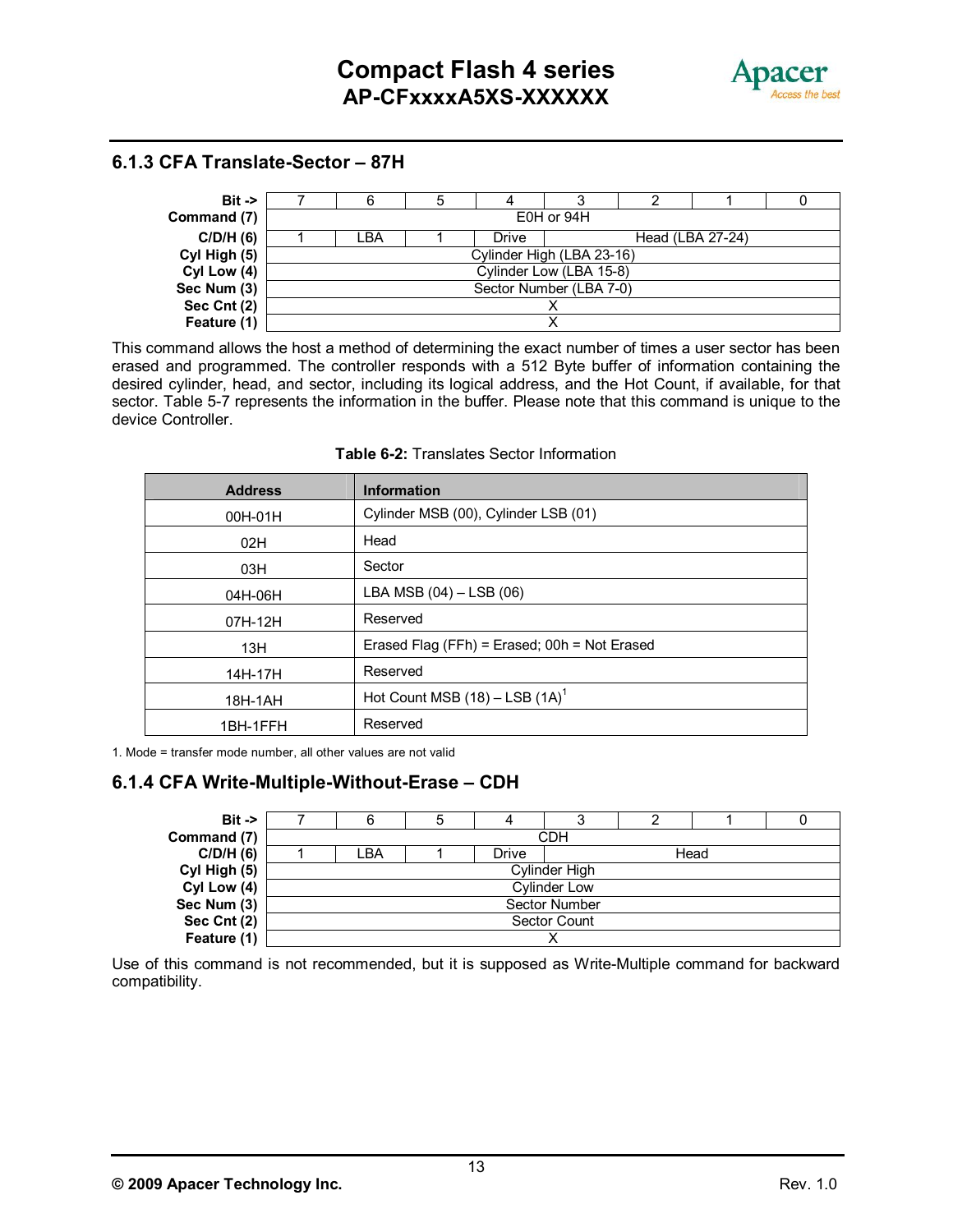

#### **6.1.5 Write-Sector(s)-Without-Erase – 38H**



Use of this command is not recommended, but it is supposed as Write-Multiple command for backward compatibility.

#### **6.1.6 Check-Power-Mode – E5H or 98H**

| $Bit ->$     |  |  |       |            |  |  |  |
|--------------|--|--|-------|------------|--|--|--|
| Command (7)  |  |  |       | E5H or 98H |  |  |  |
| C/D/H(6)     |  |  | Drive |            |  |  |  |
| Cyl High (5) |  |  |       |            |  |  |  |
| Cyl Low (4)  |  |  |       |            |  |  |  |
| Sec Num (4)  |  |  |       |            |  |  |  |
| Sec Cnt (2)  |  |  |       |            |  |  |  |
| Feature (1)  |  |  |       |            |  |  |  |

This command checks the power mode. Because the device can recover from sleep in 200 ns, idle mode is never enabled. Device sets BSY, sets the Sector Count register to 00H, clears BSY and generates an interrupt.

#### **6.1.7 Download Microcode – 92H**

| $Bit ->$     |     |  |       |     |  |  |  |
|--------------|-----|--|-------|-----|--|--|--|
| Command (7)  |     |  |       | 92H |  |  |  |
| C/D/H(6)     |     |  | Drive |     |  |  |  |
| Cyl High (5) |     |  |       |     |  |  |  |
| Cyl Low (4)  |     |  |       |     |  |  |  |
| Sec Num (4)  | 01H |  |       |     |  |  |  |
| Sec Cnt (2)  |     |  |       | 00H |  |  |  |
| Feature (1)  |     |  |       | 07H |  |  |  |

This command is used to download the microcode to the device. Number of sectors to be downloaded depends on the microcode and should be set to sector count register and sector number register. This command operates regardless of Download Microcode command support (Identify Drive parameter bit 0 of Word 83/86)

#### **6.1.8 Execute-Drive-Diagnostic – 90H**

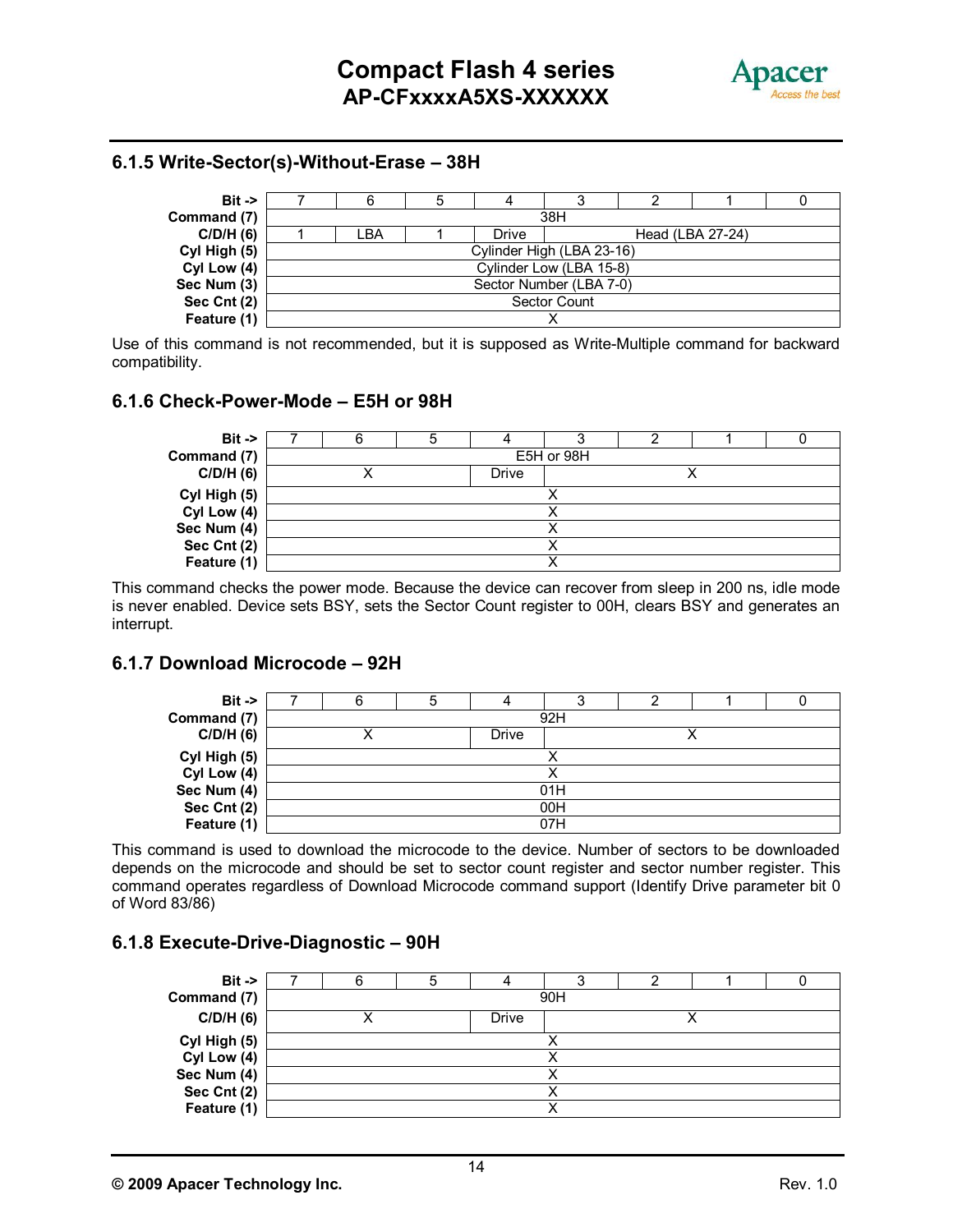# **Compact Flash 4 series AP-CFxxxxA5XS-XXXXXX**



 This command performs the internal diagnostic tests implemented by the device. If the Drive bit is ignored and the diagnostic command is executed by both the Master and the Slave with the Master responding with status for both devices, the Diagnostic codes shown in Table 6-3 are returned in the Error register at the end of the command.

| Code | <b>Error Type</b>                       |
|------|-----------------------------------------|
| 01H  | No Error Detected                       |
| 02H  | <b>Formatter Device Error</b>           |
| 03H  | <b>Sector Buffer Error</b>              |
| 04H  | <b>ECC Circuitry Error</b>              |
| 05H  | <b>Controlling Microprocessor Error</b> |
| 8.XH | <b>Slave Error</b>                      |

#### **Table 6-3:** Diagnostic codes

#### **6.1.9 Flush-Cache – E7H**

| $Bit -$      |  |       |     |  |  |
|--------------|--|-------|-----|--|--|
| Command (7)  |  |       | E7H |  |  |
| C/D/H(6)     |  | Drive |     |  |  |
| Cyl High (5) |  |       |     |  |  |
| Cyl Low (4)  |  |       |     |  |  |
| Sec Num (4)  |  |       |     |  |  |
| Sec Cnt (2)  |  |       |     |  |  |
| Feature (1)  |  |       |     |  |  |

This command causes the device to complete writing data from its cache. The device then clears BSY and generates an interrupt.

#### **6.1.10 Format-Track – 50H**

| $Bit \rightarrow$ |                           | 5 |       |                         |                  |  |  |  |  |
|-------------------|---------------------------|---|-------|-------------------------|------------------|--|--|--|--|
| Command (7)       |                           |   |       | 50H                     |                  |  |  |  |  |
| C/D/H(6)          | _BA                       | х | Drive |                         | Head (LBA 27-24) |  |  |  |  |
| Cyl High (5)      | Cylinder High (LBA 23-16) |   |       |                         |                  |  |  |  |  |
| Cyl Low (4)       |                           |   |       | Cylinder Low (LBA 15-8) |                  |  |  |  |  |
| Sec Num (4)       | $X$ (LBA 7-0)             |   |       |                         |                  |  |  |  |  |
| Sec Cnt (2)       | <b>Sector Count</b>       |   |       |                         |                  |  |  |  |  |
| Feature (1)       |                           |   |       |                         |                  |  |  |  |  |

This command is accepted for host backward compatibility. The device expects a sector buffer of data from the host to follow the command with the same protocol as the Write-Sector(s) command although the device does not use the information in the buffer. The use of this command is not recommended.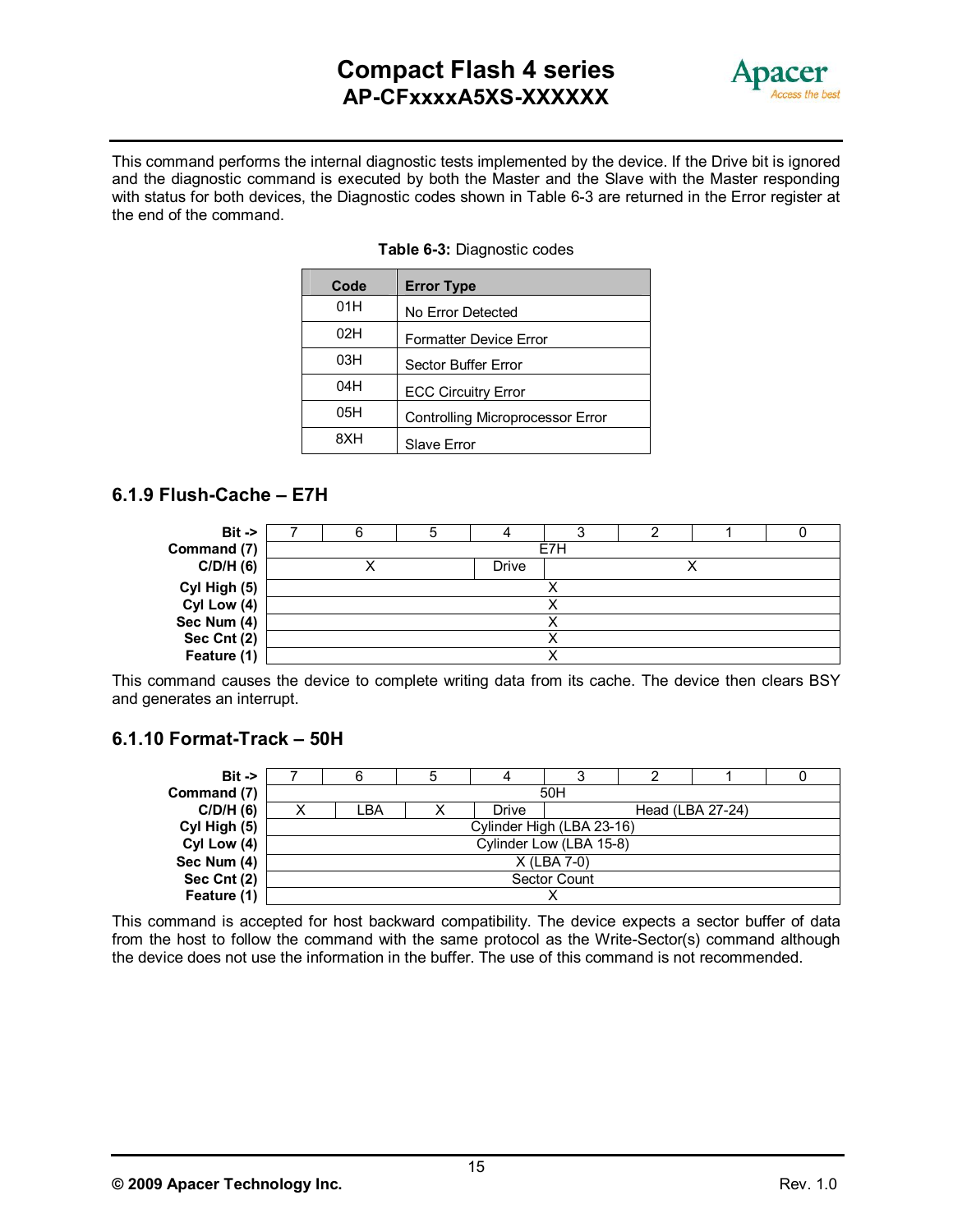

#### **6.1.11 Identify-Drive – ECH**



The Identify-Drive command enables the host to receive parameter information from the device. This command has the same protocol as the Read- Sector(s) command. The parameter words in the buffer have the arrangement and meanings defined in Table 6-4. All reserved bits or words are zero. Table 6-4 is the definition for each field in the Identify-Drive Information.

| <b>Word</b><br><b>Address</b> | <b>Default</b><br>Value $1$ | <b>Total</b><br><b>Bytes</b> | <b>Data Field Type Information</b>                              |
|-------------------------------|-----------------------------|------------------------------|-----------------------------------------------------------------|
| 0                             | 044AH                       | $\overline{2}$               | General configuration bit-significant information               |
| $\mathbf{1}$                  | bbbbH <sup>2</sup>          | $\overline{2}$               | Default number of cylinders                                     |
| $\overline{2}$                | 0000H                       | $\overline{2}$               | Reserved                                                        |
| 3                             | bbbbH <sup>2</sup>          | $\overline{2}$               | Default number of heads                                         |
| 4                             | 0000H                       | $\overline{2}$               | Reserved                                                        |
| 5                             | 0200H                       | $\overline{2}$               | Reserved                                                        |
| 6                             | bbbbH <sup>2</sup>          | $\overline{2}$               | Default number of sectors per track                             |
| $7 - 8$                       | bbbbH <sup>2</sup>          | 4                            | Number of sectors per device (Word $7 = MSW$ , Word $8 = LSW$ ) |
| $\boldsymbol{9}$              | <b>Hxxxx</b>                | $\overline{2}$               | Vendor Unique                                                   |
| $10 - 19$                     | ddddH <sup>4</sup>          | 20                           | Unique serial number in ASCII                                   |
| 20                            | 0002H                       | 2                            | Buffer type                                                     |
| 21                            | <b>Hxxxx</b>                | 2                            | Vendor Unique                                                   |
| 22                            | <b>Hxxxx</b>                | $\overline{2}$               | Vendor Unique                                                   |
| 23-26                         | aaaa $H^5$                  | 8                            | Firmware revision in ASCII.                                     |
| $27 - 46$                     | $ccc$ c $H^6$               | 40                           | Definable Model number/name                                     |
| 47                            | 8001H                       | $\overline{2}$               | Maximum number of sectors on Read/Write-Multiple command        |
| 48                            | 0000H                       | $\overline{2}$               | Reserved                                                        |
| 49                            | 0B00H                       | $\overline{2}$               | Capabilities                                                    |
| 50                            | 0000H                       | $\overline{2}$               | Reserved                                                        |
| 51                            | 0200H                       | $\overline{2}$               | PIO data transfer cycle timing mode                             |
| 52                            | 0000H                       | $\overline{2}$               | Reserved                                                        |
| 53                            | 0007H                       | $\overline{2}$               | Translation parameters are valid                                |
| 54                            | nnnnH <sup>3</sup>          | $\overline{2}$               | Current numbers of cylinders                                    |

#### **Table 6-4:** Identify-Drive information (1 of 2)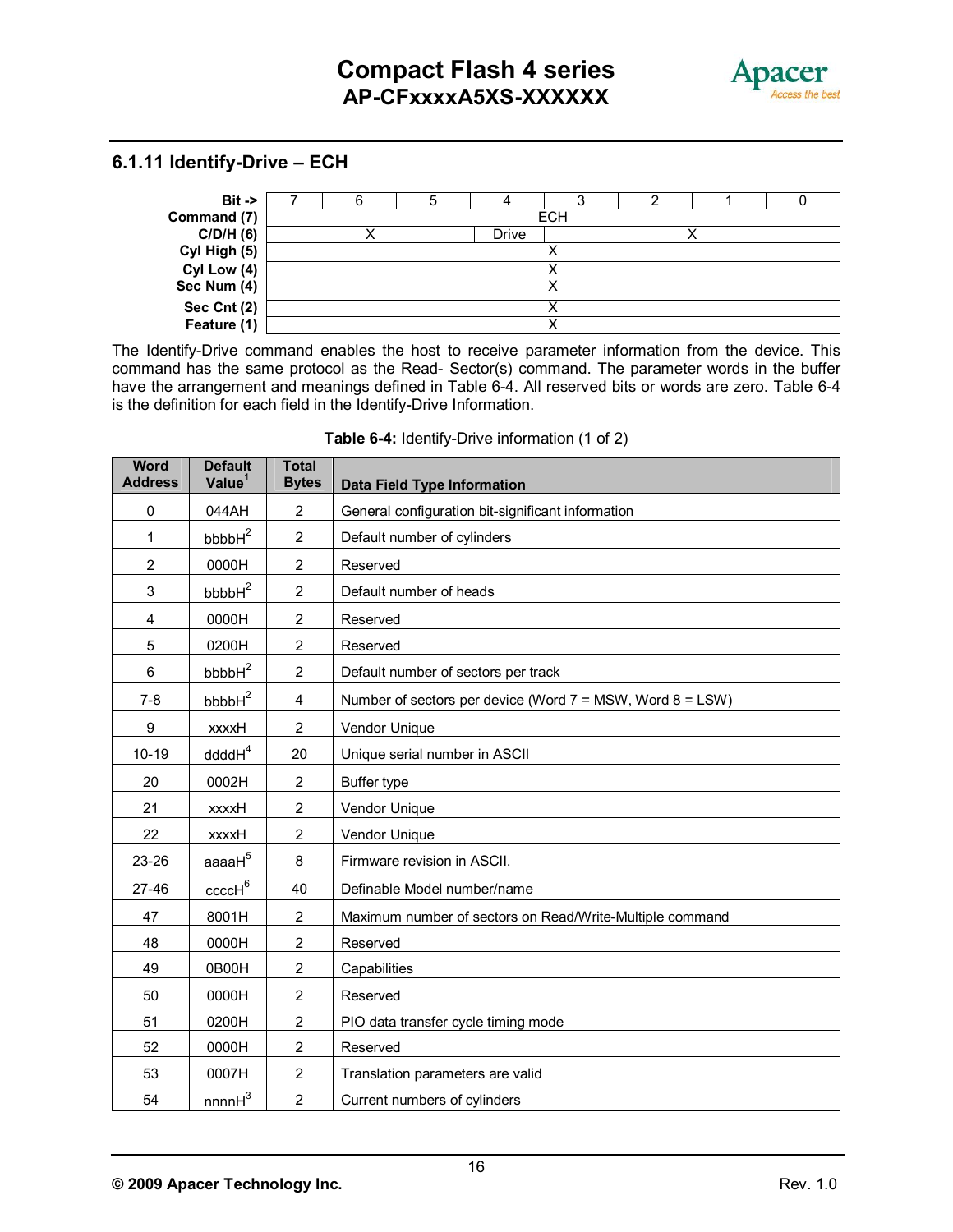

| Table 6-4: Identify-Drive information (2 of 2) |
|------------------------------------------------|

| <b>Word</b><br><b>Address</b> | <b>Default</b><br>Value | <b>Total</b><br><b>Bytes</b> | <b>Data Field Type Information</b>                                |
|-------------------------------|-------------------------|------------------------------|-------------------------------------------------------------------|
| 55                            | nnnnH <sup>3</sup>      | $\overline{2}$               | Current numbers of heads                                          |
| 56                            | nnnnH <sup>3</sup>      | $\overline{2}$               | Current sectors per track                                         |
| 57-58                         | nnnnH <sup>3</sup>      | $\overline{4}$               | Current capacity in sectors (LBAs) (Word 57 = LSW, Word 58 = MSW) |
| 59                            | 010X                    | $\overline{2}$               | Multiple sector setting                                           |
| 60-61                         | nnnnH <sup>3</sup>      | $\overline{\mathbf{4}}$      | Total number of sectors addressable in LBA Mode                   |
| 62                            | 0000H                   | $\overline{2}$               | Reserved                                                          |
| 63                            | 0x07H                   | $\overline{2}$               | DMA data transfer is supported in the ATA Disk Module.            |
| 64                            | 0003H                   | $\overline{2}$               | Advanced PIO Transfer Mode supported                              |
| 65                            | 0078H                   | $\overline{2}$               | 120 ns cycle time support for Multiword DMA Mode-2                |
| 66                            | 0078H                   | $\overline{2}$               | 120 ns cycle time support for Multiword DMA Mode-2                |
| 67                            | 0078H                   | $\overline{2}$               | PIO Mode-4 supported                                              |
| 68                            | 0078H                   | $\overline{2}$               | PIO Mode-4 supported                                              |
| 69-79                         | 0000H                   | 22                           | Reserved                                                          |
| 80                            | 007EH                   | $\overline{2}$               | ATA/ATAPI major version number                                    |
| 81                            | 0019H                   | $\mathbf 2$                  | ATA/ATAPI minor version number                                    |
| 82                            | 706BH                   | $\overline{2}$               | Features/command sets supported                                   |
| 83                            | 400CH                   | $\overline{2}$               | Features/command sets supported                                   |
| 84                            | 4000H                   | $\overline{2}$               | Features/command sets supported                                   |
| 85-87                         | xxxxH                   | $\,6$                        | Features/command sets enabled                                     |
| 88                            | xx1FH                   | $\overline{2}$               | UDMA mode                                                         |
| 89                            | xxxxH                   | $\overline{2}$               | Time required for security erase unit completion                  |
| 90                            | XXXXH                   | $\overline{c}$               | Time required for enhanced security erase unit completion         |
| 91-127                        | 0000H                   | 72                           | Reserved                                                          |
| 128                           | xxxxH                   | $\overline{2}$               | <b>Security Status</b>                                            |
| 129-159                       | 0000H                   | 62                           | Vendor unique bytes                                               |
| 160-162                       | 000H                    | 6                            | Reserved                                                          |
| 163                           | xx2H                    | 2                            | Reserved                                                          |
| 164-255                       | 0000H                   | 190                          | Reserved                                                          |

1. XXXX=This field is subject to change by the host or the device

2. bbbb - default value set by controller. The selections could be user programmable. 2. bbbb - default value set by controller. The selection<br>3. n - calculated data based on product configuration<br>4. dddd - unique number of each device

4. dddd - unique number of each device

5. aaaa - any unique firmware revision

6. cccc - default value is "xxxMB" where xxx is the device capacity.

The user has an option to change the model number during manufacturing.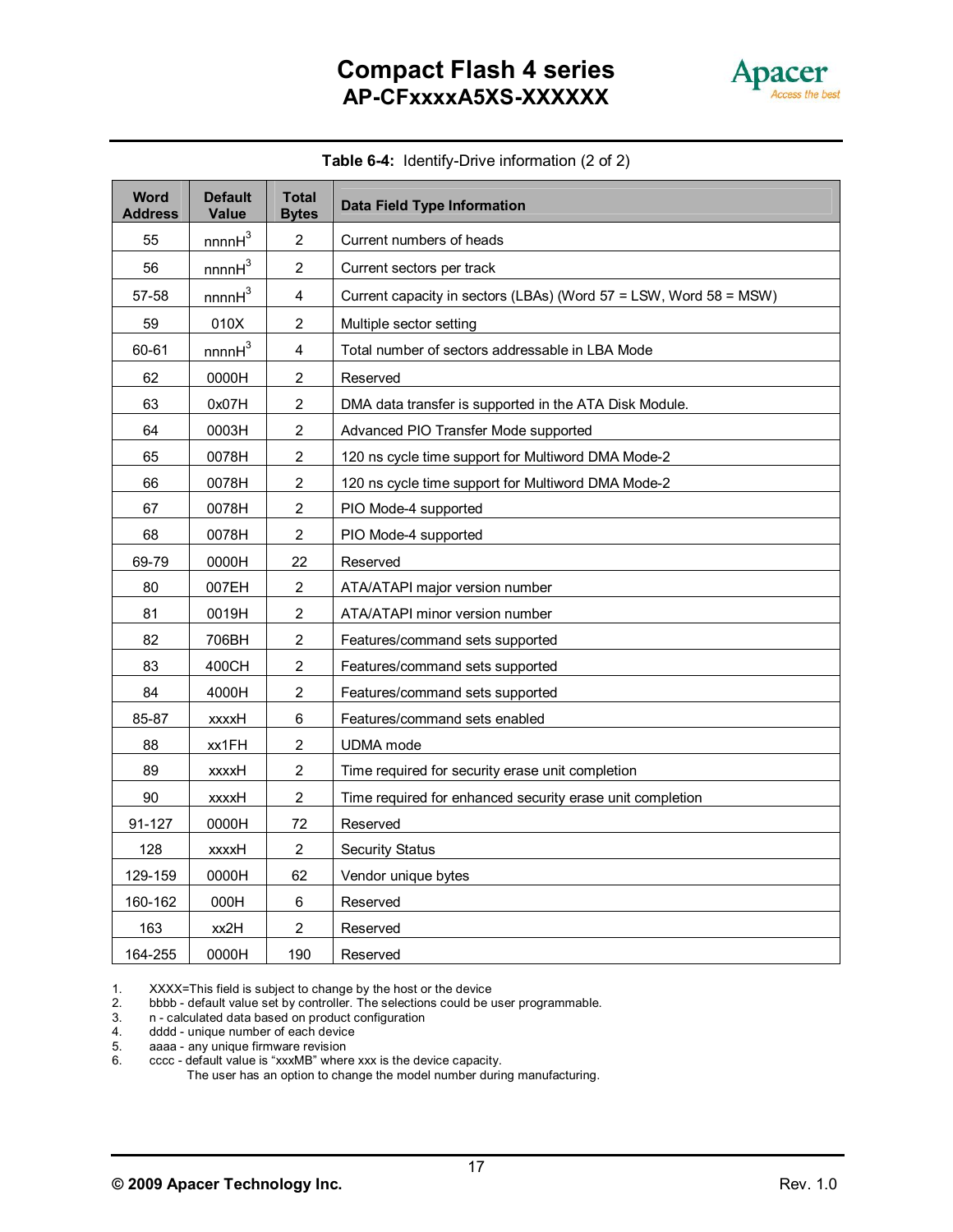

#### **Word 0: General Configuration**

This field informs the host that this is a non-magnetic, hard sectored, removable storage device with a transfer rate greater than 10 MB/sec and is not MFM encoded.

#### **Word 1: Default Number of Cylinders**

This field contains the number of translated cylinders in the default translation mode. This value will be the same as the number of cylinders.

#### **Word 3: Default Number of Heads**

This field contains the number of translated heads in the default translation mode.

#### **Word 6: Default Number of Sectors per Track**

This field contains the number of sectors per track in the default translation mode.

#### **Word 7-8: Number of Sectors**

This field contains the number of sectors per device. This double word value is also the first invalid address in LBA translation mode. This field is only required by CF feature set support.

#### **Word 10-19: Serial Number**

Unique serial number ID. The twenty bytes are a user-programmable value with a default value of spaces.

#### **Word 20: Buffer Type**

This field defines the buffer capability: 0002H: a dual ported multi-sector buffer capable of simultaneous data transfers to or from the host and the Device.

#### **Word 23-26: Firmware Revision**

This field contains the revision of the firmware for this product.

#### **Word 27-46: Model Number**

This field contains the model number for this product.

#### **Word 47: Read-/Write-Multiple Sector Count**

This field contains the maximum number of sectors that can be read or written per interrupt using the Read-Multiple or Write-Multiple commands. Only a value of '1' is supported.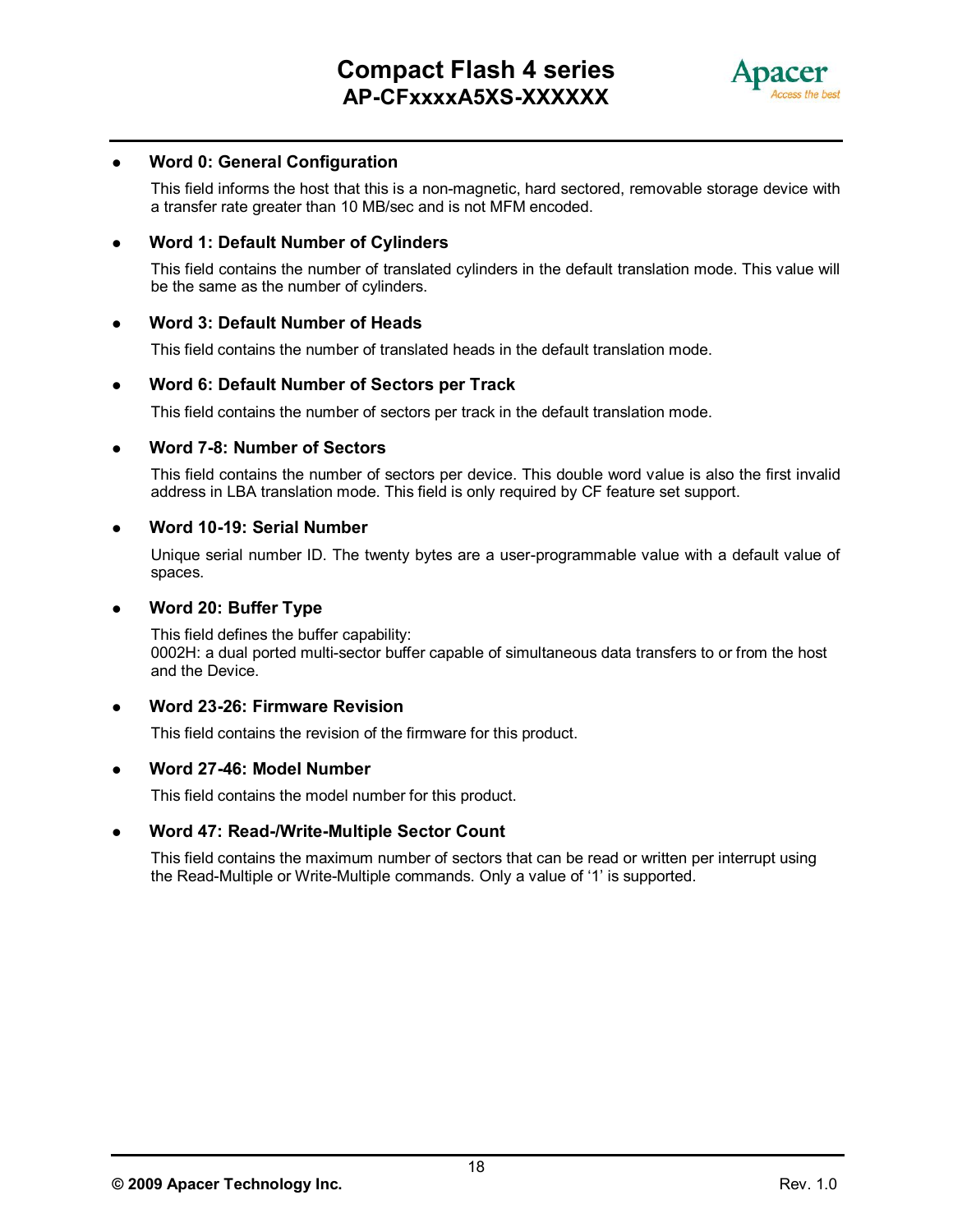

#### **Word 49: Capabilities**

#### **Bit Function**

13 Standby Timer

0: forces sleep mode when host is inactive.

- 11 IORDY Support
	- 1: PIO Mode-4 is supported.
- 9 LBA Support

1: LBA mode addressing is supported.

- 8 DMA Support
	- 1: DMA mode is supported.

#### **Word 51: PIO Data Transfer Cycle Timing Mode**

This field defines the mode for PIO data transfer. The Device module supports up to PIO Mode-

#### **Word 53: Translation Parameters Valid**

#### **Bit Function**

- 0 1: Words 54-58 are valid and reflect the current number of cylinders, heads and sectors.
- 1 1: Words 64-70 are valid to support PIO Mode-3 and 4.
- 2 1: Word 88 is valid to support Ultra DMA data transfer.

#### **Word 54-56: Current Number of Cylinders, Heads, Sectors/Track**

These fields contain the current number of user addressable Cylinders, Heads, and Sectors/Track in the current translation mode.

#### **Word 57-58: Current Capacity**

This field contains the product of the current cylinders times heads times sectors.

#### **Word 59: Multiple Sector Setting**

This field contains a validity flag in the Odd Byte and the current numbers of sectors that can be transferred per interrupt for R/W Multiple in the Even Byte. The Odd Byte is always 01H which indicates that the Even Byte is always valid.

The Even Byte value depends on the value set by the Set Multiple command. The Even Byte of this word by default contains a 00H which indicates that R/W Multiple commands are not valid.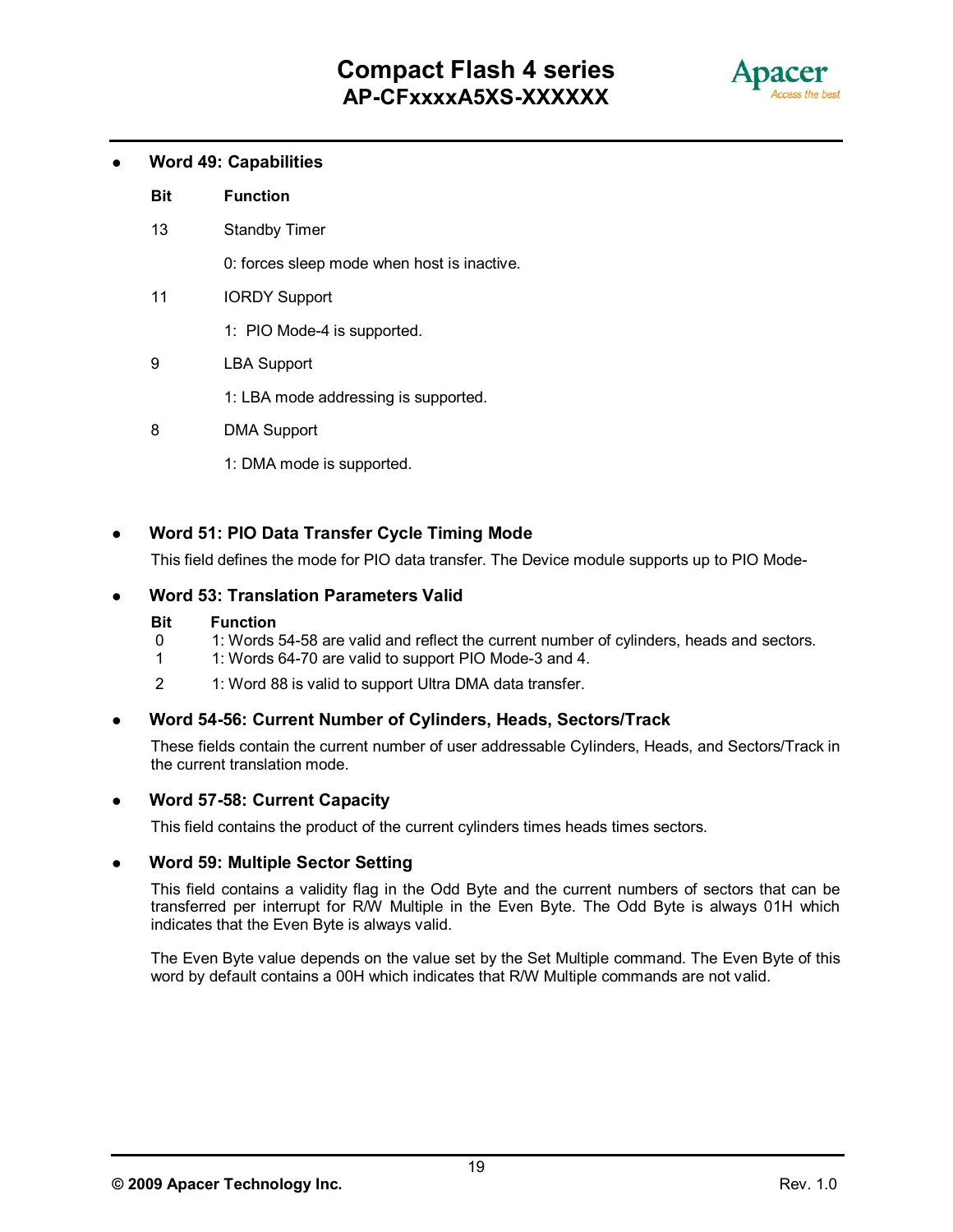

#### **Word 60-61: Total Sectors Addressable in LBA Mode**

This field contains the number of sectors addressable for the Device in LBA mode only.

#### **Word 63: Multiword DMA Transfer**

This field identifies the Multiword DMA transfer modes supported by the Device module and indicates the mode that is currently selected. Only one DMA mode shall be selected at any given time.

#### **Bit Function**

- 15-11 Reserved
- 10 Multiword DMA mode-2 selected
	- 1: Multiword DMA mode-2 is selected and bits 8 and 9 are cleared to 0.
	- 0: Multiword DMA mode-2 is not selected.
- 9 Multiword DMA mode-1 selected
	- 1: Multiword DMA mode-1 is selected and 8 and 10 shall be cleared to 0.
	- 0: Multiword DMA mode-1 is not selected.
- 8 Multiword DMA mode-0 selected
	- 1: Multiword DMA mode-0 is selected and bits 9 and 10 are cleared to 0. 0 then Multiword DMA mode-0 is not selected.
- 7-3 Reserved
- 2 Multiword DMA mode-2 supported
	- 1: Multiword DMA mode-2 and below are supported and Bits 0 and 1 shall be set to 1.
- 1 Multiword DMA mode-1 supported
	- 1: Multiword DMA mode-1 and below are supported.
- 0 Multiword DMA mode-0 supported
	- 1: Multiword DMA mode-0 is supported.

#### **Word 64: Advanced PIO Data Transfer Mode**

Bit (7:0) is defined as the PIO data and register transfer supported field. If this field is supported, Bit 1of word 53 shall be set to one. This field is bit significant. Any number of bits may be set to one in this field by the device to indicate the PIO modes the device is capable of supporting. Of these bits, bit (7:2) are Reserved for future PIO modes.

- Bit Function<br>0 1: PIO M
- 0 1: PIO Mode-3 is supported.<br>1 1: PIO Mode-4 is supported.
- 1: PIO Mode-4 is supported.

#### **Word 65: Minimum Multiword DMA Transfer Cycle Time Per Word**

This field defines the minimum Multiword DMA transfer cycle time per word. This field defines, in nanoseconds, the minimum cycle time that the Device supports when performing Multiword DMA transfers on a per word basis. The Device supports up to Multiword DMA Mode-2, so this field is set to 120ns.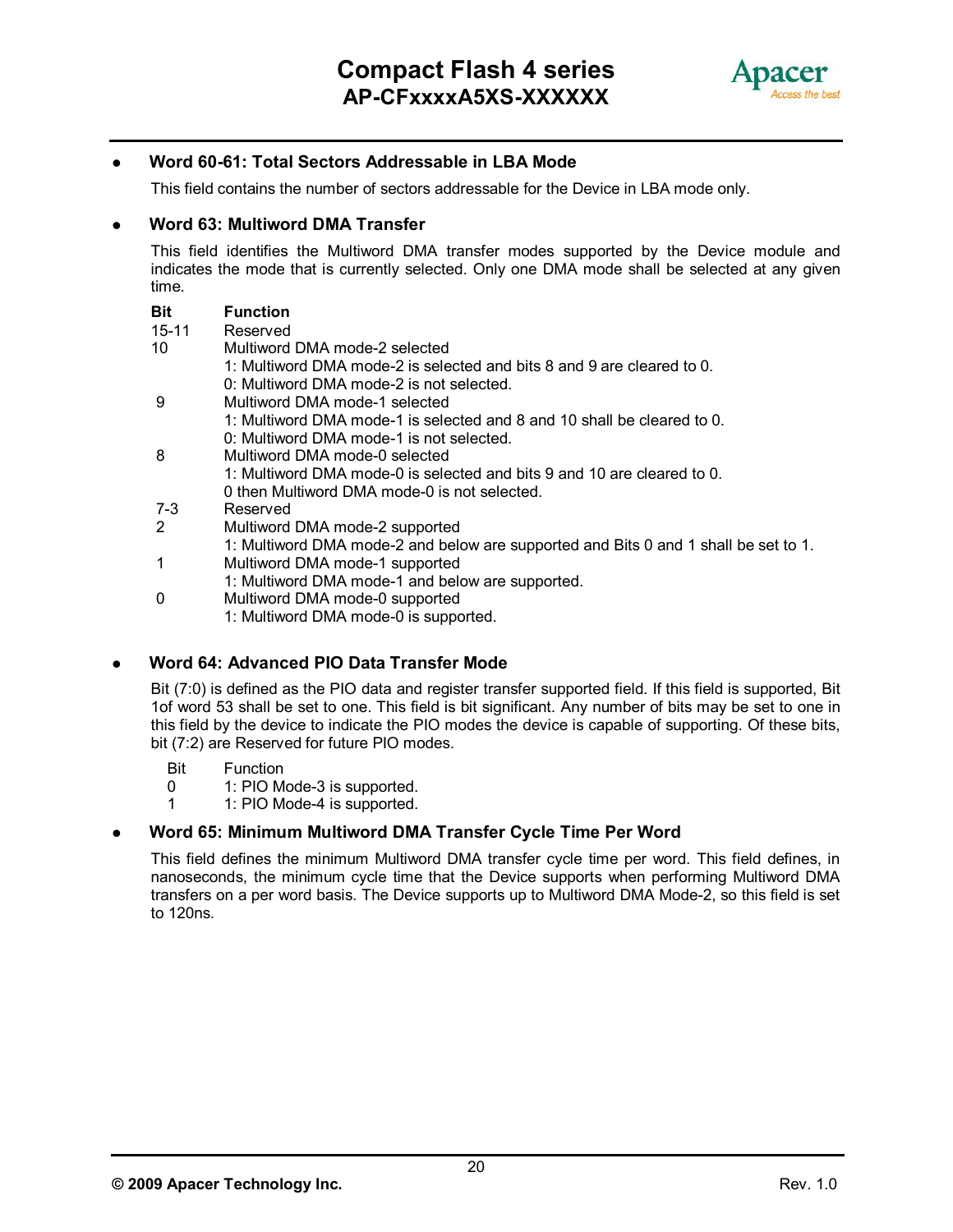

#### **Word 66: Device Recommended Multiword DMA Cycle Time**

This field defines the Device recommended Multiword DMA transfer cycle time. This field defines, in nanoseconds, the minimum cycle time per word during a single sector host transfer while performing a multiple sector READ DMA or WRITE DMA command for any location on the media under nominal conditions. If a host runs at a faster cycle rate by operating at a cycle time of less than this value, the Device may negate DMARQ for flow control. The rate at which DMARQ is negated could result in reduced throughput despite the faster cycle rate. Transfer at this rate does not ensure that flow control will not be used, but implies that higher performance may result. The Device supports up to Multiword DMA Mode-2, so this field is set to 120ns.

#### **Word 67: Minimum PIO Transfer Cycle Time Without Flow Control**

This field defines, in nanoseconds, the minimum cycle time that, if used by the host, the device guarantees data integrity during the transfer without utilization of IORDY flow control. If this field is supported, Bit 1 of word 53 shall be set to one. The Device minimum cycle time is 120 ns. A value of 0078H is reported.

#### **Word 68: Minimum PIO Transfer Cycle Time with IORDY**

This field defines, in nanoseconds, the minimum cycle time that the device supports while performing data transfer while utilizing IORDY flow control. If this field is supported, Bit 1 of word 53 shall be set to one. The Device minimum cycle time is 120 ns, e.g., PIO mode 4. A value of 0078H is reported.

#### **Word 80: Major Version Number**

If not 0000H or FFFFH, the device claims compliance with the major version(s) as indicated by bits (6:1) being set to one. Since ATA standards maintain downward compatibility, a device may set more than one bit. The Device supports ATA-1 to ATA-6.

#### **Word 81: Minor Version Number**

If an implementer claims that the revision of the standard they used to guide their implementation does not need to be reported or if the implementation was based upon a standard prior to the ATA-3 standard, word 81 shall be 0000H or FFFFH.

A value of 0019H reported in word 81 indicates ATA/ATAPI-6 T13 1410D revision 3a guided the implementation.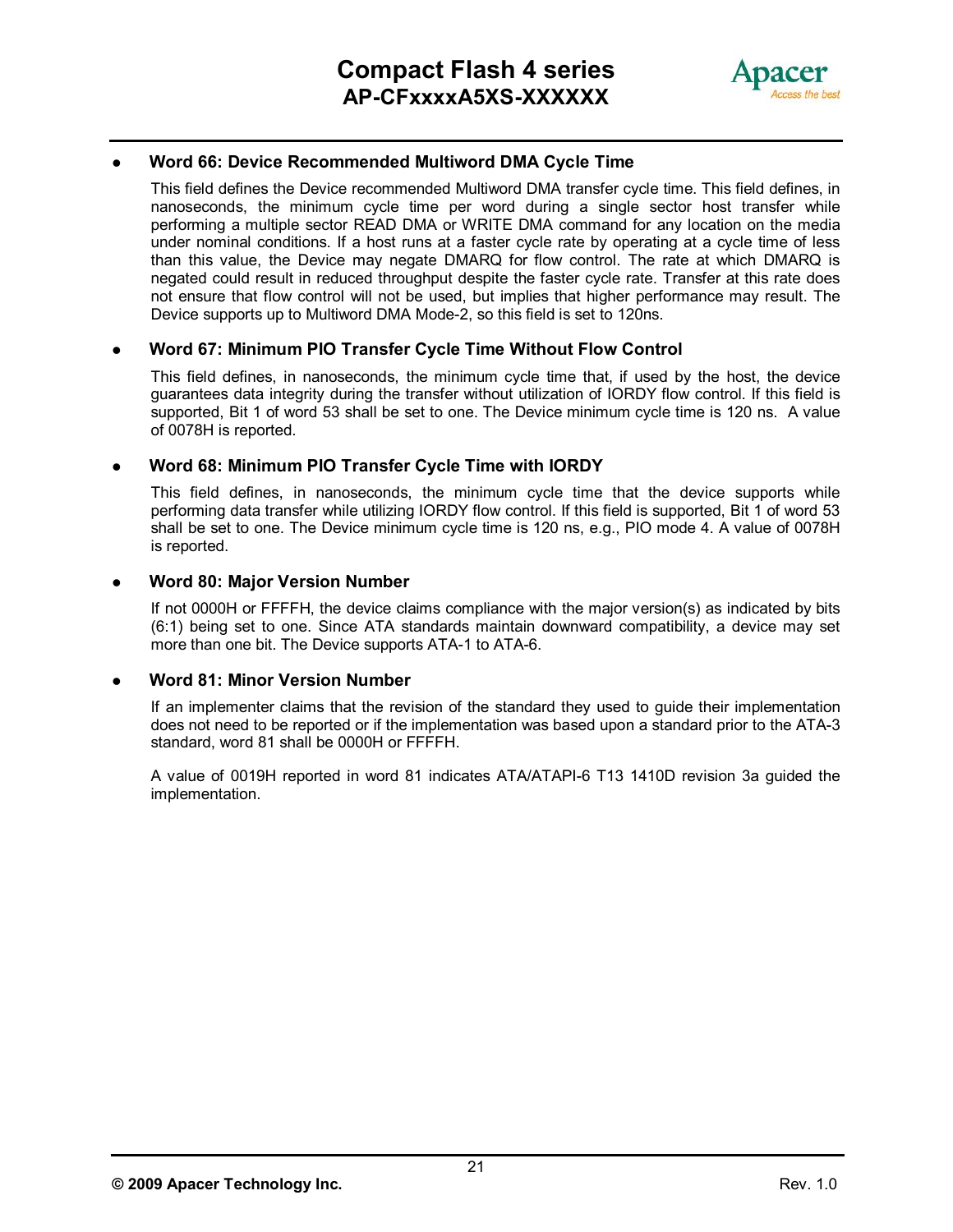

#### **Words 82-84: Features/command sets supported**

Words 82, 83, and 84 indicate the features and command sets supported.

#### **Word 82**

#### **Bit Function**

- 15 0: Obsolete
- 14 1: NOP command is supported
- 13 1: Read Buffer command is supported<br>12 1: Write Buffer command is supported
- 12 1: Write Buffer command is supported
- 11 0: Obsolete
- 10 0: Host Protected Area feature set is not supported
- 9 0: Device Reset command is not supported
- 8 0: Service interrupt is not supported
- 7 0: Release interrupt is not supported<br>6 1: Look-ahead is supported
- 1: Look-ahead is supported
- 5 1: Write cache is supported<br>4 0: Packet Command feature
- 4 0: Packet Command feature set is not supported<br>3 1: Power Management feature set is supported
- 3 1: Power Management feature set is supported<br>2 0: Removable Media feature set is not supporte
- 0: Removable Media feature set is not supported
- 1 1: Security Mode feature set is supported<br>0 0: SMART feature set is not supported
- 0: SMART feature set is not supported

#### **Word 83**

The values in this word should not be depended on by host implementers.

#### **Bit Function**

- 15 0: Provides indications that the features/command sets supported words are not valid
- 14 1: Provides indications that the features/command sets supported words are valid
- 13-9 0: Reserved<br>8 1: Set-Max s
- 8 1: Set-Max security extension supported<br>7-5 0: Reserved
- 0: Reserved
- 4 0: Removable Media Status feature set is not supported
- 3 1: Advanced Power Management feature set is not supported
- 2 1: CFA feature set is not supported
- 1 0: Read DMA Queued and Write DMA Queued commands are not supported
- 0 1: Download Microcode command is not supported

#### **Word 84**

The values in this word should not be depended on by host implementers.

#### **Bit Function**

- 15 0: Provides indications that the features/command sets supported words are valid
- 14 1: Provides indications that the features/command sets supported words are valid
- 13-0 0: Reserved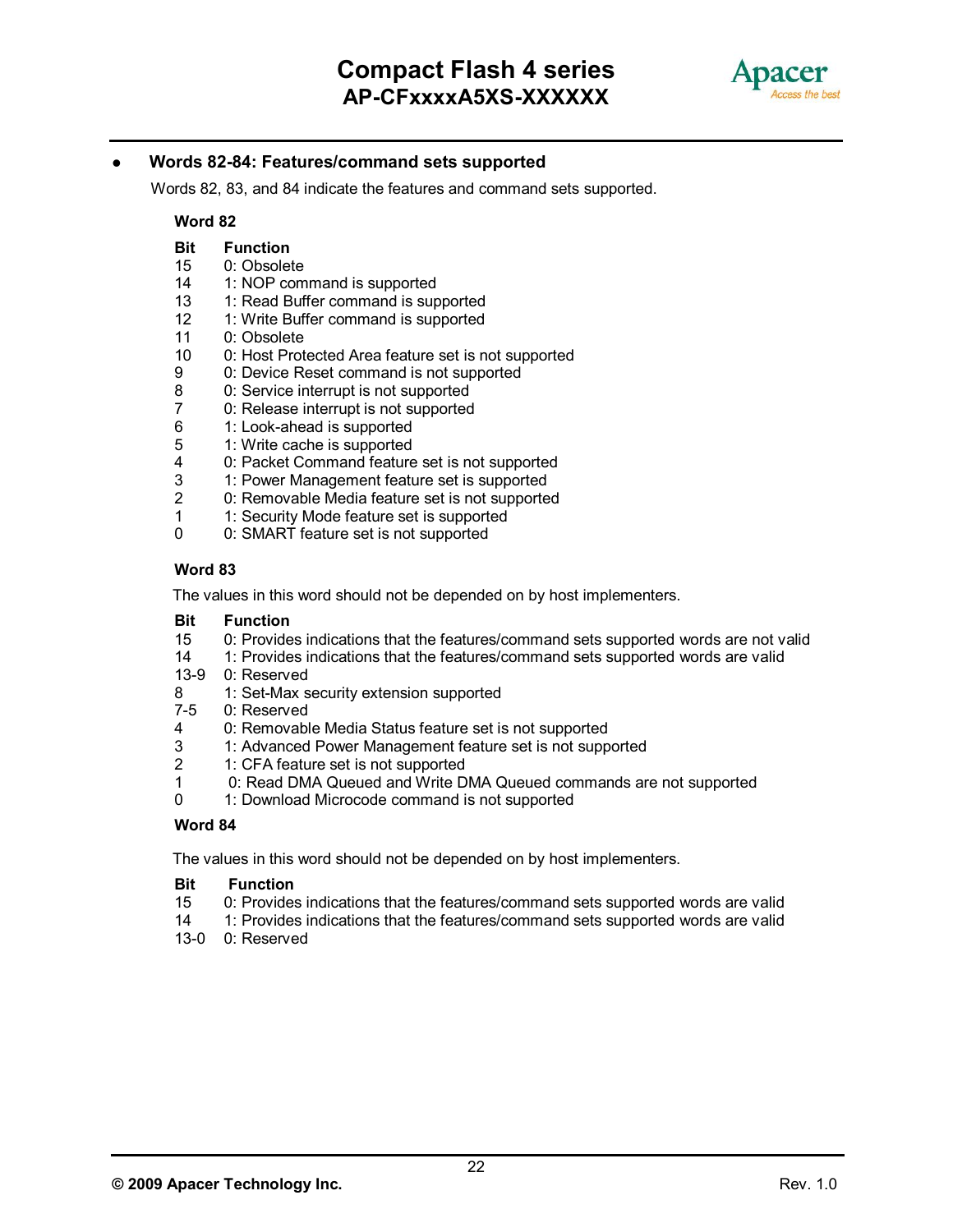

#### **Words 85-87: Features/command sets enabled**

Words 85, 86, and 87 indicate features/command sets enabled. The host can enable/disable the features or command set only if they are supported in Words 82-84.

#### **Word 85**

#### **Bit Function**

- 15 0: Obsolete<br>14 0: NOP com
- 0: NOP command is not enabled
	- 1: NOP command is enabled
- 13 0: Read Buffer command is not enabled
	- 1: Read Buffer command is enabled
- 12 0: Write Buffer command is not enabled
	- 1: Write Buffer command is enabled
- 11 0: Obsolete
- 10 1: Host Protected Area feature set is not enabled
- 9 0: Device Reset command is not enabled
- 8 0: Service interrupt is not enabled
- 7 0: Release interrupt is not enabled<br>6  $0:$  Look-ahead is not enabled
- 0: Look-ahead is not enabled
- 1: Look-ahead is enabled
- 5 0: Write cache is not enabled
	- 1: Write cache is enabled
- 4 0: Packet Command feature set is not enabled
- 3 0: Power Management feature set is not enabled
	- 1: Power Management feature set is enabled
- 2 0: Removable Media feature set is not enabled
- 1 0: Security Mode feature set has not been enabled via the Security Set Password command
	- 1: Security Mode feature set has been enabled via the Security Set Password command
- 0 0: SMART feature set is not enabled

#### **Word 86**

#### **Bit Function**

- 15-9 0: Reserved
- 8 1: Set-Max security extension supported<br>7-5 0: Reserved
- 0: Reserved
- 4 0: Removable Media Status feature set is not enabled
- 3 0: Advanced Power Management feature set is not enabled via the Set Features command
	- 1: Advanced Power Management feature set is enabled via the Set Features command
- 2 0: CFA feature set is disenabled<br>1 0: Read DMA Queued and Write
- 1 0: Read DMA Queued and Write DMA Queued commands are not enabled<br>0 0: Download Microcode command is not enabled
- 0: Download Microcode command is not enabled

#### **Word 87**

The values in this word should not be depended on by host implementers.

# **Bit Function**<br>15 0: Provide

- 0: Provides indications that the features/command sets supported words are valid
- 14 1: Provides indications that the features/command sets supported words are valid
- 13-0 0: Reserved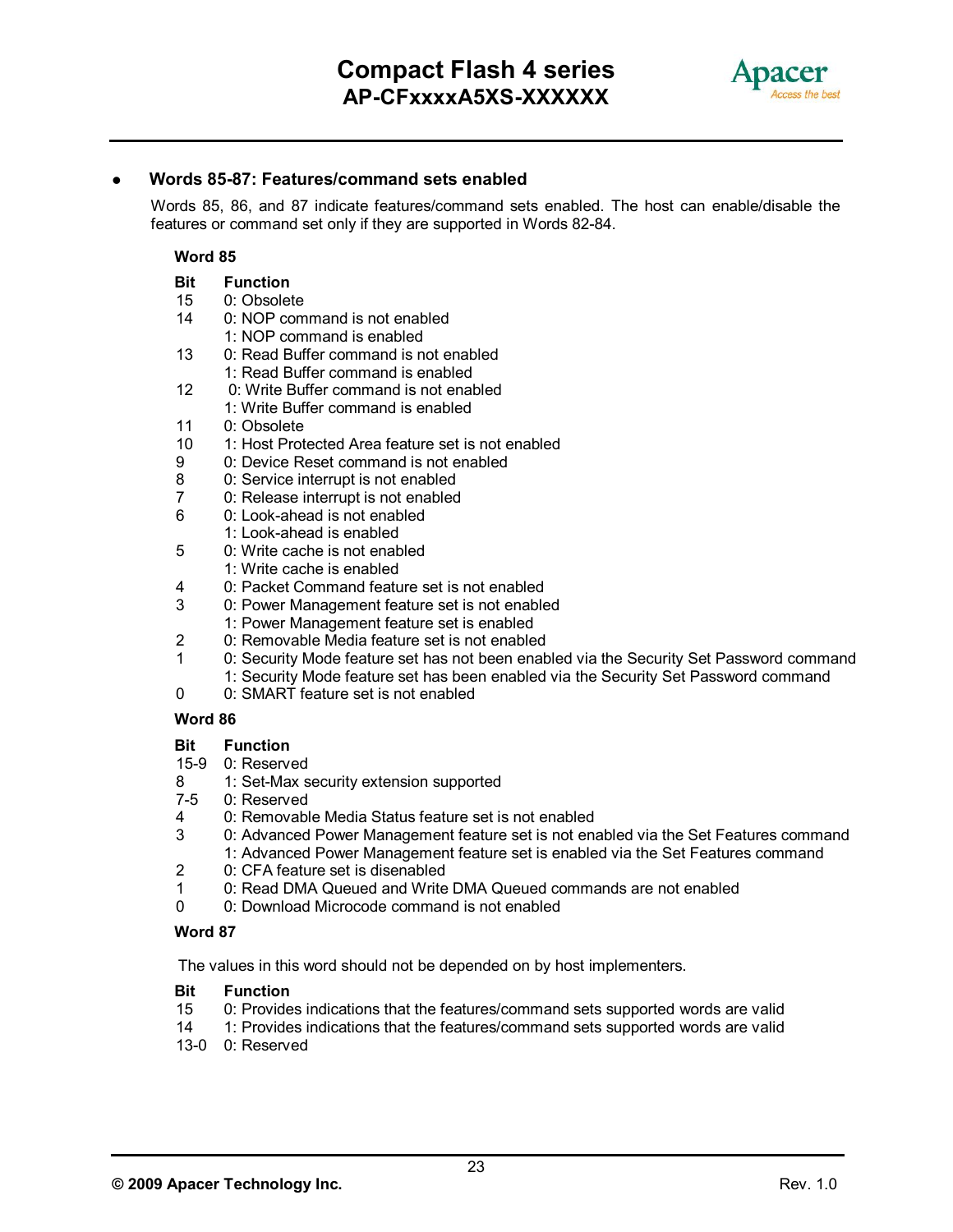

#### **Word 88**

#### **Bit Function**

- 15-13 Reserved
- 12 1: Ultra DMA mode-4 is selected
	- 0: Ultra DMA mode-4 is not selected
- 11 1: Ultra DMA mode-3 is selected
- 0: Ultra DMA mode-3 is not selected
- 10 1: Ultra DMA mode-2 is selected
	- 0: Ultra DMA mode-2 is not selected
- 9 1: Ultra DMA mode-1 is selected
- 0: Ultra DMA mode-1 is not selected
- 8 1: Ultra DMA mode-0 is selected
- 0: Ultra DMA mode-0 is not selected
- 7-5 Reserved
- 4 1: Ultra DMA mode-4 and below are supported
- 3 1: Ultra DMA mode-3 and below are supported
- 2 1: Ultra DMA mode-2 and below are supported
- 1 1: Ultra DMA mode-1 and below are supported
- 0 1: Ultra DMA mode-0 is supported

#### **Word 89: Time required for Security erase unit completion**

Word 89 specifies the time required for the Security Erase Unit command to complete.

| Value | Time                |
|-------|---------------------|
|       | Value not specified |
| 1-254 | (Value*2) minutes   |
| 255   | -508 minutes        |

#### **Word 90: Time required for Enhanced security erase unit completion**

Word 90 specifies the time required for the Enhanced Security Erase Unit command to complete.

| Value     | Time                |
|-----------|---------------------|
| 0         | Value not specified |
| $1 - 254$ | (Value*2) minutes   |
| 255       | >508 minutes        |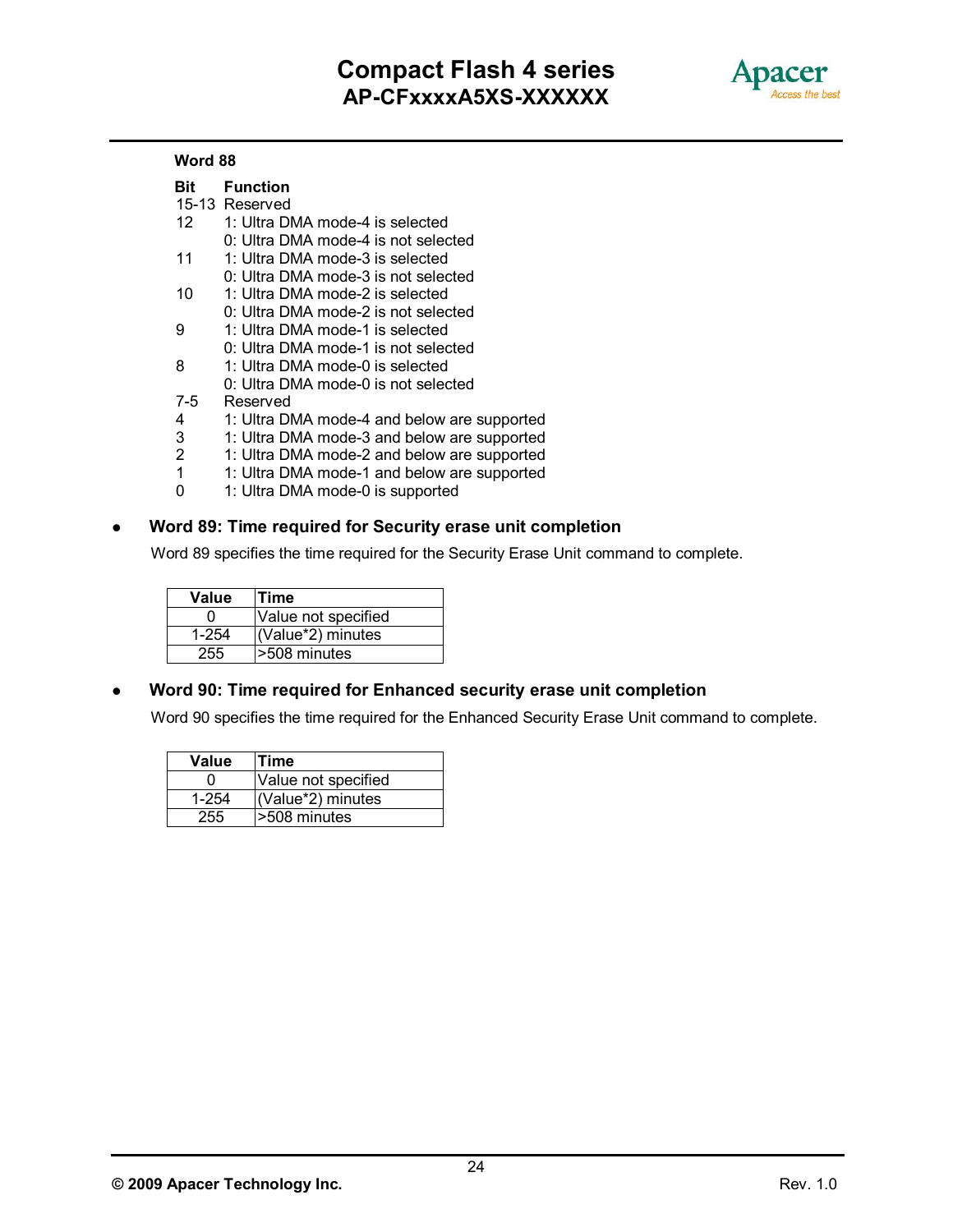

#### **Word 128: Security Status**

#### **Bit Function**

- 8 Security Level
	- 1: Security mode is enabled and the security level is the maximum 0: and security mode is enabled, indicates that the security level is high
- 5 Enhanced security erase unit feature supported 1: Enhanced security erase unit feature set is supported
- 4 Expire

1: Security count has expired and Security Unlock and Security Erase Unit are command aborted until a power-on reset or hard reset

- 3 Freeze
	- 1: Security is frozen
- 2 Lock
	- 1: Security is locked
- 1 Enable/Disable
	- 1: Security is enabled
	- 0: Security is disabled
- 0 Capability
	- 1: supports security mode feature set
	- 0: does not support security mode feature set

#### **6.1.12 Idle – E3H or 97H**

| $Bit \rightarrow$ |                                |  |       |            |  |  |  |  |
|-------------------|--------------------------------|--|-------|------------|--|--|--|--|
| Command (7)       |                                |  |       | E3H or 97H |  |  |  |  |
| C/D/H(6)          |                                |  | Drive |            |  |  |  |  |
| Cyl High (5)      |                                |  |       |            |  |  |  |  |
| Cyl Low (4)       |                                |  |       |            |  |  |  |  |
| Sec Num (3)       |                                |  |       |            |  |  |  |  |
| Sec Cnt (2)       | Timer Count (5msec increments) |  |       |            |  |  |  |  |
| Feature (1)       |                                |  |       |            |  |  |  |  |

This command causes the Device to set BSY, enter the Idle Mode, clear BSY and generate an interrupt. If the sector count is non-zero, it is interpreted as a timer count with each count being 5 milliseconds and the automatic power down mode is enabled. If the sector count is zero and the automatic power down mode is also enabled, the timer count is set to 3, with each count being 5ms. Note that this time base (5msec) is different from the ATA specification.

#### **6.1.13 Idle-Immediate – E1H or 95H**



This command causes the Device to set BSY, enter the Idle Mode, clear BSY and generate an interrupt.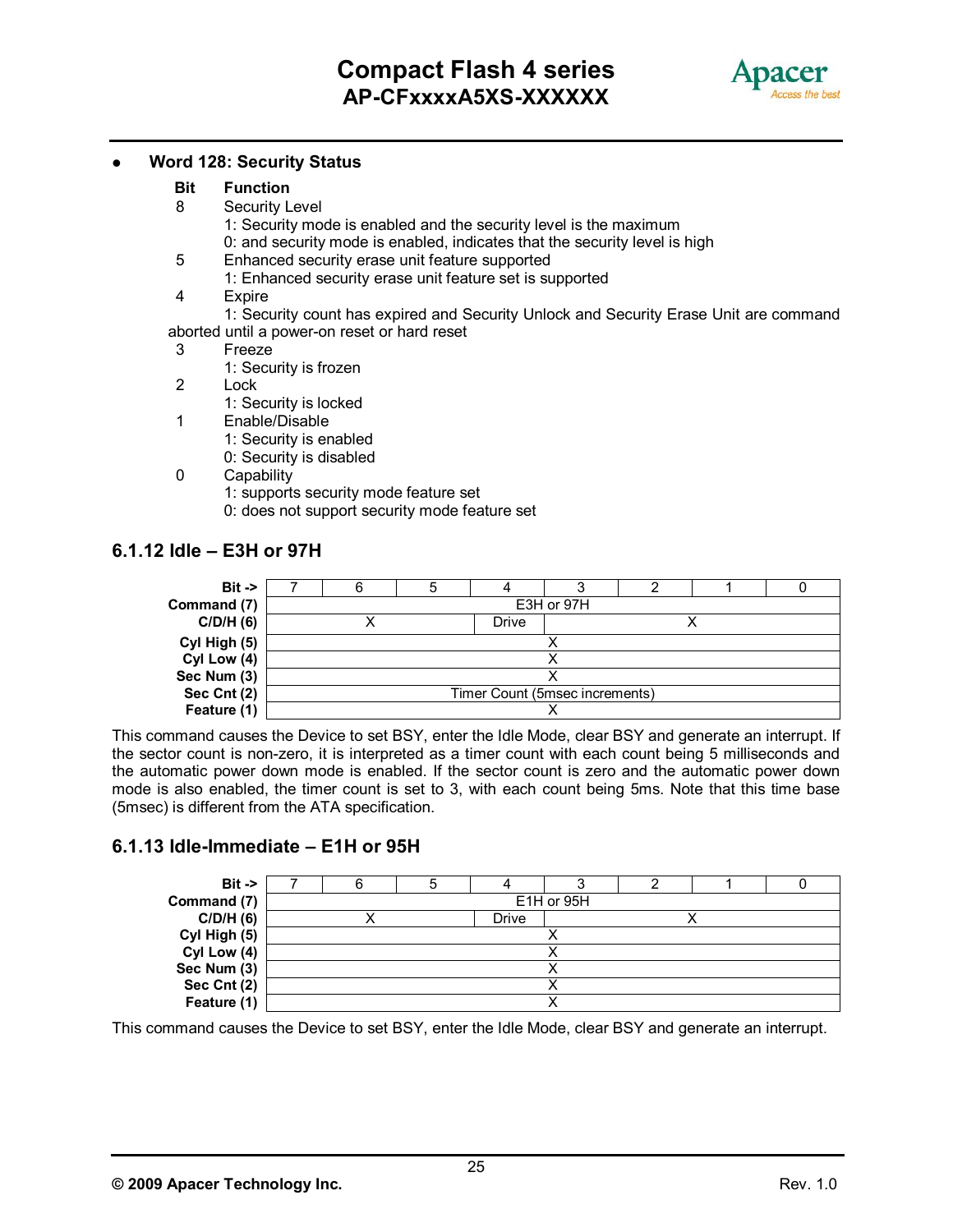

#### **6.1.14 Initialize-Drive-Parameters – 91H**



This command enables the host to set the number of sectors per track and the number of heads per cylinder. Only the Sector Count and the Drive/Head registers are used by this command.

#### **6.1.15 NOP – 00H**

| $Bit ->$     |  |  |       |     |  |  |  |  |
|--------------|--|--|-------|-----|--|--|--|--|
| Command (7)  |  |  |       | 00H |  |  |  |  |
| C/D/H(6)     |  |  | Drive |     |  |  |  |  |
| Cyl High (5) |  |  |       |     |  |  |  |  |
| Cyl Low (4)  |  |  |       |     |  |  |  |  |
| Sec Num (3)  |  |  |       |     |  |  |  |  |
| Sec Cnt (2)  |  |  |       |     |  |  |  |  |
| Feature (1)  |  |  |       |     |  |  |  |  |

This command always fails with the device returning command aborted.

#### **6.1.16 Read-Buffer – E4H**

| $Bit -$      |  |       |     |  |  |
|--------------|--|-------|-----|--|--|
| Command (7)  |  |       | E4H |  |  |
| C/D/H(6)     |  | Drive |     |  |  |
| Cyl High (5) |  |       |     |  |  |
| Cyl Low (4)  |  |       |     |  |  |
| Sec Num (3)  |  |       |     |  |  |
| Sec Cnt (2)  |  |       |     |  |  |
| Feature (1)  |  |       |     |  |  |

The Read Buffer command enables the host to read the current contents of the Device's sector buffer. This command has the same protocol as the Read Sector(s) command.

#### **6.1.17 Read DMA – C8H or C9H**

| $Bit -$      | 6                         |  |       |                         |                  |  |  |  |  |  |
|--------------|---------------------------|--|-------|-------------------------|------------------|--|--|--|--|--|
| Command (7)  | C8H or C9H                |  |       |                         |                  |  |  |  |  |  |
| C/D/H(6)     | _BA                       |  | Drive |                         | Head (LBA 27-24) |  |  |  |  |  |
| Cyl High (5) | Cylinder High (LBA 23-16) |  |       |                         |                  |  |  |  |  |  |
| Cyl Low (4)  |                           |  |       | Cylinder Low (LBA 15-8) |                  |  |  |  |  |  |
| Sec Num (3)  | Sector Number (LBA 7-0)   |  |       |                         |                  |  |  |  |  |  |
| Sec Cnt (2)  | Sector Count              |  |       |                         |                  |  |  |  |  |  |
| Feature (1)  |                           |  |       |                         |                  |  |  |  |  |  |

This command executes in a similar manner to the READ SECTOR (S) command except for the following:

- The host initializes the DMA channel prior to issuing the command;
- Data transfers are qualified by DMARQ and are performed by the DMA channel;
- The device issues only one interrupt per command to indicate that data transfer has terminated and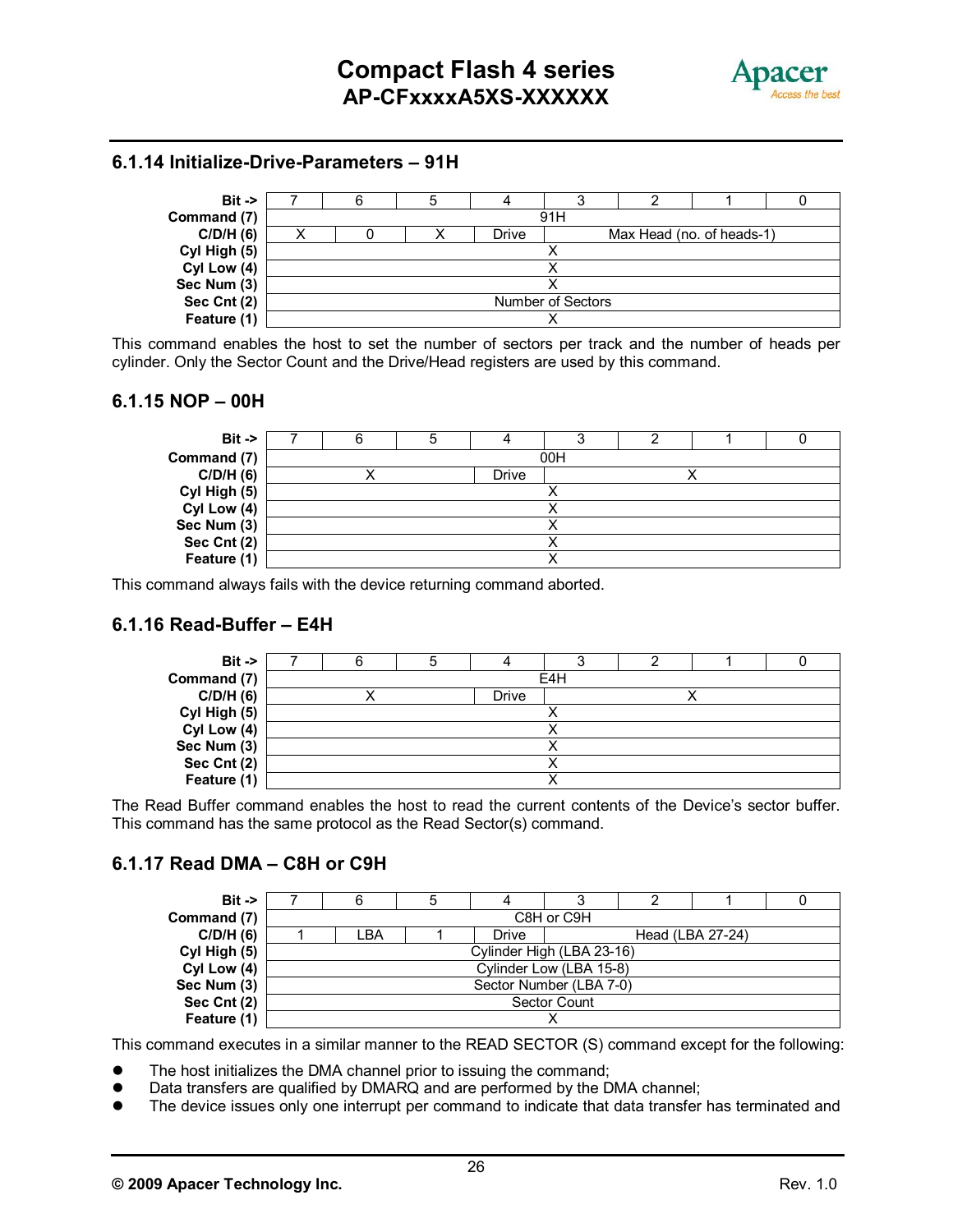

#### status is available.

During the DMA transfer phase of a READ DMA command, the device shall provide status of the BSY bit or the DRQ bit until the command is completed. At command completion, the command block registers contain the cylinder, head and sector number (LBA) of the last sector read.

If an error occurs, the read terminates at the sector where the error occurred. The flawed data is pending in the sector buffer. Subsequent sectors are transferred only if the error was a correctable data error. All other errors cause Read-DMA to stop after transfer of the sector that contained the error.

For Ultra-DMA mode, if a CRC error is detected during transfer, the ICRC and ABRT bits of the Error register are set at the end of the command.

#### **6.1.18 Read Long Sector - 22h or 23h**



The Read Long command performs similarly to the Read Sector(s) command except that it returns 516 bytes of data instead of 512 bytes. During a Read Long command, the device does not check the ECC bytes to determine if there has been a data error. Only single sector read long operations are supported. The transfer consists of 512 bytes of data transferred in word mode followed by 4 bytes of ECC data transferred in byte mode. This command has the same protocol as the Read Sector(s) command. Use of this command is not recommended.

#### **6.1.19 Read-Multiple – C4H**

| $Bit \rightarrow$ |                           |   |       |                         |                  |  |  |  |  |
|-------------------|---------------------------|---|-------|-------------------------|------------------|--|--|--|--|
| Command (7)       |                           |   |       | C4H                     |                  |  |  |  |  |
| C/D/H(6)          | _BA                       | х | Drive |                         | Head (LBA 27-24) |  |  |  |  |
| Cyl High (5)      | Cylinder High (LBA 23-16) |   |       |                         |                  |  |  |  |  |
| Cyl Low (4)       |                           |   |       | Cylinder Low (LBA 15-8) |                  |  |  |  |  |
| Sec Num (3)       | Sector Number (LBA 7-0)   |   |       |                         |                  |  |  |  |  |
| Sec Cnt (2)       | Sector Count              |   |       |                         |                  |  |  |  |  |
| Feature (1)       |                           |   |       |                         |                  |  |  |  |  |

The Read- Multiple command is similar to the Read- Sector(s) command. Interrupts are not generated on every sector, but on the transfer of a block which contains the number of sectors defined by a Set-Multiple command.

Command execution is identical to the Read- Sectors operation except that the numbers of sectors defined by a Set-Multiple command are transferred without intervening interrupts. DRQ qualification of the transfer is required only at the start of the data block, not on each sector.

The block count of sectors to be transferred without intervening interrupts is programmed by the Set-Multiple Mode command, which must be executed prior to the Read- Multiple command. When the Read-Multiple command is issued, the Sector Count register contains the number of sectors (not the number of blocks or the block count) requested. If the number of requested sectors is not evenly divisible by the block count, as many full blocks as possible are transferred, followed by a final, partial block transfer.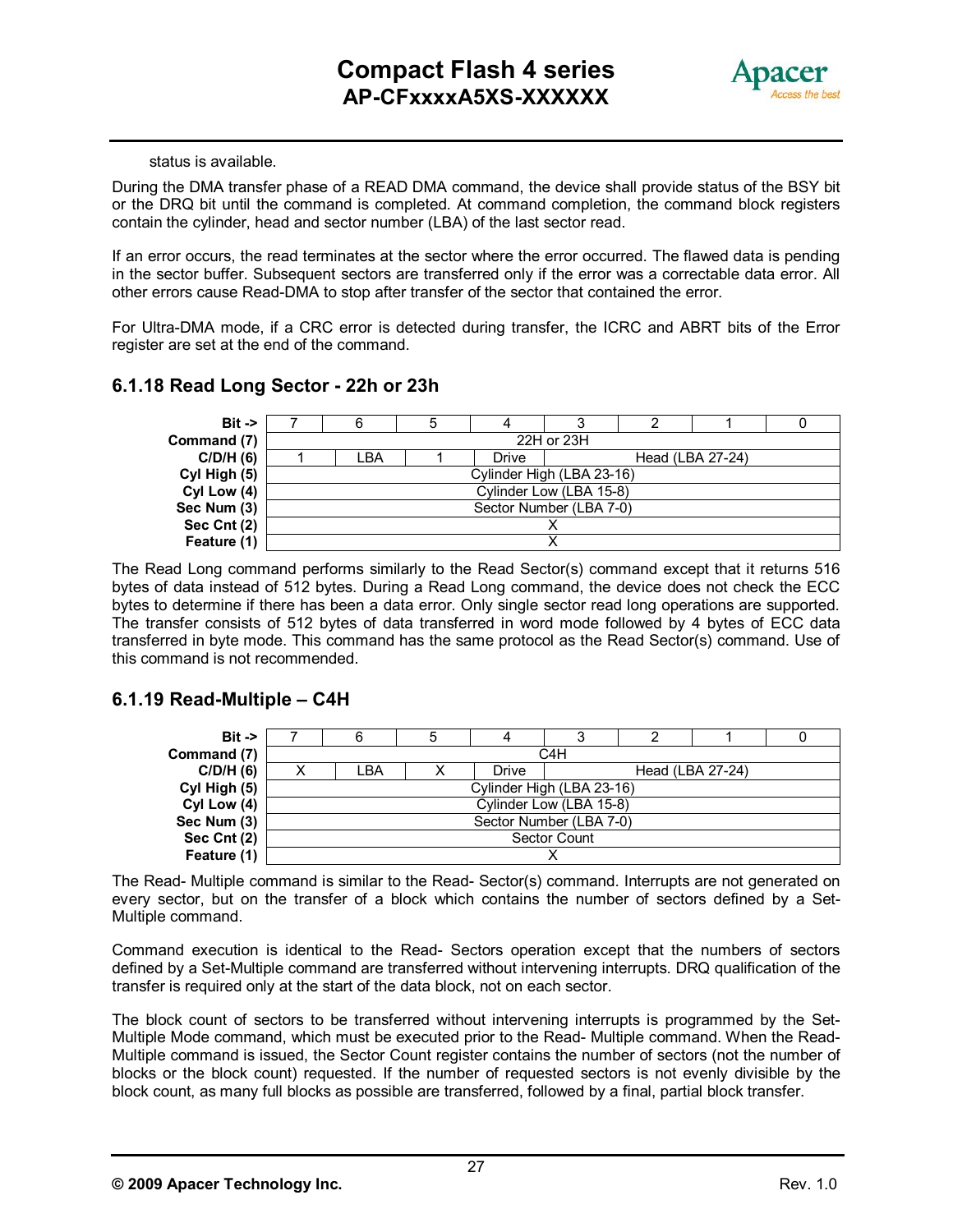# **Compact Flash 4 series AP-CFxxxxA5XS-XXXXXX**



The partial block transfer is for n sectors, where n = remainder (sector count/block count). If the Read-Multiple command is attempted before the Set-Multiple Mode command has been executed or when Read-Multiple commands are disabled, the Read-Multiple operation is rejected with an Aborted Command error. Disk errors encountered during Read- Multiple commands are posted at the beginning of the block or partial block transfer, but DRQ is still set and the data transfer will take place as it normally would, including transfer of corrupted data, if any.

Interrupts are generated when DRQ is set at the beginning of each block or partial block. The error reporting is the same as that on a Read-Sector(s) Command. This command reads from 1 to 256 sectors as specified in the Sector Count register. A sector counts of 0 requests 256 sectors. The transfer begins at the sector specified in the Sector Number register.

At command completion, the Command Block registers contain the cylinder, head and sector number of the last sector read.

If an error occurs, the read terminates at the sector where the error occurred. The Command Block registers contain the cylinder, head and sector number of the sector where the error occurred. The flawed data is pending in the sector buffer.

Subsequent blocks or partial blocks are transferred only if the error was a correctable data error. All other errors cause the command to stop after transfer of the block which contained the error.

| $Bit \rightarrow$ |   |                           |  |       |                         |                  |  |  |  |  |
|-------------------|---|---------------------------|--|-------|-------------------------|------------------|--|--|--|--|
| Command (7)       |   |                           |  |       | 20H or 21H              |                  |  |  |  |  |
| C/D/H(6)          | х | LBA                       |  | Drive |                         | Head (LBA 27-24) |  |  |  |  |
| Cyl High (5)      |   | Cylinder High (LBA 23-16) |  |       |                         |                  |  |  |  |  |
| Cyl Low (4)       |   |                           |  |       | Cylinder Low (LBA 15-8) |                  |  |  |  |  |
| Sec Num (3)       |   | Sector Number (LBA 7-0)   |  |       |                         |                  |  |  |  |  |
| Sec Cnt (2)       |   | Sector Count              |  |       |                         |                  |  |  |  |  |
| Feature (1)       |   |                           |  |       |                         |                  |  |  |  |  |

#### **6.1.20 Read Sectors – 20H or 21H**

This command reads from 1 to 256 sectors as specified in the Sector Count register. A sectors count of 0 requests 256 sectors. The transfer begins at the sector specified in the Sector Number register. When this command is issued and after each sector of data (except the last one) has been read by the host, the Device sets BSY, puts the sector of data in the buffer, sets DRQ, clears BSY, and generates an interrupt. The host then reads the 512 bytes of data from the buffer.

At command completion, the Command Block registers contain the cylinder, head and sector number of the last sector read. If an error occurs, the read terminates at the sector where the error occurred. The Command Block registers contain the cylinder, head, and sector number of the sector where the error occurred. The flawed data is pending in the sector buffer.

#### **6.1.21 Read Verify Sector(s) – 40H or 41H**

| $Bit \rightarrow$ |                           |  |       |  |                  |  |  |  |  |
|-------------------|---------------------------|--|-------|--|------------------|--|--|--|--|
| Command (7)       | 40H or 41H                |  |       |  |                  |  |  |  |  |
| C/D/H(6)          | LBA                       |  | Drive |  | Head (LBA 27-24) |  |  |  |  |
| Cyl High (5)      | Cylinder High (LBA 23-16) |  |       |  |                  |  |  |  |  |
| Cyl Low (4)       | Cylinder Low (LBA 15-8)   |  |       |  |                  |  |  |  |  |
| Sec Num (3)       | Sector Number (LBA 7-0)   |  |       |  |                  |  |  |  |  |
| Sec Cnt $(2)$     | Sector Count              |  |       |  |                  |  |  |  |  |
| Feature (1)       |                           |  |       |  |                  |  |  |  |  |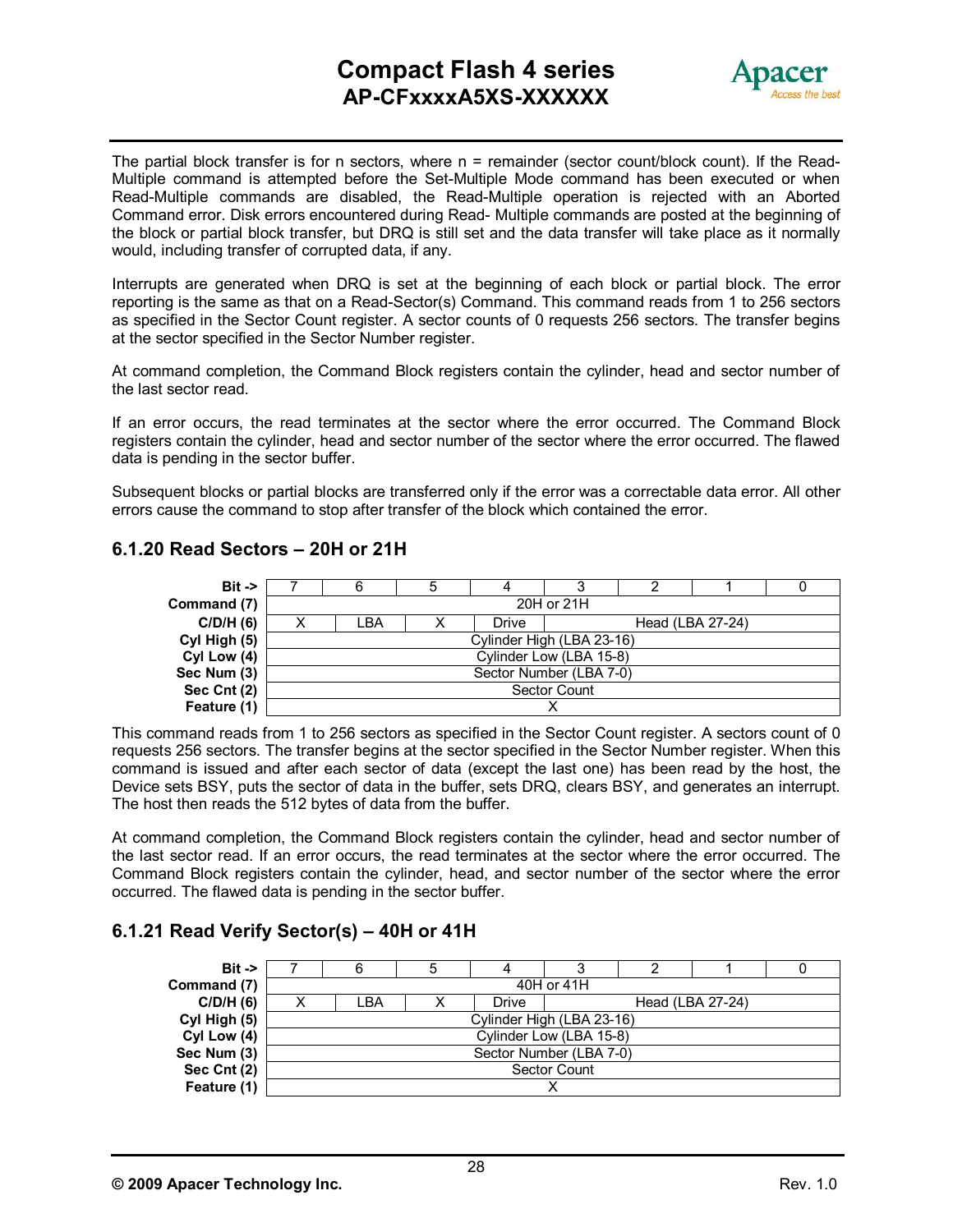

 This command is identical to the Read- Sectors command, except that DRQ is never set and no data is transferred to the host. When the command is accepted, the Device sets BSY.

When the requested sectors have been verified, the Device clears BSY and generates an interrupt. Upon command completion, the Command Block registers contain the cylinder, head, and sector number of the last sector verified.

If an error occurs, the Verify terminates at the sector where the error occurs. The Command Block registers contain the cylinder, head and sector number of the sector where the error occurred. The Sector Count register contains the number of sectors not yet verified.

#### **6.1.22 Recalibrate – 1XH**



This command is effectively a no operation command to the device and is provided for compatibility purposes.

#### **6.1.23 Security-Disable-Password – F6H**



This command requests a transfer of a single sector of data from the host. Table 6-5 defines the content of this sector of information. If the password selected by Word 0 matches the password previously saved by the device, the device disables the lock mode. This command does not change the Master password that may be reactivated later by setting a User password.

|  | Table 6-5: Security password data content |
|--|-------------------------------------------|
|--|-------------------------------------------|

| <b>Word</b> | <b>Content</b>                                                 |
|-------------|----------------------------------------------------------------|
| 0           | Control word:<br>Bit 0: Identifier<br>0: Compare user password |
|             | 1: Compare master password<br>Bit 1-15: Reserved               |
| $1 - 16$    | Password (32 bytes)                                            |
| 17-256      | Reserved                                                       |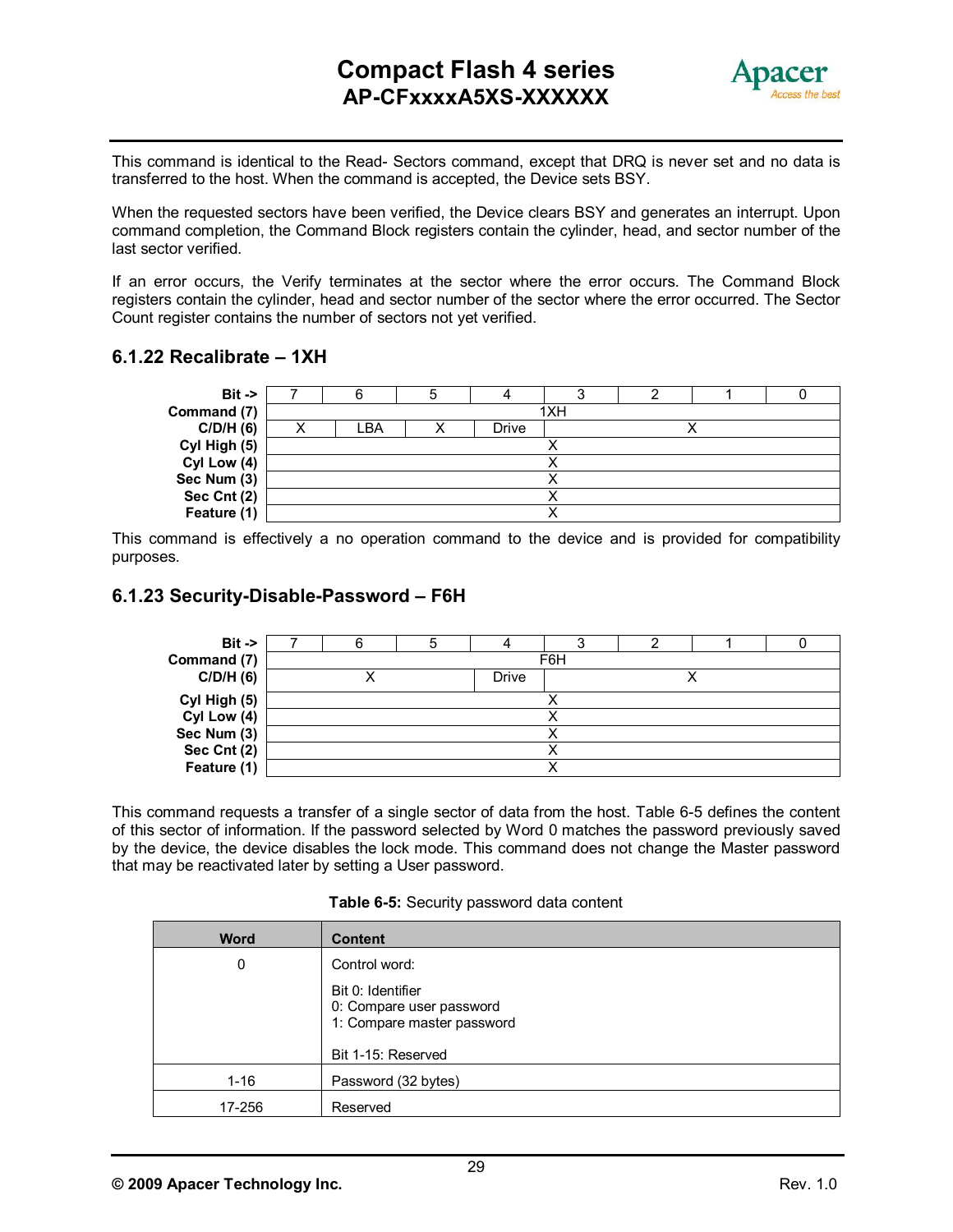

#### **6.1.24 Security-Erase-Prepare – F3H**



This command is issued immediately before the Security-Erase-Unit command to enable device erasing and unlocking. This command prevents accidental erasure of the data in the flash media.

#### **6.1.25 Security-Erase-Unit – F4H**



This command requests transfer of a single sector of data from the host. Table 6-5 defines the content of this sector of information. If the password does not match the password previously saved by the device, the device rejects the command with command aborted. The Security-Erase-Prepare command should be completed immediately prior to the Security-Erase-Unit command. If the device receives a Security-Erase-Unit command without an immediately prior Security-Erase-Prepare command, the device aborts the Security- Erase-Unit command.

#### **6.1.26 Security-Freeze-Lock – F5H**

| $Bit -$      |  |              |                  |  |  |
|--------------|--|--------------|------------------|--|--|
| Command (7)  |  |              | F <sub>5</sub> H |  |  |
| C/D/H(6)     |  | <b>Drive</b> |                  |  |  |
| Cyl High (5) |  |              |                  |  |  |
| Cyl Low (4)  |  |              |                  |  |  |
| Sec Num (3)  |  |              |                  |  |  |
| Sec Cnt (2)  |  |              |                  |  |  |
| Feature (1)  |  |              |                  |  |  |

The Security-Freeze-Lock command sets the device to Frozen mode. After command completion, any other commands that update the device Lock mode are rejected. Frozen mode is disabled by power off or hardware reset. If Security-Freeze-Lock is issued when the device is in Frozen mode, the command executes and the device remains in Frozen mode. After command completion, the Sector Count Register shall be set to 0. Commands disabled by Security-Freeze-Lock are:

- Security-Set-Password

- Security-Unlock

- Security-Disable-Password

- Security-Erase-Unit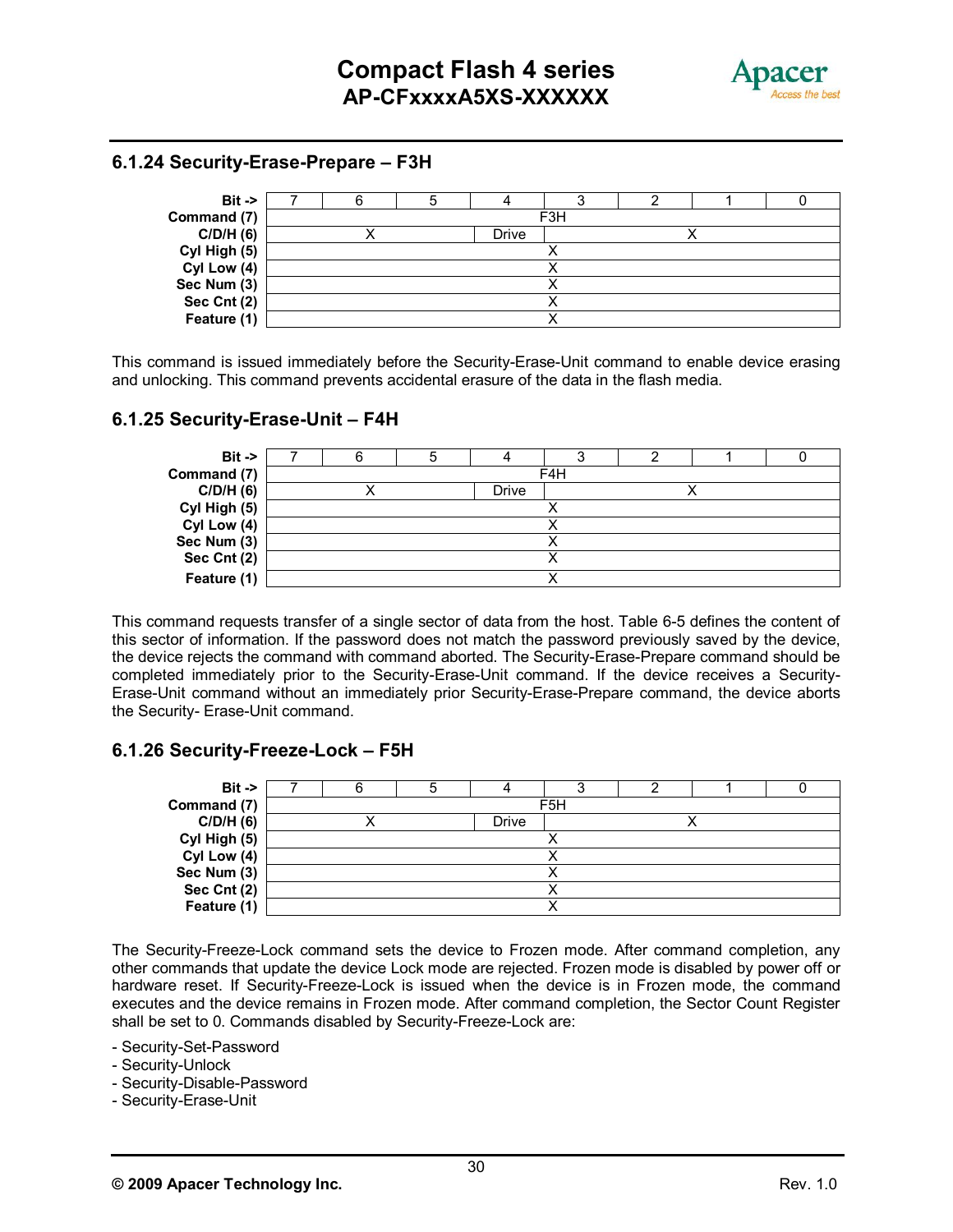

If security mode feature set is not supported, this command shall be handled as Wear- Level command.

#### **6.1.27 Security-Set-Password – F1H**



This command requests a transfer of a single sector of data from the host. Table 6-6 defines the content of the sector of information. The data transferred controls the function of this command.

| <b>Word</b> | <b>Content</b>                                                                                    |
|-------------|---------------------------------------------------------------------------------------------------|
| 0           | Control word:                                                                                     |
|             | Bit 0: Identifier<br>0: Compare user password<br>1: Compare master password<br>Bit 1-15: Reserved |
| $1 - 16$    | Password (32 bytes)                                                                               |
| 17-256      | Reserved                                                                                          |

#### **Table 6-6:** Security password data content

#### **Table6-7:** Identifier and security level bit interaction

| <b>Identifier</b> | Level           | <b>Command Result</b>                                                                                                                                                                                                                                                                                                                             |
|-------------------|-----------------|---------------------------------------------------------------------------------------------------------------------------------------------------------------------------------------------------------------------------------------------------------------------------------------------------------------------------------------------------|
| User              | High            | The password supplied with the command shall be saved as the new<br>User password. The lock mode shall be enabled from the next power-<br>on or hardware reset. The device shall then be unlocked by either the<br>User password or the previously set Master password.                                                                           |
| User              | Maximum         | The password supplied with the command shall be saved as the new<br>user password. The lock mode shall be enabled from the next power-<br>on reset or hardware reset. The device shall then be unlocked by<br>only the User password. The Master password previously set is still<br>stored in the device shall not be used to unlock the device. |
| Master            | High or Maximum | This combination shall set a Master password but shall not enable or<br>disable the Lock mode. The security level is not changed.                                                                                                                                                                                                                 |

#### **6.1.28 Security-Unlock – F2H**

| $Bit ->$     |  |              |                  |  |  |
|--------------|--|--------------|------------------|--|--|
| Command (7)  |  |              | F <sub>2</sub> H |  |  |
| C/D/H(6)     |  | <b>Drive</b> |                  |  |  |
| Cyl High (5) |  |              |                  |  |  |
| Cyl Low (4)  |  |              |                  |  |  |
| Sec Num (3)  |  |              |                  |  |  |
| Sec Cnt (2)  |  |              |                  |  |  |
| Feature (1)  |  |              |                  |  |  |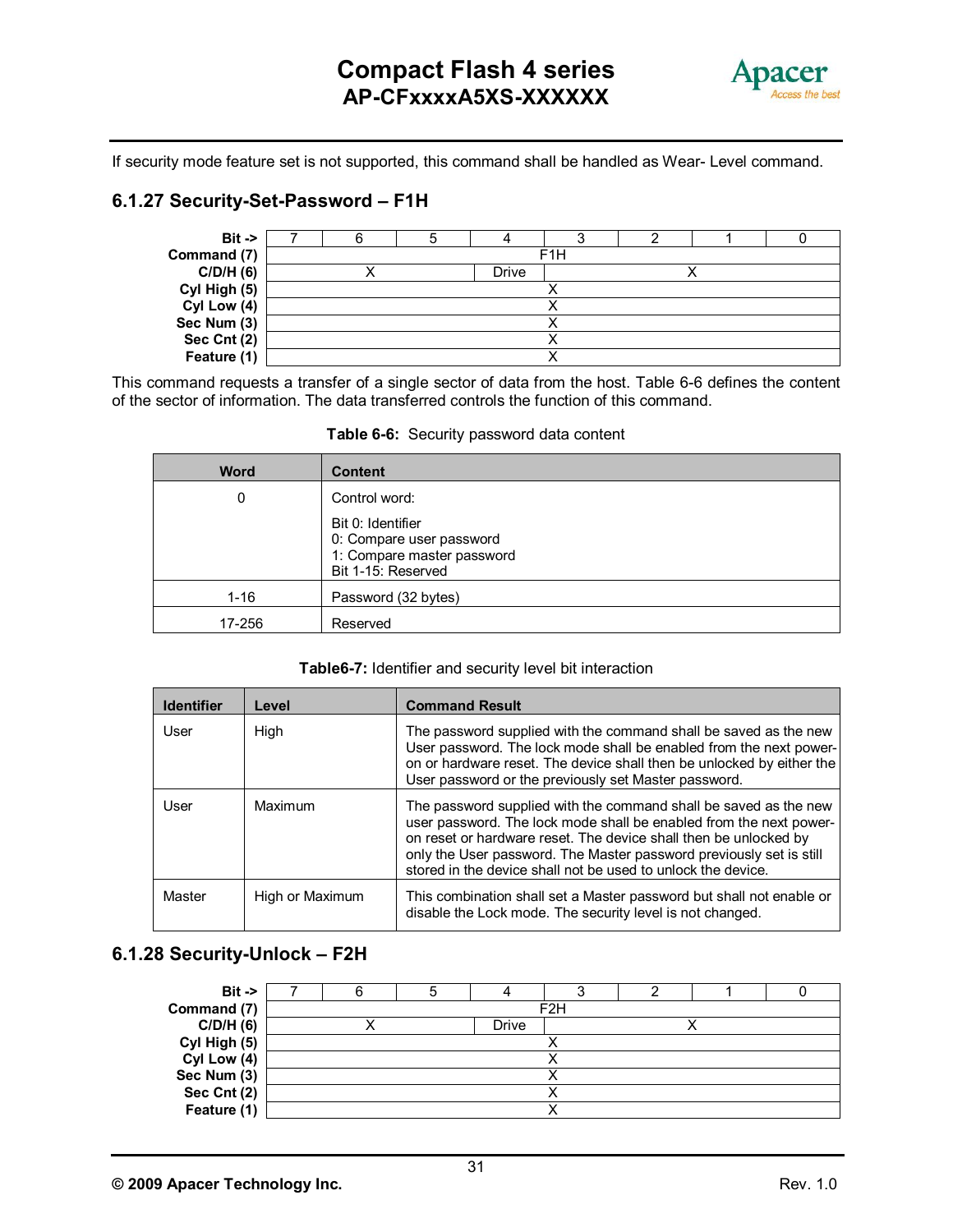# **Compact Flash 4 series AP-CFxxxxA5XS-XXXXXX**



This command requests transfer of a single sector of data from the host. Table 6-7 defines the content of this sector of information. If the identifier bit is set to Master and the device is in high security level, then the password supplied shall be compared with the stored Master password. If the device is in the maximum security level, then the unlock command shall be rejected. If the identifier bit is set to user, then the device compares the supplied password with the stored User password. If the password compare fails then the device returns command aborted to the host and decrements the unlock counter. This counter is initially set to five and is decremented for each password mismatch when Security-Unlock is issued and the device is locked. Once this counter reaches zero, the Security-Unlock and Security-Erase-Unit commands are command aborted until after a power-on reset or a hardware reset is received. Security-Unlock commands issued when the device is unlocked have no effect on the unlock counter.

#### **6.1.29 Seek – 7XH**



This command is effectively a NOP command to the Device although it does perform a range check of cylinder and head or LBA address and returns an error if the address is out of range.

#### **6.1.30 Set-Features – EFH**

| $Bit -$      |            |  |       | ω |  |  |  |  |  |
|--------------|------------|--|-------|---|--|--|--|--|--|
| Command (7)  | <b>EFH</b> |  |       |   |  |  |  |  |  |
| C/D/H(6)     |            |  | Drive |   |  |  |  |  |  |
| Cyl High (5) |            |  |       |   |  |  |  |  |  |
| Cyl Low (4)  |            |  |       |   |  |  |  |  |  |
| Sec Num (3)  |            |  |       |   |  |  |  |  |  |
| Sec Cnt (2)  | Config     |  |       |   |  |  |  |  |  |
| Feature (1)  | Feature    |  |       |   |  |  |  |  |  |

This command is used by the host to establish or select certain features. Table 6-8 defines all features that are supported.

#### **Table 6-8:** Features supported (1/2)

| <b>Feature</b> | <b>Operation</b>                                                                         |
|----------------|------------------------------------------------------------------------------------------|
| 01H            | Enable 8-bit data transfers.                                                             |
| 02H            | Enable Write cache                                                                       |
| 03H            | Set transfer mode based on value in Sector Count register. Table 4-9 defines the values. |
| 09H            | Enable Extended Power Operations                                                         |
| 55H            | Disable Read Look Ahead.                                                                 |
| 66H            | Disable Power- on Reset (POR) establishment of defaults at software Reset.               |
| 69H            | NOP - Accepted for backward compatibility.                                               |
| 81H            | Disable 8-bit data transfer.                                                             |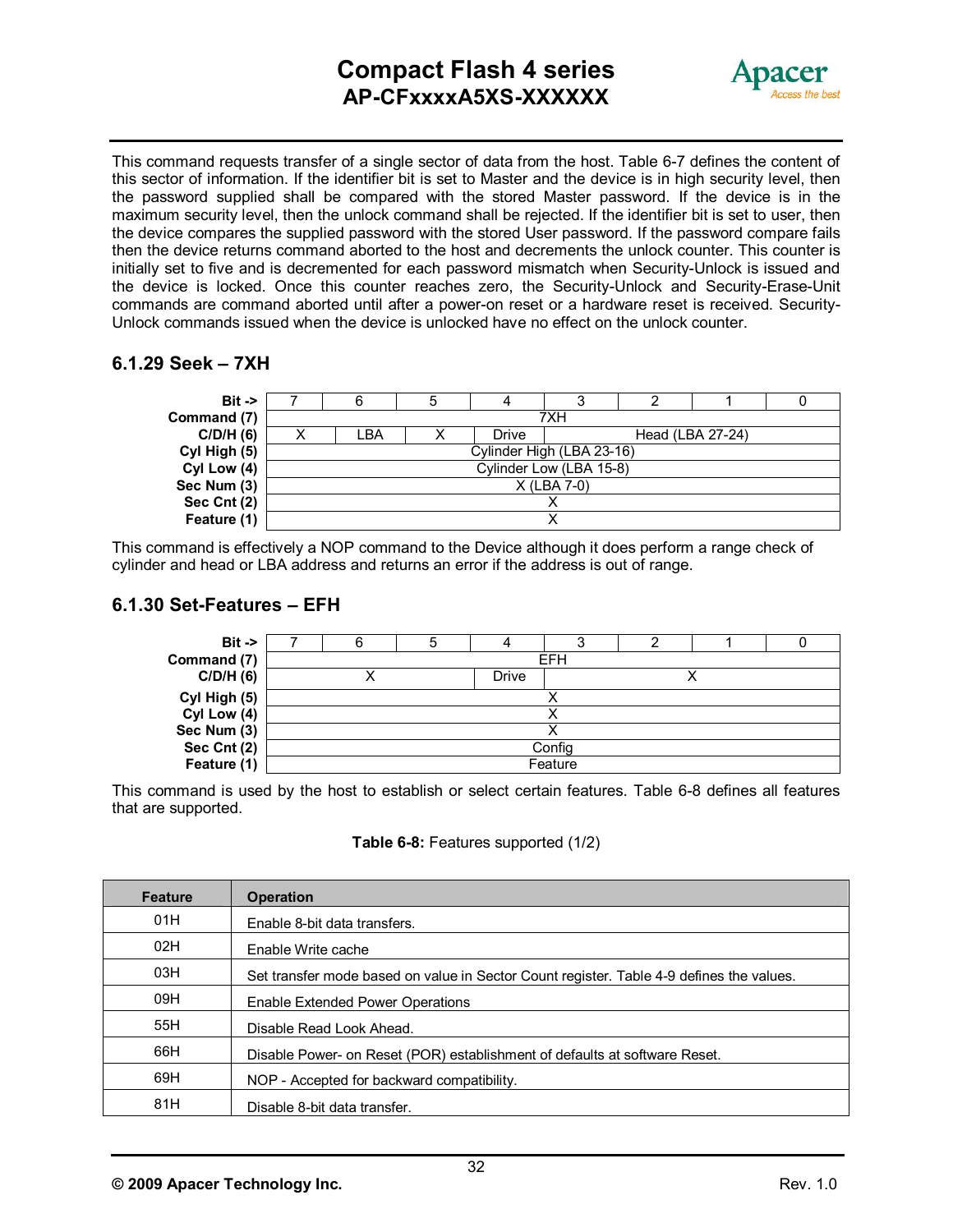

#### **Table 6-8:** Features supported (2/2)

| <b>Feature</b> | <b>Operation</b>                                                             |
|----------------|------------------------------------------------------------------------------|
| 82H            | Disable Write Cache                                                          |
| 89H            | Disable Extended Power operations                                            |
| 96H            | NOP - Accepted for backward compatibility.                                   |
| 97H            | Accepted for backward compatibility. Use of this Feature is not recommended. |
| AAH            | Enable Read Look Ahead.                                                      |
| CCH            | Enable Power- on Reset (POR) establishment of defaults at software Reset.    |

Features 01H and 81H are used to enable and clear 8-bit data transfer mode. If the 01H feature command is issued all data transfers will occur on the low order  $D_7$ - $D_0$  data bus and the IOCS16# signal will not be asserted for data register accesses.

Features 02H and 82H allow the host to enable or disable write cache in the Device that implement write cache. When the subcommand Disable-Write-Cache is issued, the Device should initiate the sequence to flush cache to non-volatile memory before command completion.

Feature 03H allows the host to select the transfer mode by specifying a value in the Sector Count register. The upper 5 bits define the type of transfer and the low order 3 bits encode the mode value. One PIO mode is selected at all times. The host may change the selected modes by the Set-Features command.

Feature 55H is the default feature for the ATA Disk Module. Therefore, the host does not have to issue Set-Features command with this feature unless it is necessary for compatibility reasons.

Features 66H and CCH can be used to enable and disable whether the Power-on Reset (POR) Defaults will be set when a software reset occurs.

| <b>Mode</b>                     | <b>Bits [7:3]</b> | <b>Bits [2:0]</b> |
|---------------------------------|-------------------|-------------------|
| PIO default mode                | 00000b            | 000 <sub>b</sub>  |
| PIO default mode, disable IORDY | 00000b            | 001b              |
| PIO flow control transfer mode  | 00001b            | mode <sup>'</sup> |
| Multiword DMA mode              | 00100b            | mode <sup>'</sup> |
| Ultra-DMA mode                  | 01000b            | mode <sup>'</sup> |
| Reserved                        | Other             | N/A               |

#### **Table 6-9:** Transfer mode values

1. Mode = transfer mode number, all other values are not valid

#### **6.1.31 Set-Multiple-Mode – C6H**

| $Bit ->$     |     |  |       |              |  |  |  |  |  |  |  |
|--------------|-----|--|-------|--------------|--|--|--|--|--|--|--|
| Command (7)  | C6H |  |       |              |  |  |  |  |  |  |  |
| C/D/H(6)     |     |  | Drive |              |  |  |  |  |  |  |  |
| Cyl High (5) |     |  |       |              |  |  |  |  |  |  |  |
| Cyl Low (4)  |     |  |       |              |  |  |  |  |  |  |  |
| Sec Num (3)  |     |  |       |              |  |  |  |  |  |  |  |
| Sec Cnt (2)  |     |  |       | Sector Count |  |  |  |  |  |  |  |
| Feature (1)  |     |  |       |              |  |  |  |  |  |  |  |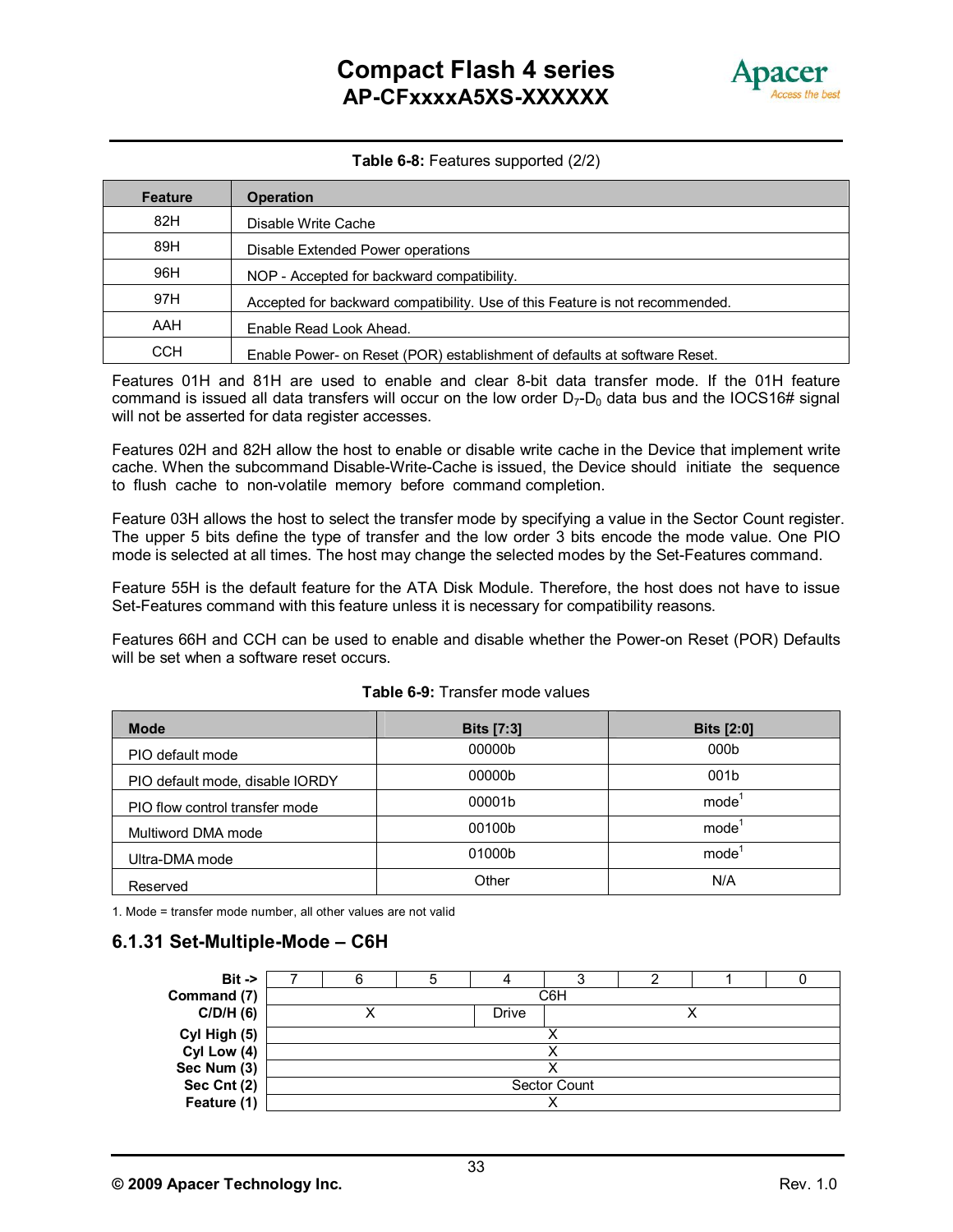

This command enables the Device to perform Read and Write Multiple operations and establishes the block count for these commands. The Sector Count register is loaded with the number of sectors per block. Upon receipt of the command, the Device sets BSY to 1 and checks the Sector Count register.

If the Sector Count register contains a valid value and the block count is supported, the value is loaded for all subsequent Read-Multiple and Write-Multiple commands and execution of those commands is enabled. If a block count is not supported, an Aborted command error is posted, and Read- Multiple and Write- Multiple commands are disabled. If the Sector Count registers contains 0 when the command is issued, Read and Write- Multiple commands are disabled. At power-on, or after a hardware or (unless disabled by a Set-Feature command) software reset, the default mode is Read and Write-Multiple disabled.

#### **6.1.32 Sleep – E6H or 99H**

| $Bit -$      |  |       |            |  |  |
|--------------|--|-------|------------|--|--|
| Command (7)  |  |       | E6H or 99H |  |  |
| C/D/H(6)     |  | Drive |            |  |  |
| Cyl High (5) |  |       |            |  |  |
| Cyl Low (4)  |  |       |            |  |  |
| Sec Num (3)  |  |       |            |  |  |
| Sec Cnt (2)  |  |       |            |  |  |
| Feature (1)  |  |       |            |  |  |

This command causes the Device to set BSY, enter the Sleep mode, clear BSY and generate an interrupt. Recovery from sleep mode is accomplished by simply issuing another command (a reset is permitted but not required). Sleep mode is also entered when internal timers expire so the host does not need to issue this command except when it wishes to enter Sleep mode immediately. The default value for the timer is 15 milliseconds.

#### **6.1.33 SMART – B0H**

The feature register will indicate the subcommand as listed below.

#### **6.1.33.1 SMART Return Status – DAH**

| $Bit ->$     |             |  |              |     |  |  |  |  |  |  |
|--------------|-------------|--|--------------|-----|--|--|--|--|--|--|
| Command (7)  | <b>B</b> OH |  |              |     |  |  |  |  |  |  |
| C/D/H(6)     |             |  | <b>Drive</b> |     |  |  |  |  |  |  |
| Cyl High (5) | C2H         |  |              |     |  |  |  |  |  |  |
| Cyl Low (4)  |             |  |              | 4FH |  |  |  |  |  |  |
| Sec Num (3)  |             |  |              |     |  |  |  |  |  |  |
| Sec Cnt (2)  |             |  |              |     |  |  |  |  |  |  |
| Feature (1)  |             |  |              | DAH |  |  |  |  |  |  |

#### **Command Purpose:**

This Command is used to communicate the reliability status of the device to the host at the host's request. If the device has not detected a threshold exceeded condition, the device sets the LBA Mid register to 4FH and the LBA High register to C2H. If the device has detected a threshold exceeded condition, the device sets the LBA Mid register to F4H and the LBA High register to 2CH. In the current implementation, the only threshold checked is that a fatal error has occurred.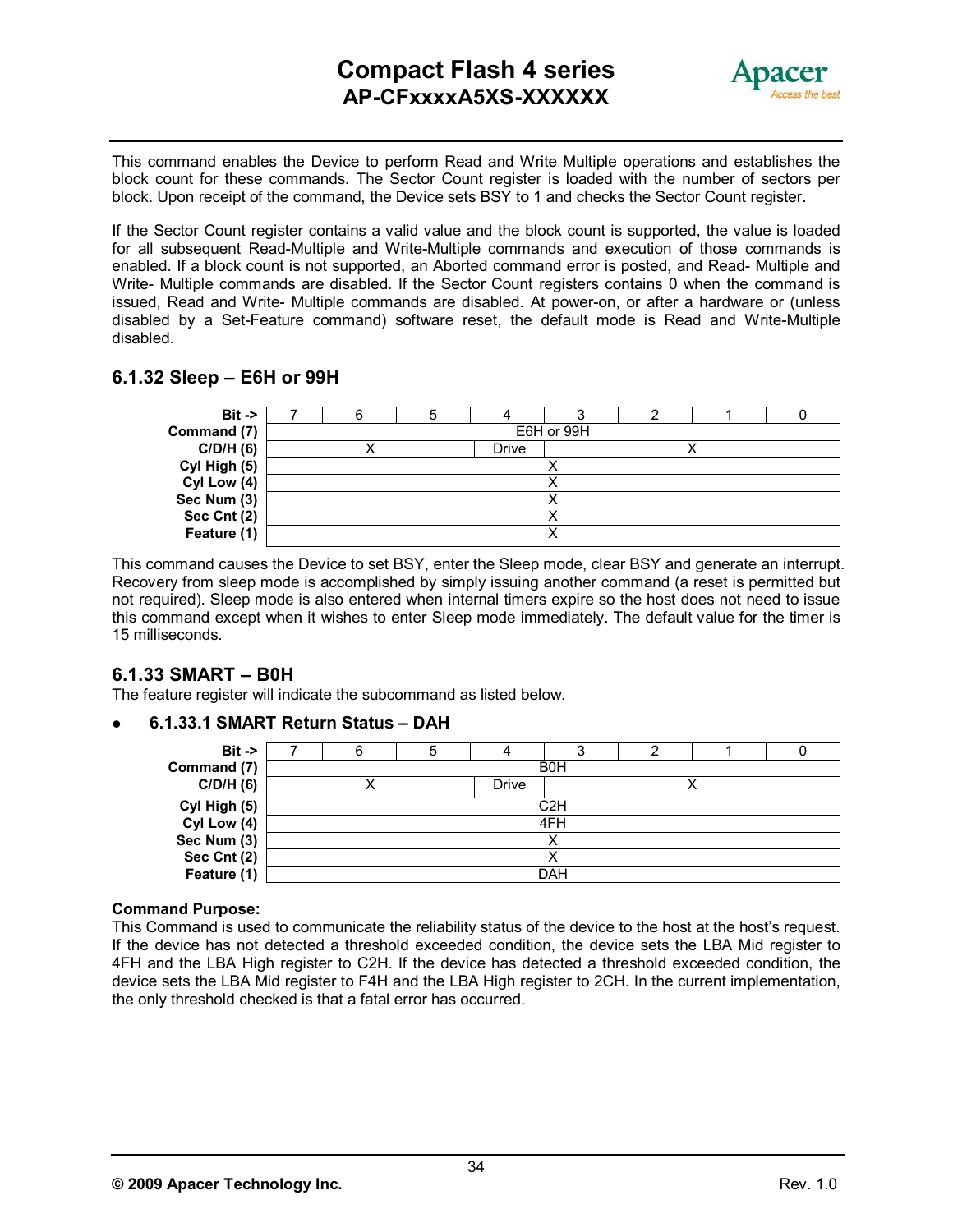

#### **6.1.33.2 SMART Enable/Disable Attribute Autosave – D2H**

| $Bit -$      |            |  |  |                  |  |  |  |  |  |  |
|--------------|------------|--|--|------------------|--|--|--|--|--|--|
| Command (7)  | <b>B0H</b> |  |  |                  |  |  |  |  |  |  |
| C/D/H(6)     | Drive      |  |  |                  |  |  |  |  |  |  |
| Cyl High (5) | C2H        |  |  |                  |  |  |  |  |  |  |
| Cyl Low (4)  |            |  |  | 4FH              |  |  |  |  |  |  |
| Sec Num (3)  |            |  |  |                  |  |  |  |  |  |  |
| Sec Cnt (2)  | 00H or F1H |  |  |                  |  |  |  |  |  |  |
| Feature (1)  |            |  |  | D <sub>2</sub> H |  |  |  |  |  |  |

#### **Command Purpose:**

This Command enables or disables the optional attribute autosave feature of the device. A value of 00H in the Sec Cnt register will disable the autosave feature. A value of F1H in the Sec Cnt register will enable the autosave feature. Currently, no action is generated by this command since there in no online collection of data.

#### **6.1.33.3 SMART Enable Operations – D8H**

| $Bit ->$     |            |  |       |                  |  |  |  |  |  |  |
|--------------|------------|--|-------|------------------|--|--|--|--|--|--|
| Command (7)  | <b>B0H</b> |  |       |                  |  |  |  |  |  |  |
| C/D/H(6)     |            |  | Drive |                  |  |  |  |  |  |  |
| Cyl High (5) | C2H        |  |       |                  |  |  |  |  |  |  |
| Cyl Low (4)  |            |  |       | 4FH              |  |  |  |  |  |  |
| Sec Num (3)  |            |  |       | ↗                |  |  |  |  |  |  |
| Sec Cnt (2)  |            |  |       |                  |  |  |  |  |  |  |
| Feature (1)  |            |  |       | D <sub>8</sub> H |  |  |  |  |  |  |

#### **Command Purpose:**

This Command enables access to all SMART capabilities within the device. Prior to receipt of this command, SMART data is collected but not accessible via SMART. The state of SMART (either enabled or disable) shall be preserved by the device across power cycles. Once enabled, the receipt of subsequent SMART ENABLE OPERATIONS commands shall not affect any SMART data or functions.

#### **6.1.33.4 SMART Disable Operations – D9H**

| $Bit -$      |            |  |              |     |  |  |  |  |  |
|--------------|------------|--|--------------|-----|--|--|--|--|--|
| Command (7)  | <b>B0H</b> |  |              |     |  |  |  |  |  |
| C/D/H(6)     |            |  | <b>Drive</b> |     |  |  |  |  |  |
| Cyl High (5) | C2H        |  |              |     |  |  |  |  |  |
| Cyl Low (4)  |            |  |              | 4FH |  |  |  |  |  |
| Sec Num (3)  |            |  |              |     |  |  |  |  |  |
| Sec Cnt (2)  |            |  |              |     |  |  |  |  |  |
| Feature (1)  |            |  |              | D9H |  |  |  |  |  |

#### **Command Purpose:**

This Command disables access to SMART data via SMART commands. After receipt of this command the device shall disable all SMART operations. However SMART data shall continue to be collected and accessible when SMART is next enabled. The state of SMART (either enabled or disabled) shall be preserved by the device across power cycles. After receipt of this command by the device, all other SMART commands, including SMART DISABLE OPERATIONS commands, with the exception of SMART ENABLE OPERATIONS, are disabled and invalid, and the commands shall aborted by the device.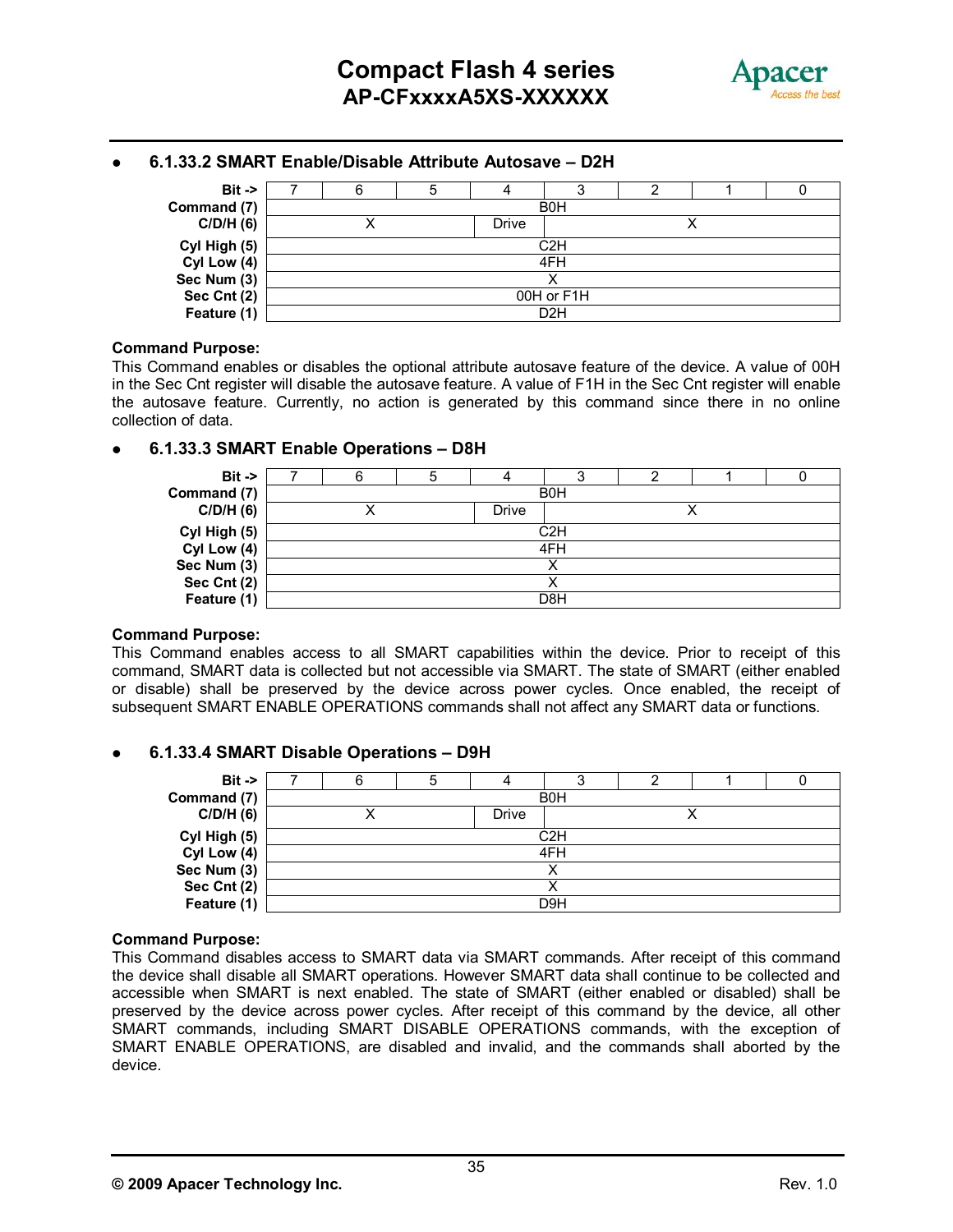

#### **6.1.33.5 SMART Execute Offline – D4H**

| $Bit ->$     |            |  |  | ر،                  |  |  |  |  |  |  |  |
|--------------|------------|--|--|---------------------|--|--|--|--|--|--|--|
| Command (7)  | <b>B0H</b> |  |  |                     |  |  |  |  |  |  |  |
| C/D/H(6)     | Drive      |  |  |                     |  |  |  |  |  |  |  |
| Cyl High (5) | C2H        |  |  |                     |  |  |  |  |  |  |  |
| Cyl Low (4)  |            |  |  | 4FH                 |  |  |  |  |  |  |  |
| Sec Num (3)  |            |  |  | Subcommand Specific |  |  |  |  |  |  |  |
| Sec Cnt (2)  | ↗          |  |  |                     |  |  |  |  |  |  |  |
| Feature (1)  |            |  |  | D4H                 |  |  |  |  |  |  |  |

#### **Command Purpose:**

This Command causes the device to immediately initiate the optional set of activities that collect SMART data in an off-line mode and the save this data to the device's memory. This data is not retained across resets and a new command must be executed to recollect data. The SMART data collected is determined by the subcommand specified in the Sec Num register. All subcommands other than listed below will be aborted. Valid subcommands will be executed in captive mode and the device will set BSY bit until command is completed. The collected data should be read by a subsequent SMART Read Data (D0H) command.

**Table 6-10:** SMART EXECUTE OFF-LINE Sector Number register values (sub-command specific)

| Subcommand | <b>Collected Data</b>                   |
|------------|-----------------------------------------|
| $0 - 201$  | Reserved                                |
| 202 (0xCA) | Bad block count (captive)               |
| 203 (0xCB) | Group free block count (captive)        |
| 204 (0xCC) | Group average age (captive)             |
| 205 (0xCD) | Group maximum age (captive)             |
| 206 (0xCE) | Group minimum age (captive)             |
| 207 (0xCF) | Group wear swap count (captive)         |
| 208 (0xD0) | Group retention swap count (captive)    |
| 209 (0xD1) | Group total block erase count (captive) |
| 210-255    | Reserved                                |

#### **6.1.33.6 SMART Read Data – D0H**

| $Bit ->$     |                  |  |              |                  |  |  |  |  |  |  |
|--------------|------------------|--|--------------|------------------|--|--|--|--|--|--|
| Command (7)  | <b>B0H</b>       |  |              |                  |  |  |  |  |  |  |
| C/D/H(6)     |                  |  | <b>Drive</b> |                  |  |  |  |  |  |  |
| Cyl High (5) | C <sub>2</sub> H |  |              |                  |  |  |  |  |  |  |
| Cyl Low (4)  |                  |  |              | 4FH              |  |  |  |  |  |  |
| Sec Num (3)  |                  |  |              | ↗                |  |  |  |  |  |  |
| Sec Cnt (2)  |                  |  |              |                  |  |  |  |  |  |  |
| Feature (1)  |                  |  |              | D <sub>0</sub> H |  |  |  |  |  |  |

#### **Command Purpose:**

This Command returns the device SMART data structure to the host. This command must be preceded by the SMART Execute Offline command with an appropriate subcommand listed above. The returned data will depend on the requested subcommand.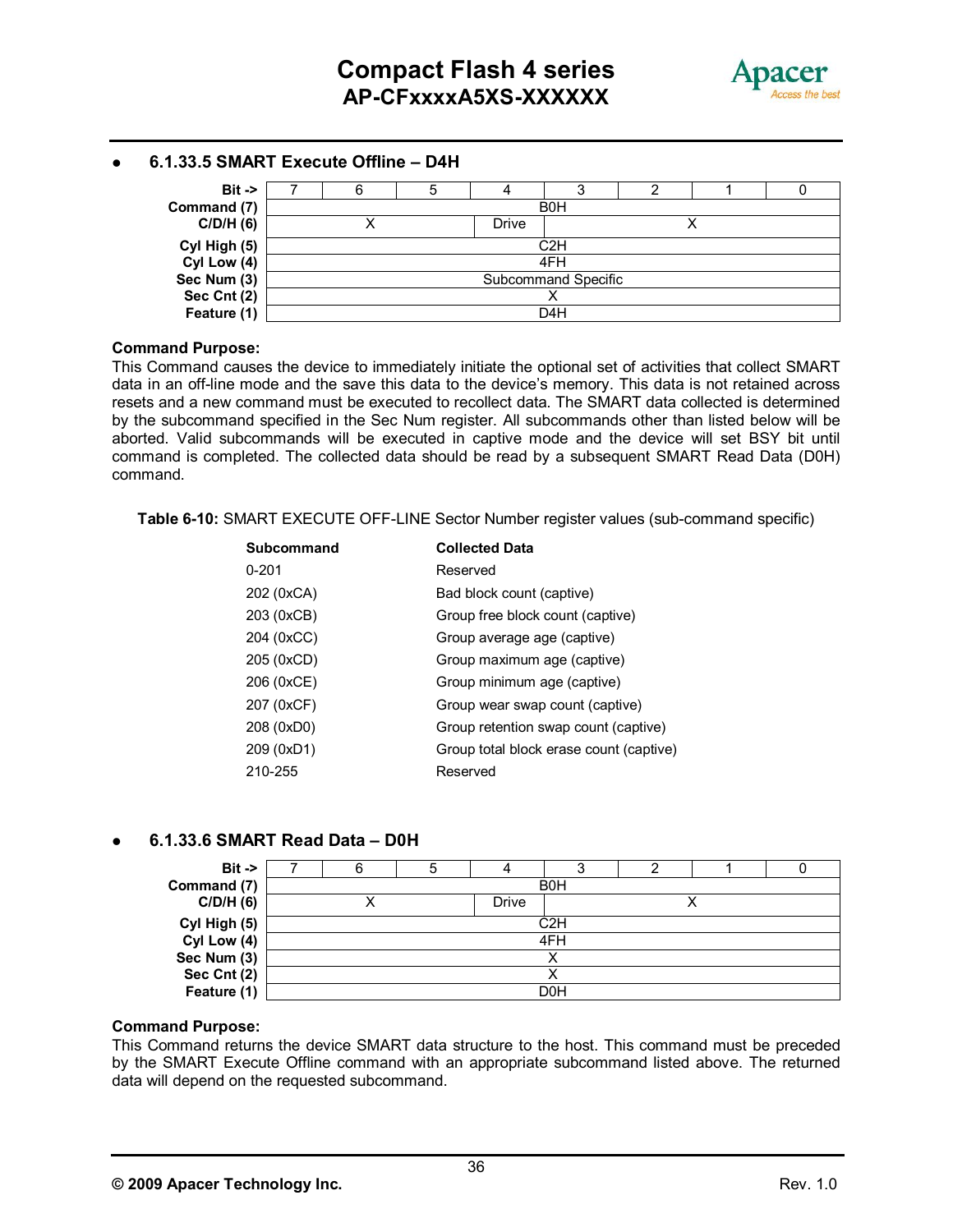# **Compact Flash 4 series AP-CFxxxxA5XS-XXXXXX**



All returned data comply with the SMART data structure as specified in the ATA spec. Bytes 0 to 361 of the structure returns vendor specific data that depends of the requested subcommand. Bytes 362 to 385 are standard values as defined in the ATA spec. bytes 386 to 510 returns vendor specific data common to all subcommands. Byte 511 is the 2's complement checksum of all bytes in the data structure.

#### **Offline Data Collection Status (byte 362)**

The offline data collection status byte indicates whether SMART data collection was successful or not. The host should check this value in the returned data structure before proceeding with interpretation of vendor specific data bytes. The follow are possible status values.

| Value | <b>Definition</b>                                             |
|-------|---------------------------------------------------------------|
| 00H   | Offline data collection activity was never started.           |
| 02H   | Offline data collection activity was completed without error. |
| 04H   | Offline data collection activity was suspended host.          |
| 05H   | Offline data collection activity was aborted by host.         |
| 06H   | Offline data collection activity was aborted by device.       |

#### **6.1.34 Standby – E2H or 96H**

| $Bit -$      |  |       |            |  |  |
|--------------|--|-------|------------|--|--|
| Command (7)  |  |       | E2H or 96H |  |  |
| C/D/H(6)     |  | Drive |            |  |  |
| Cyl High (5) |  |       |            |  |  |
| Cyl Low (4)  |  |       |            |  |  |
| Sec Num (3)  |  |       |            |  |  |
| Sec Cnt (2)  |  |       |            |  |  |
| Feature (1)  |  |       |            |  |  |

This command causes the Device to set BSY, enter the Sleep mode (which corresponds to the ATA "Standby" Mode), clear BSY and return the interrupt immediately. Recovery from Sleep mode is accomplished by simply issuing another command (a reset is not required).

#### **6.1.35 Standby-Immediate – E0H or 94H**



This command causes the Device to set BSY, enter the Sleep mode (which corresponds to the ATA "Standby" Mode), clear BSY and return the interrupt immediately. Recovery from Sleep mode is accomplished by simply issuing another command (a reset is not required).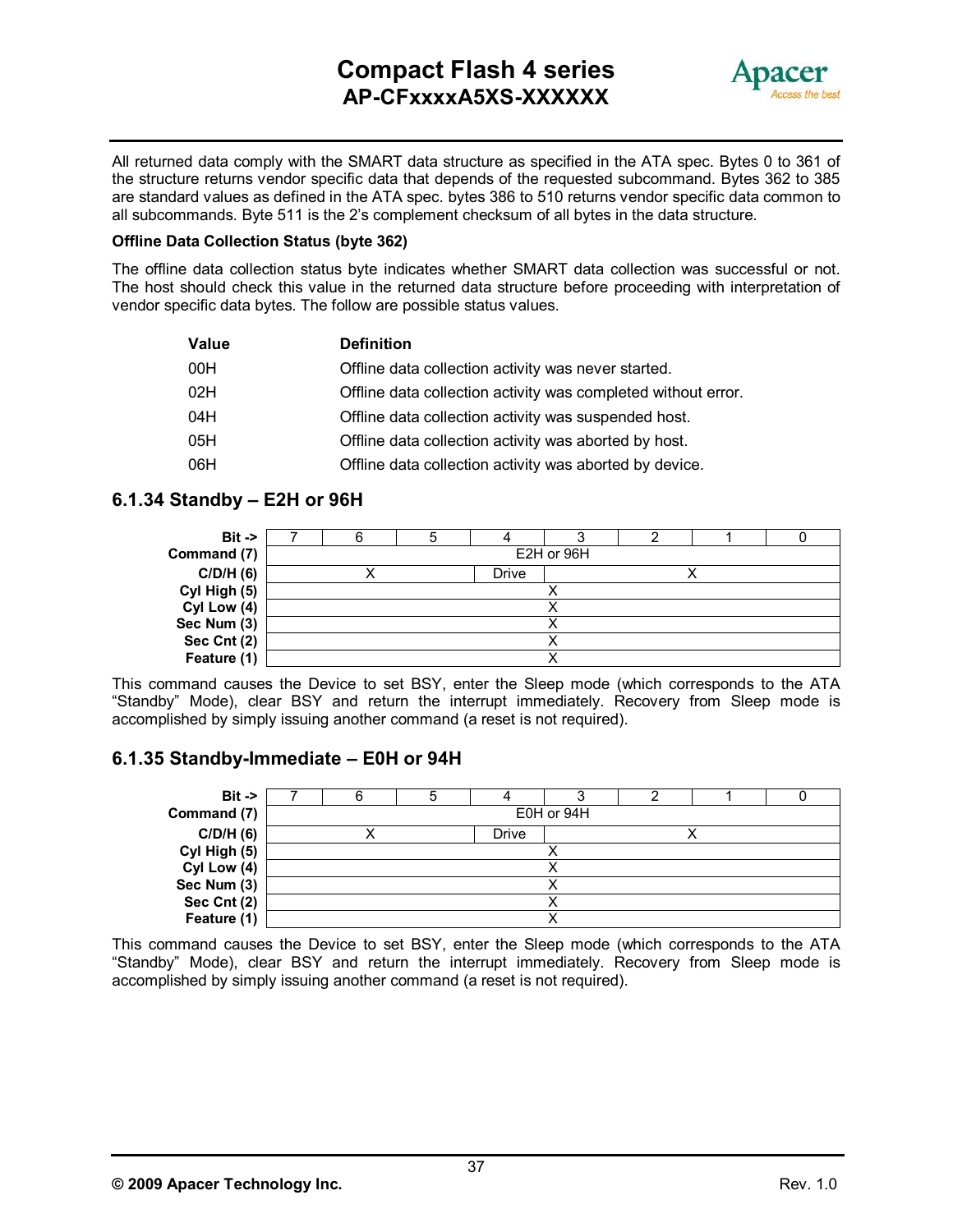

#### **6.1.36 Write-Buffer – E8H**

| $Bit ->$     |  |              |     |  |  |
|--------------|--|--------------|-----|--|--|
| Command (7)  |  |              | E8H |  |  |
| C/D/H(6)     |  | <b>Drive</b> |     |  |  |
| Cyl High (5) |  |              |     |  |  |
| Cyl Low (4)  |  |              |     |  |  |
| Sec Num (3)  |  |              |     |  |  |
| Sec Cnt (2)  |  |              |     |  |  |
| Feature (1)  |  |              |     |  |  |

The Write-Buffer command enables the host to overwrite contents of the Device sector buffer with any data pattern desired. This command has the same protocol as the Write-Sector(s) command and transfers 512 byes.

#### **6.1.37 Write-DMA – CAH or CBH**

| $Bit \rightarrow$ |                                          |  |  |                         |  |  |  |  |  |  |  |
|-------------------|------------------------------------------|--|--|-------------------------|--|--|--|--|--|--|--|
| Command (7)       | CAH or CBH                               |  |  |                         |  |  |  |  |  |  |  |
| C/D/H(6)          | LBA.<br><b>Drive</b><br>Head (LBA 27-24) |  |  |                         |  |  |  |  |  |  |  |
| Cyl High (5)      | Cylinder High (LBA 23-16)                |  |  |                         |  |  |  |  |  |  |  |
| Cyl Low (4)       |                                          |  |  | Cylinder Low (LBA 15-8) |  |  |  |  |  |  |  |
| Sec Num (3)       |                                          |  |  | Sector Number (LBA 7-0) |  |  |  |  |  |  |  |
| Sec Cnt (2)       | <b>Sector Count</b>                      |  |  |                         |  |  |  |  |  |  |  |
| Feature (1)       |                                          |  |  |                         |  |  |  |  |  |  |  |

This command executes in a similar manner to Write-RITE Sector(s) except for the following:

- The host initializes the DMA channel prior to issuing the command
- Data transfers are qualified by DMARQ and are performed by the DMA channel

- The device issues only one interrupt per command to indicate that data transfer has terminated and status is available.

During the execution of a Write-RITE DMA command, the device shall provide status of the BSY bit or the DRQ bit until the command is completed. At command completion, the command block registers contain the cylinder, head and sector number (LBA) of the last sector read.

If an error occurs after the attempted write of a transferred sector, the command is terminated and subsequent blocks are not transferred. The command block registers contain the cylinder, head and sector number of the sector where the error occurred and the Sector Count register contains the residual number of sectors for successful completion of the command.

For Ultra-DMA mode, if a CRC error is detected during transfer, the ICRC and ABRT bits of the Error register are set at the end of the command.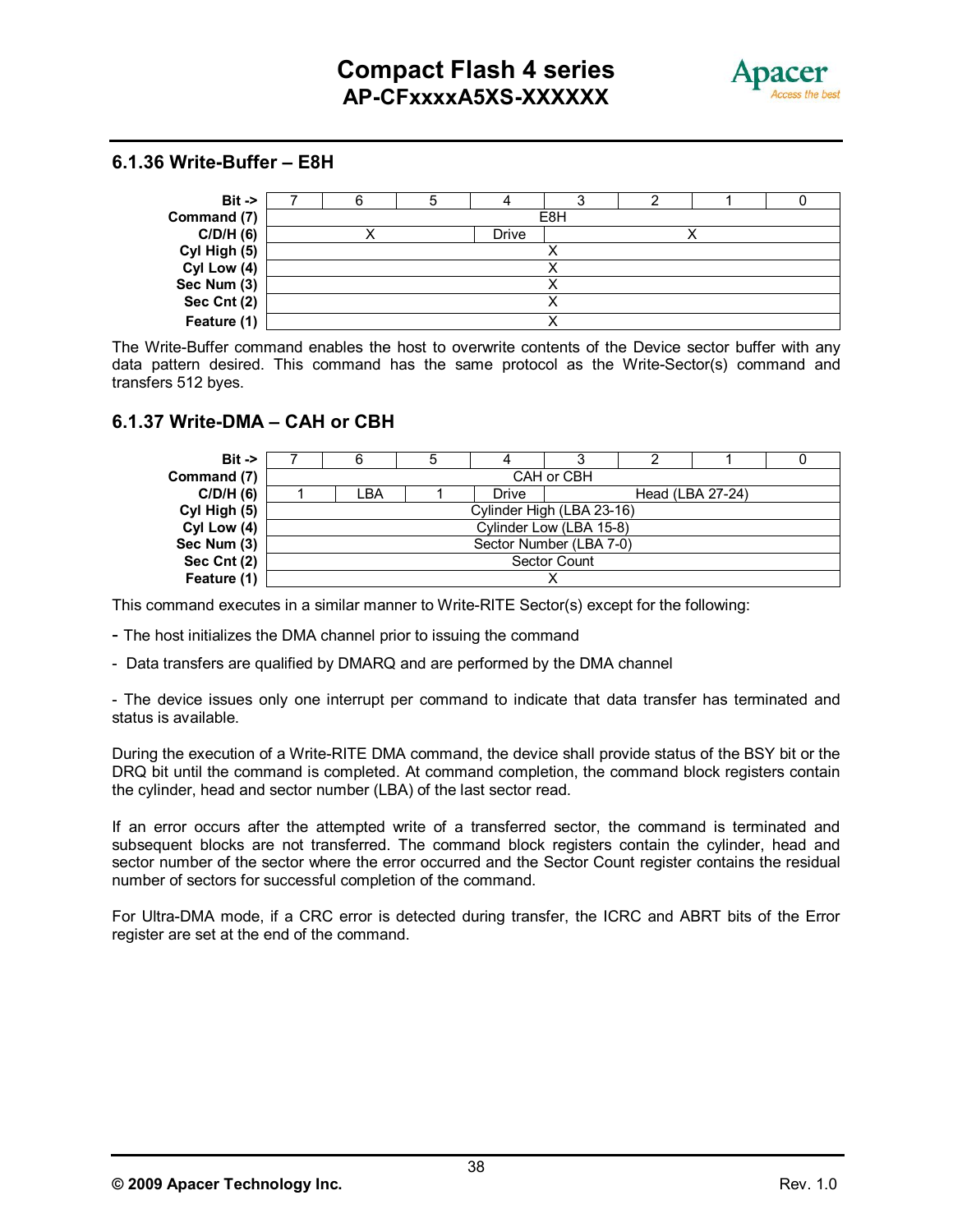

#### **6.1.38 Long –32H or 33H**



This command is similar to the Write Sector(s) command except that it writes 516 bytes instead of 512 bytes. Only single sector Write Long operations are supported. The transfer consists of 512 bytes of data transferred in word mode followed by 4 bytes of ECC transferred in byte mode. Because of the unique nature of the solid-state device, the four bytes of ECC transferred by the host may be used by the device. The device may discard these four bytes and write the sector with valid ECC data. This command has the same protocol as the Write Sector(s) command. Use of this command is not recommended.

#### **6.1.39 Write-Multiple – C5H**



**Note:** The current revision of the Device can support up to a block count of 1 as indicated in the Identify Drive Command information.

This command is similar to the Write-Sectors command. The Device sets BSY within 400 ns of accepting the command. Interrupts are not presented on each sector but on the transfer of a block which contains the number of sectors defined by Set-Multiple. Command execution is identical to the Write-Sectors operation except that the number of sectors defined by the Set-Multiple command is transferred without intervening interrupts.

DRQ qualification of the transfer is required only at the start of the data block, not on each sector. The block count of sectors to be transferred without intervening interrupts is programmed by the Set-Multiple Mode command, which must be executed prior to the Write-Multiple command.

When the Write-Multiple command is issued, the Sector Count register contains the number of sectors (not the number of blocks or the block count) requested. If the number of requested sectors is not evenly divisible by the sector/block, as many full blocks as possible are transferred, followed by a final, partial block transfer. The partial block transfer is for n sectors, where: n = remainder (sector count/block count).

If the Write-Multiple command is attempted before the Set-Multiple-Mode command has been executed or when Write-Multiple commands are disabled, the Write-Multiple operation will be rejected with an aborted command error.

Errors encountered during Write-Multiple commands are posted after the attempted writes of the block or partial block transferred. The Write command ends with the sector in error, even if it is in the middle of a block. Subsequent blocks are not transferred in the event of an error. Interrupts are generated when DRQ is set at the beginning of each block or partial block.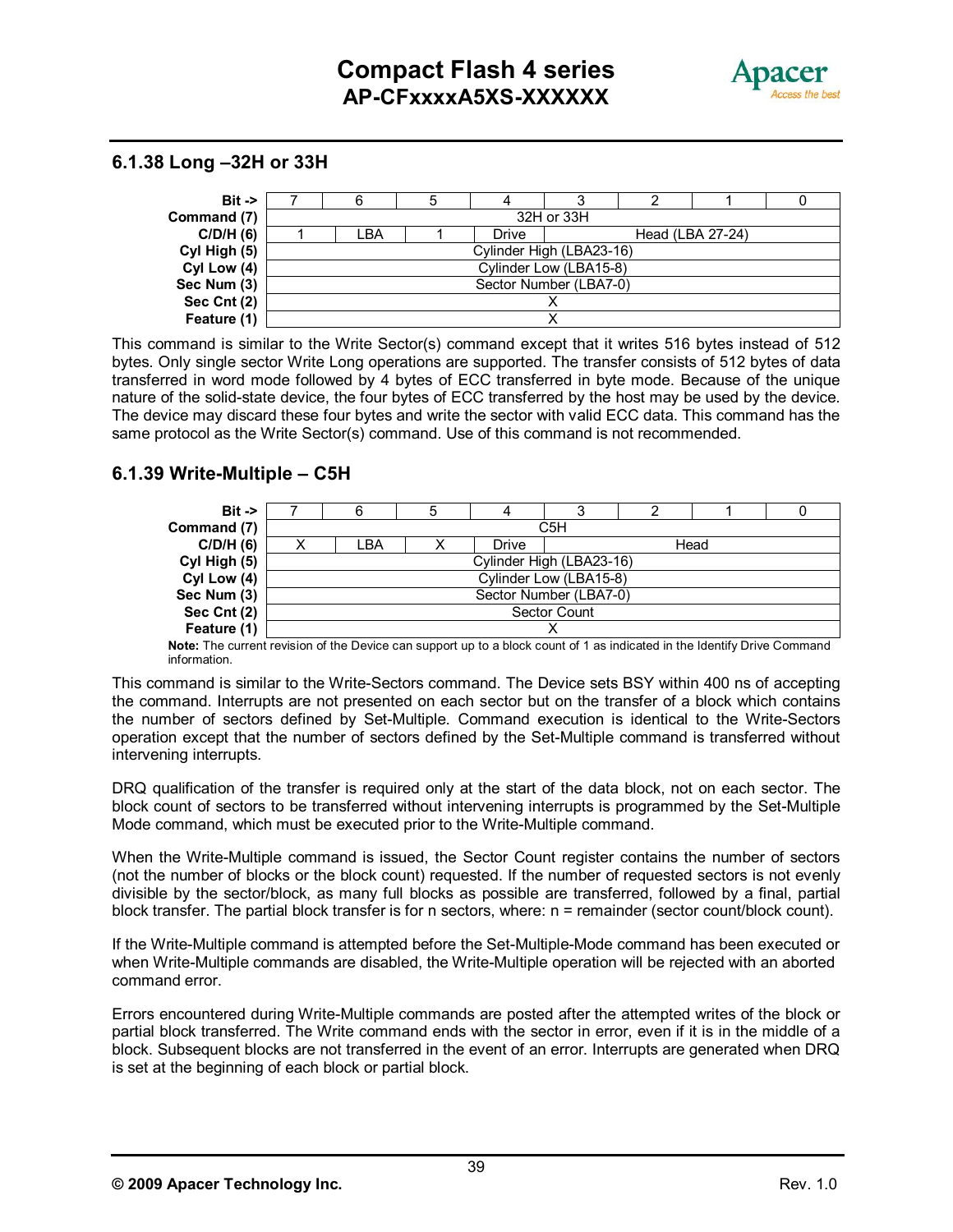# **Compact Flash 4 series AP-CFxxxxA5XS-XXXXXX**



The Command Block registers contain the cylinder, head and sector number of the sector where the error occurred and the Sector Count register contains the residual number of sectors that need to be transferred for successful completion of the command, e.g. each block has 4 sectors, a request for 8 sectors is issued and an error occurs on the third sector. The Sector Count register contains 6 and the address is that of the third sector.

#### **6.1.40 Write-Sector(s) – 30H or 31H**



This command writes from 1 to 256 sectors as specified in the Sector Count register. A sector count of zero requests 256 sectors. The transfer begins at the sector specified in the Sector Number register. When this command is accepted, the Device sets BSY, then sets DRQ and clears BSY, then waits for the host to fill the sector buffer with the data to be written. No interrupt is generated to start the first host transfer operation. No data should be transferred by the host until BSY has been cleared by the host. For multiple sectors, after the first sector of data is in the buffer, BSY will be set and DRQ will be cleared. After the next buffer is ready for data, BSY is cleared, DRQ is set and an interrupt is generated. When the final sector of data is transferred, BSY is set and DRQ is cleared. It will remain in this state until the command is completed at which time BSY is cleared and an interrupt is generated. If an error occurs during a write of more than one sector, writing terminates at the sector where the error occurs. The Command Block registers contain the cylinder, head and sector number of the sector where the error occurred. The host may then read the command block to determine what error has occurred, and on which sector.

#### **6.1.41 Write-Verify – 3CH**

| $Bit \rightarrow$ |                           |  |       |  |                  |  |  |
|-------------------|---------------------------|--|-------|--|------------------|--|--|
| Command (7)       | 3CH                       |  |       |  |                  |  |  |
| C/D/H(6)          | LBA                       |  | Drive |  | Head (LBA 27-24) |  |  |
| Cyl High (5)      | Cylinder High (LBA 23-16) |  |       |  |                  |  |  |
| Cyl Low (4)       | Cylinder Low (LBA 15-8)   |  |       |  |                  |  |  |
| Sec Num (3)       | Sector Number (LBA 7-0)   |  |       |  |                  |  |  |
| Sec Cnt (2)       | Sector Count              |  |       |  |                  |  |  |
| Feature (1)       |                           |  |       |  |                  |  |  |

This command is similar to the Write-Sector(s) command, except each sector is verified immediately after being written. This command has the same protocol as the Write-Sector(s) command.

#### **6.1.42 Wear Level – F5H**

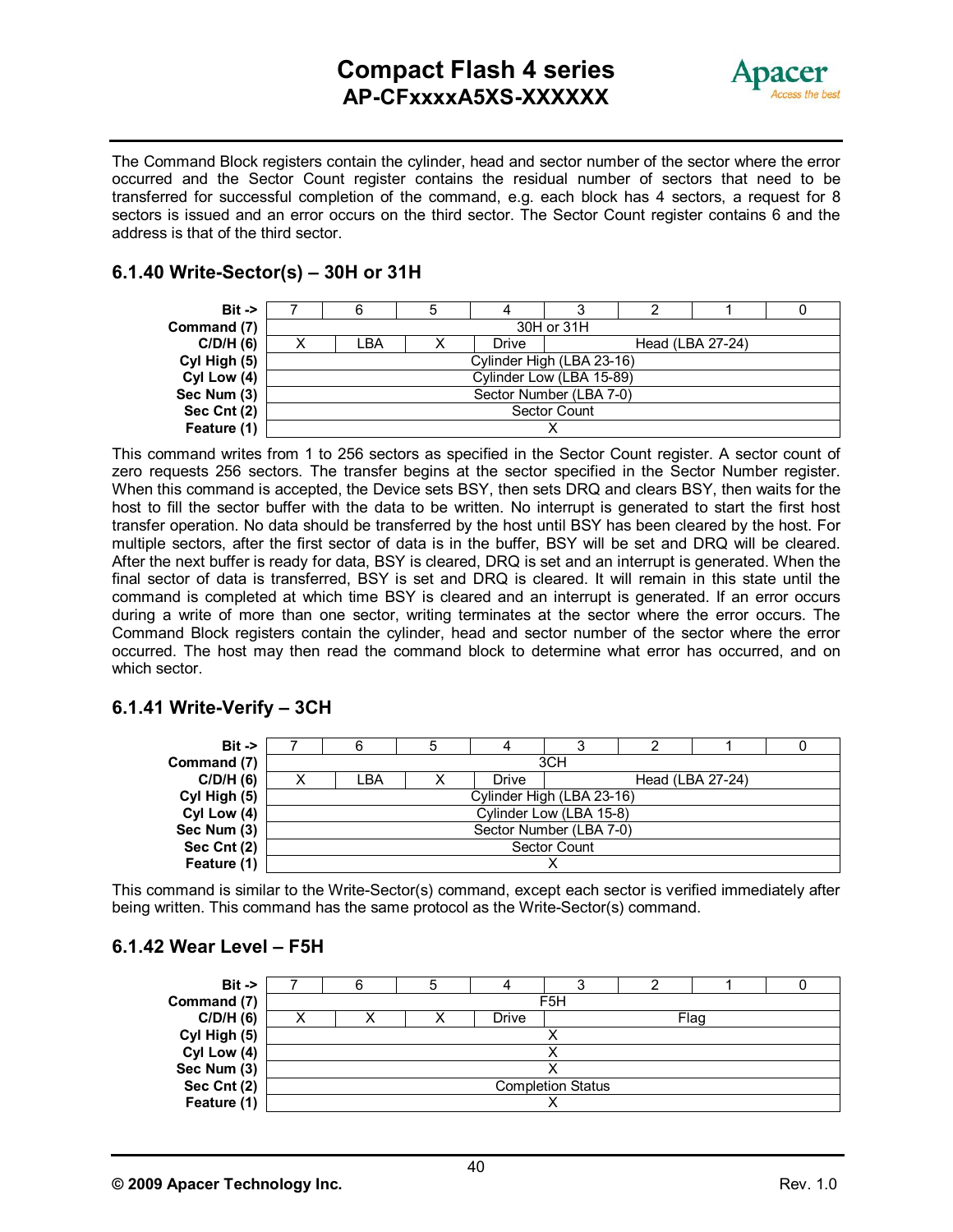# **Compact Flash 4 series AP-CFxxxxA5XS-XXXXXX**



For the device that do not support security mode feature set, this command is effectively a NOP command and only implemented for backward compatibility. The Sector Count Register shall always be returned with a 00h indicating Wear Level is not needed. If the device supports security mode feature set, this command shall be handled as Security Freeze Lock.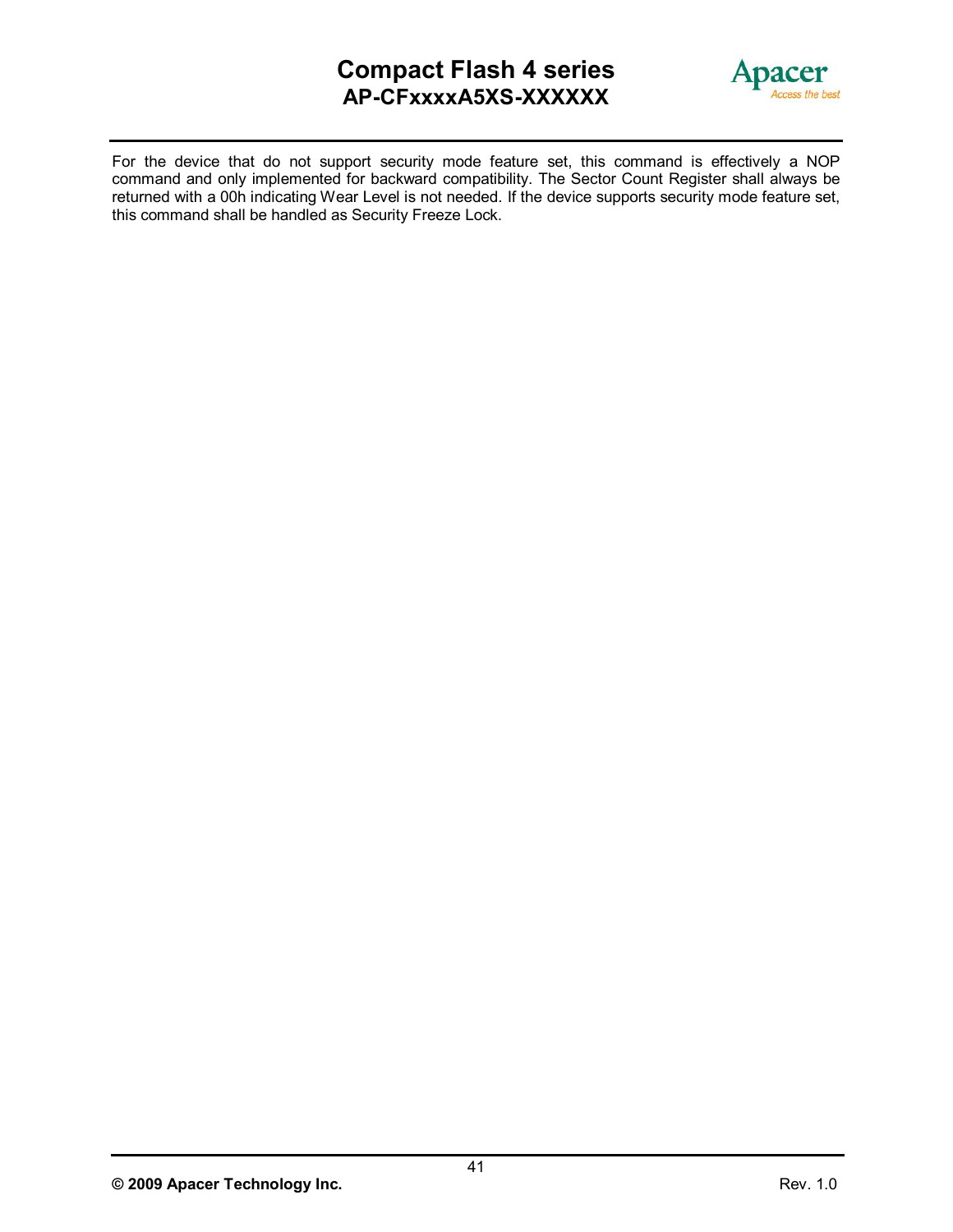

# **7. Electrical Specification**

# **7.1 Absolute Maximum Ratings**

*Caution:* **Absolute Maximum Ratings –** Applied conditions greater than those listed under "Absolute Maximum Ratings" may cause permanent damage to the device. This is a stress rating only and functional operation of the device at these conditions or conditions greater than those defined in the operational sections of this data sheet is not implied. Exposure to absolute maximum rating conditions may affect device reliability.

| Table 7-1: Absolute maximum ratings |  |  |  |
|-------------------------------------|--|--|--|
|-------------------------------------|--|--|--|

(Based on GND [0V])

| <b>Item</b>          | <b>Symbol</b>          | <b>Rated Value</b>      | <b>Unit</b>  | <b>Condition</b>        |  |
|----------------------|------------------------|-------------------------|--------------|-------------------------|--|
| Power supply voltage | <b>VDDIO</b>           | $-0.5 - +4.6$           | V            |                         |  |
|                      | $V_{IN}$ (Standard)    | $-0.5 - +4.6$           | V            | $V_{IN}$ < VDDIO+0.5V   |  |
| Input voltage        | $V_{IN}$ (5V-Tolerant) | $-0.5 - +6.6$           | $\vee$       | $V_{IN}$ < VDDIO+3V     |  |
|                      |                        | (The power is supplied) |              |                         |  |
|                      |                        | ±11                     | mA           | 3mA buffer              |  |
|                      | $I_{\text{OUT}}$       | ±21                     | mA           | 6 <sub>m</sub> A buffer |  |
| Output current       |                        | ±29                     | mA           | 9 <sub>m</sub> A buffer |  |
|                      |                        | ±45                     | mA           | 12mA buffer             |  |
| Storage temperature  | T <sub>STG</sub>       | $-40$ $-100$            | $^{\circ}$ C |                         |  |

# **7.2 Recommended Operating Conditions**

**Table 7-2:** Recommended Operating Conditions

| <b>Item</b>                   | <b>Symbol</b>          | <b>Rated Value</b> | <b>Unit</b> | <b>Condition</b> |
|-------------------------------|------------------------|--------------------|-------------|------------------|
| Input voltage                 | $V_{IN}(Standard)$     | $2.7 - 3.6$        | V           |                  |
|                               | $V_{IN}$ (5V-Tolerant) | $4.5 - 5.5$        | V           |                  |
| Operating ambient temperature | $T_A$                  | $-40$ $-+85$       | ℃           |                  |

**<sup>©</sup> 2009 Apacer Technology Inc.** Rev. 1.0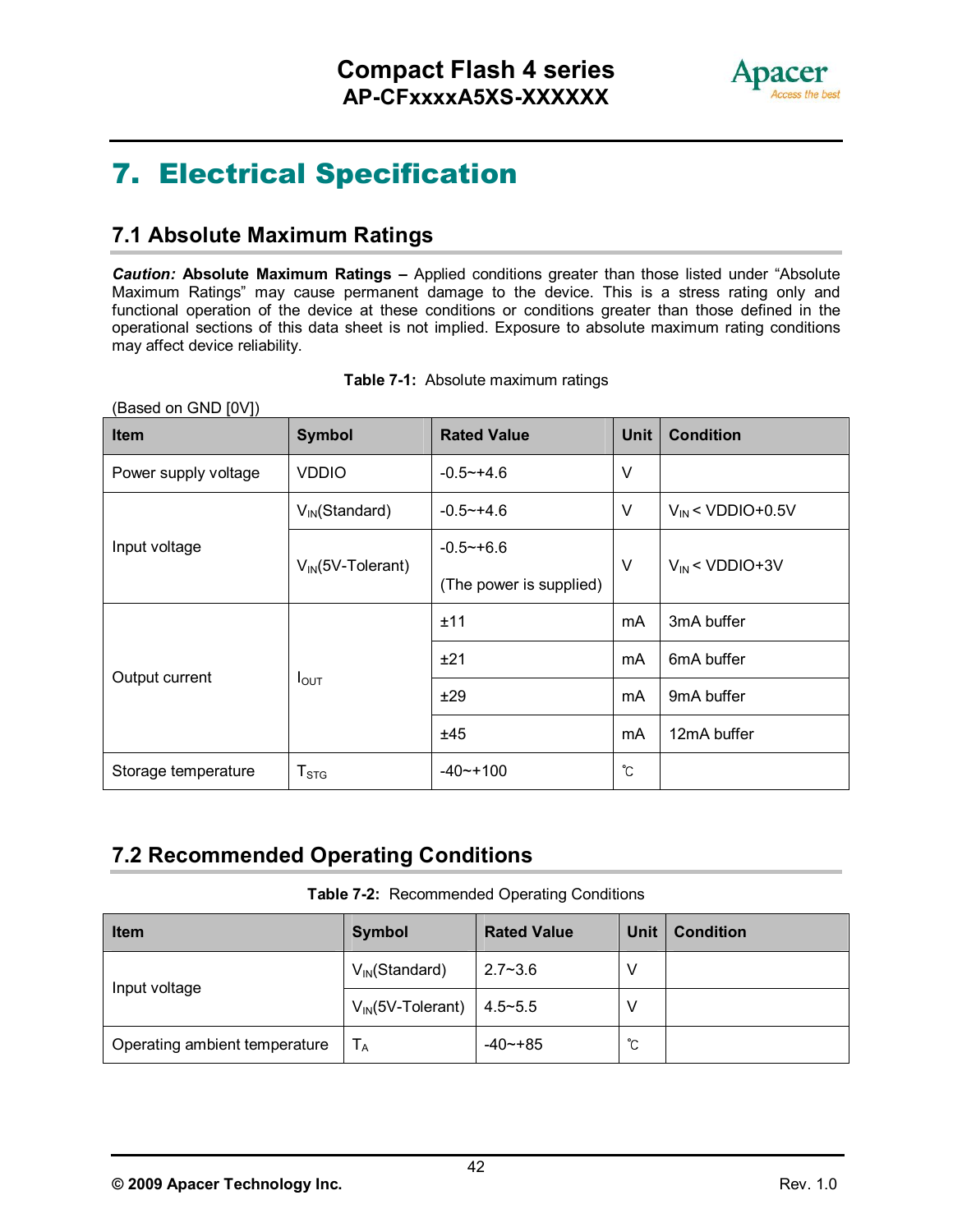

# **7.3 DC Characteristics**

| <b>Item</b>                          | <b>Symbol</b>           | <b>Standard Value</b> |                |              | <b>Unit</b> | <b>Measurement Condition</b>      |
|--------------------------------------|-------------------------|-----------------------|----------------|--------------|-------------|-----------------------------------|
|                                      |                         | Min                   | <b>Typ</b>     | <b>Max</b>   |             |                                   |
| Input voltage                        | <b>VIH</b>              | 2.0                   |                | <b>VDDIO</b> | $\vee$      |                                   |
| (TTL level)                          | <b>VIL</b>              | 0                     |                | 0.7          | $\vee$      | VDDIO=2.7V                        |
|                                      | $V +$                   | 1.2                   |                | 2.4          | $\vee$      |                                   |
| Schmidt trigger input<br>(TTL level) | $\overline{\mathsf{V}}$ | 0.6                   |                | 1.8          | $\vee$      |                                   |
|                                      | Vh                      | 0.3                   |                | 1.5          | V           |                                   |
|                                      | <b>VOH</b>              | VDDIO-0.1             |                |              | V           | IOH=0mA                           |
| Output voltage                       | <b>VOL</b>              |                       |                | 0.1          | V           | $IOL=0mA$                         |
|                                      | <b>IIH</b>              | $-10$                 |                | $+10$        | uA          | VIN=VDDIO                         |
| Input leak current                   | IIL                     | $-10$                 |                | $+10$        | uA          | VIN=VSS                           |
| Output leak current                  | IOZ                     | $-10$                 |                | $+10$        | uA          | Hi-Z state                        |
| Pull-up resistance                   | <b>RPU</b>              | 14.2                  | 31.9           | 80.7         | kΩ          | VIN=VSS                           |
| Pull-down resistance                 | <b>RPD</b>              | 20.6                  | 44.9           | 116.4        | kΩ          | VIN=VDDIO                         |
|                                      | ICC33udma6              |                       | 40             |              | mA          | UDMA mode 6 (when 2ch interleave) |
| Current consumption                  | ICC33pio6               |                       | 20             |              | mA          | PIO mode 6 (when 2ch interleave)  |
| (VDDIO)                              | ICC33idl                |                       | $\overline{2}$ |              | mA          | <b>IDLE</b>                       |
|                                      | ICC33slp                |                       | 0.1            |              | mA          | <b>SLEEP</b>                      |

**Table 7-3:** DC Characteristics (@ VDDIO=3.3V)

# **7.4 Capacitance**

#### **Table 7-4:** Capacitance

| <b>Item</b>                         | <b>Symbol</b>     | Min | Typ | <b>Max</b> | Unit |
|-------------------------------------|-------------------|-----|-----|------------|------|
| Input Pin Capacitance (5V-Tolerant) | Ci (5V-Tolerant)  |     |     | $-11$      | рF   |
| I/O Pin Capacitance (5V-Tolerant)   | Cio (5V-Tolerant) |     |     | $-11$      | рF   |

### **7.5 Integrated Series Termination Resistor**

**Table 7-5:** Integrated Series Termination Resistor

| Item                  | Symbol | <b>Min</b>         | $\tau_{\mathsf{yp}}$ | <b>Max</b> | Unit |
|-----------------------|--------|--------------------|----------------------|------------|------|
| Terminator Resistance | Rterm  | $\sim$<br><u>_</u> | ാറ<br>ົບ             | 39         | 77   |

INTRQ, #INPACK, IORDY, DMACK, #CS0, #CS1, #IORD, #IOWR, A[2:0] and D[15:0] (IDE mode) signals that have integrated series termination resistors.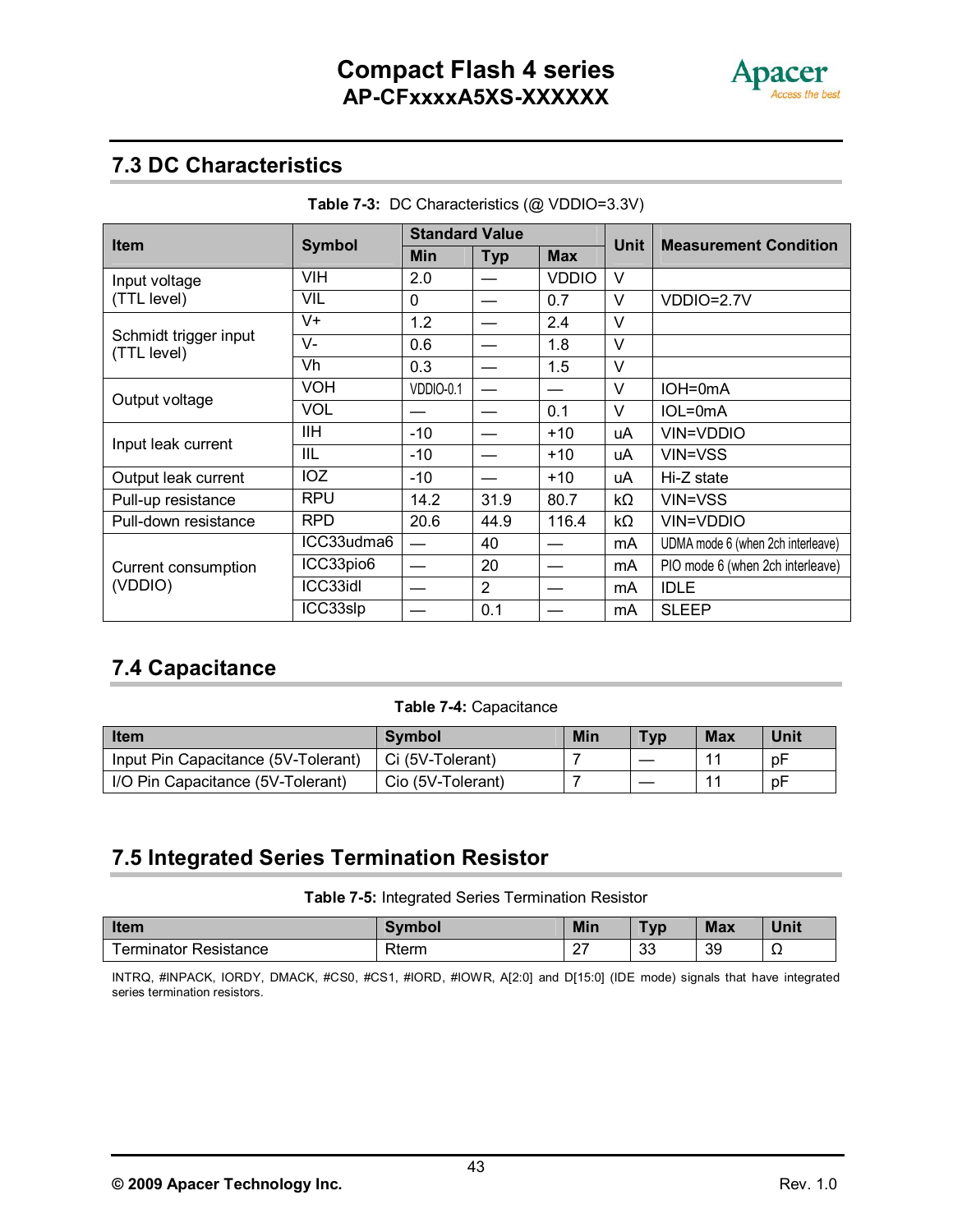

# **7.6 Power Supply Sequence**

The controller is an IC that functions at 3.3V for the I/O power supply. There power supplies will deliver power to the chip externally, but a through current may occur inside the chip depending on the power-on and power-off sequence. For this reason, the power supply should be turned on and off simultaneously for reliability. Refer to figure 7-1.

- Turn on condition Time difference of VDDIO\*0 to both VDDIO\*0.9 is less than 100[ms].
- Turn off condition Time difference of VDDIO\*0.9 to both VDDIO\*0.1 is less than 100[ms].
- 5V tolerant buffer Before/after power supply is turned on/off, it must not apply 5V voltage.



**Figure 7-1** Power ON/OFF Sequence

# **7.7 Setup Time**

Hardware reset time (reset release to a ready state) is less than about 100 [ms] in PC Card/HOST Memory Bus mode. For IDE mode, it is less than about 450 [ms] when master connection, and is less than about 250 [ms] when slave connection. Setup time does not depend on the total capacity of connected flash memory.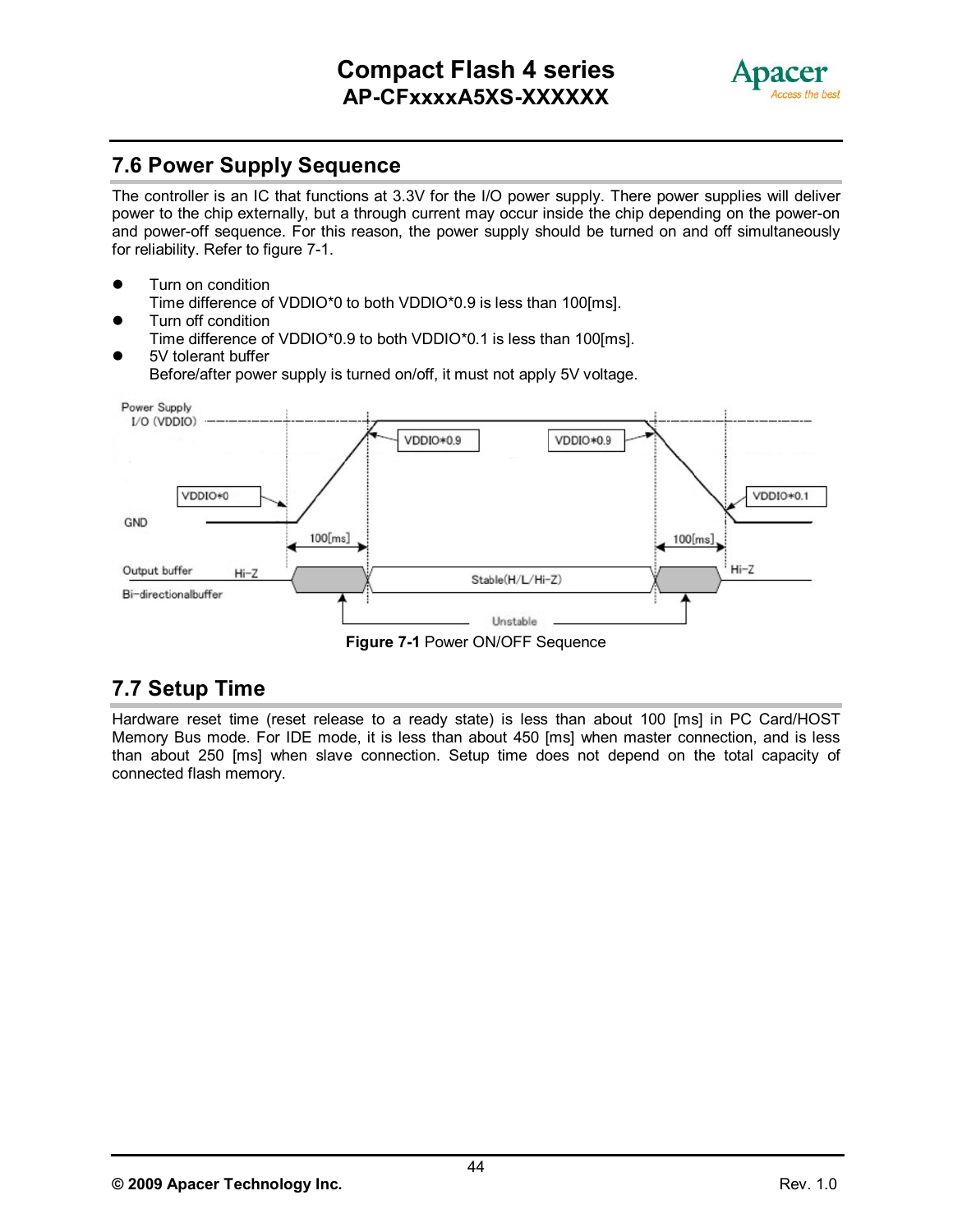

# **8. Physical Characteristics**

### **8.1 Dimension**

| <b>TABLE 8-1:</b> Type I CFC physical specification |                                                  |  |  |  |
|-----------------------------------------------------|--------------------------------------------------|--|--|--|
| Length:                                             | $\parallel$ 36.40 +/- 0.15mm (1.433+/- 0.06 in.) |  |  |  |
| Width:                                              | $142.80 + 0.10$ mm (1.685+/- 0.04 in.)           |  |  |  |
| Thickness (Including Label Area):                   | $(3.3$ mm+/-0.10mm $(0.130+)$ -0.04in.)          |  |  |  |



**FIGURE 8-1:** Physical dimension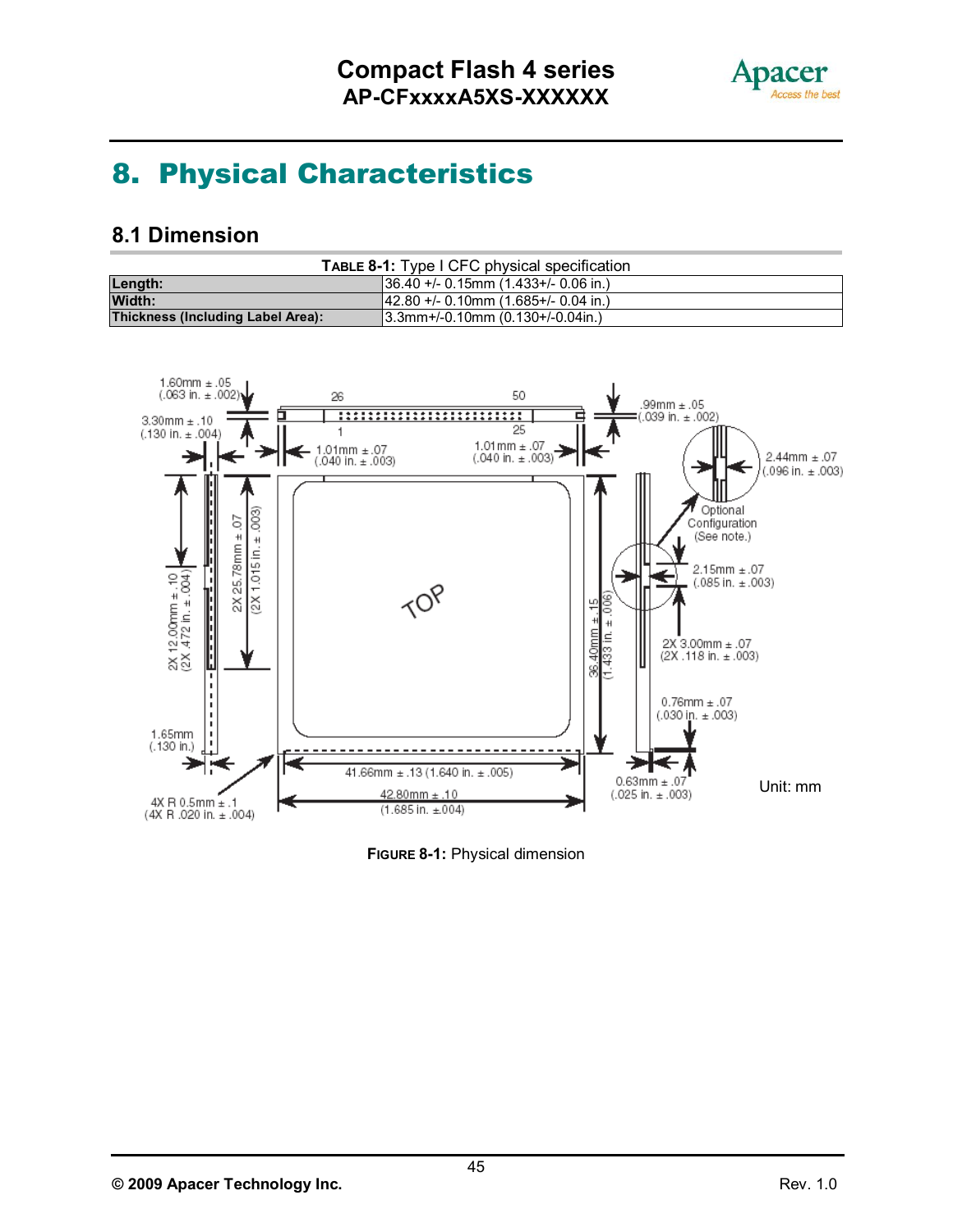

# **9. Product Ordering Information**

# **9.1 Product Code Designations**

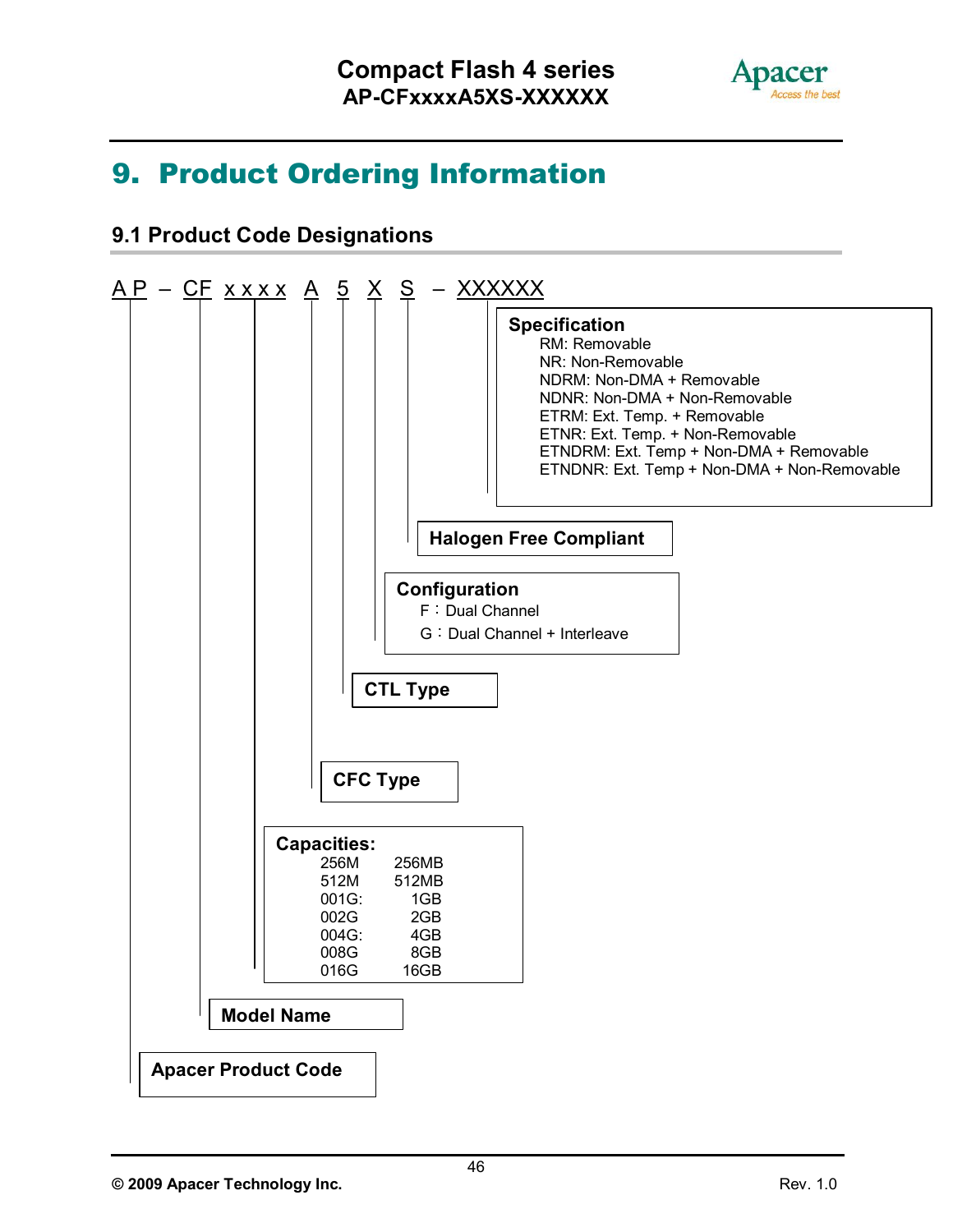![](_page_47_Picture_1.jpeg)

### **9.2 Valid Combinations**

### **9.2.1 Standard Temperature**

#### **9.2.1.1 Removable**

| <b>Capacity</b> | <b>AP/N</b>      |
|-----------------|------------------|
| 256MB           | AP-CF256MA5FS-RM |
| 512MB           | AP-CF512MA5GS-RM |
| 1GB             | AP-CF001GA5GS-RM |
| 2GB             | AP-CF002GA5GS-RM |
| 4GB             | AP-CF004GA5GS-RM |
| 8GB             | AP-CF008GA5GS-RM |
| 16GB            | AP-CF016GA5GS-RM |

#### **9.2.1.2 Non-Removable**

| <b>Capacity</b> | <b>AP/N</b>      |
|-----------------|------------------|
| 256MB           | AP-CF256MA5FS-NR |
| 512MB           | AP-CF512MA5GS-NR |
| 1GB             | AP-CF001GA5GS-NR |
| 2GB             | AP-CF002GA5GS-NR |
| 4GB             | AP-CF004GA5GS-NR |
| 8GB             | AP-CF008GA5GS-NR |
| 16GB            | AP-CF016GA5GS-NR |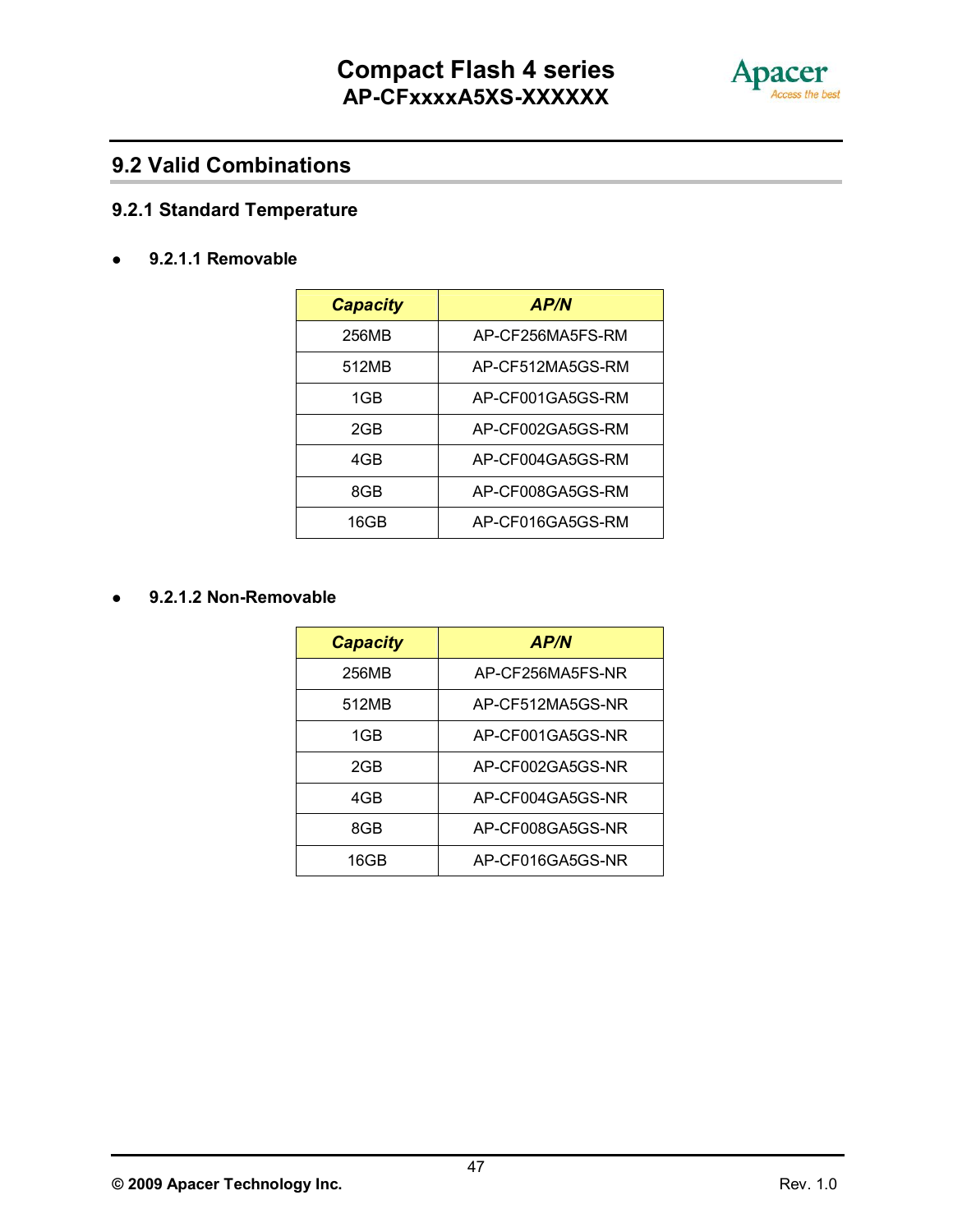![](_page_48_Picture_1.jpeg)

#### **9.2.1.3 Non-DMA + Removable**

| <b>Capacity</b> | <b>AP/N</b>        |
|-----------------|--------------------|
| 256MB           | AP-CF256MA5FS-NDRM |
| 512MB           | AP-CF512MA5GS-NDRM |
| 1GB             | AP-CF001GA5GS-NDRM |
| 2GB             | AP-CF002GA5GS-NDRM |
| 4GB             | AP-CF004GA5GS-NDRM |
| 8GB             | AP-CF008GA5GS-NDRM |
| 16GB            | AP-CF016GA5GS-NDRM |

#### **9.2.1.4 Non-DMA + Non-Removable**

| <b>Capacity</b> | <b>AP/N</b>        |
|-----------------|--------------------|
| 256MB           | AP-CF256MA5FS-NDNR |
| 512MB           | AP-CF512MA5GS-NDNR |
| 1GB             | AP-CF001GA5GS-NDNR |
| 2GB             | AP-CF002GA5GS-NDNR |
| 4GB             | AP-CF004GA5GS-NDNR |
| 8GB             | AP-CF008GA5GS-NDNR |
| 16GB            | AP-CF016GA5GS-NDNR |

**Note:** Valid combinations are those products in mass production or will be in mass production. Consult your Apacer sales representative to confirm availability of valid combinations and to determine availability of new combinations.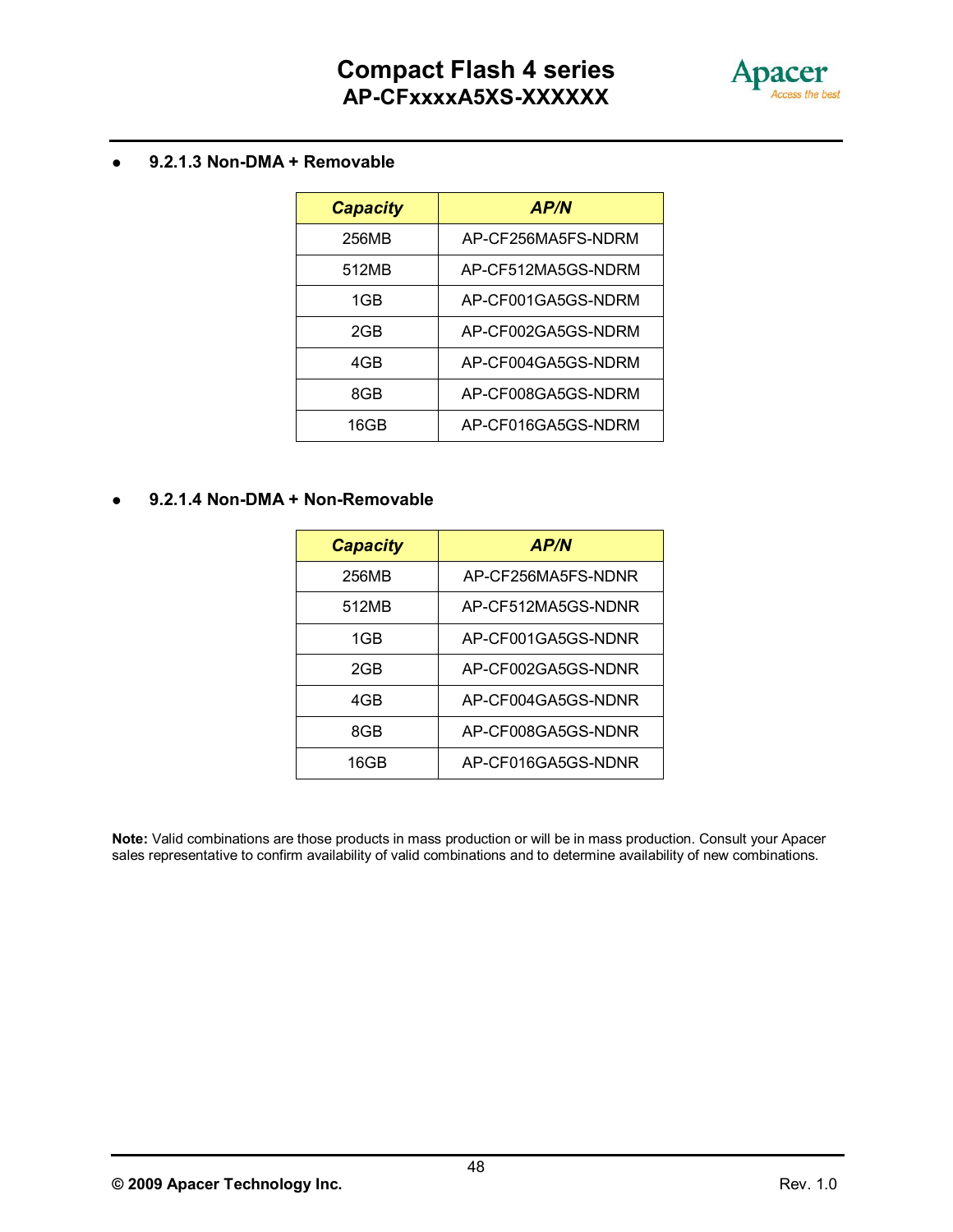![](_page_49_Picture_1.jpeg)

### **9.2.2 Extended Temperature**

**9.2.2.1 Ext. Temp. + Removable**

| <b>Capacity</b> | <b>AP/N</b>        |
|-----------------|--------------------|
| 256MB           | AP-CF256MA5FS-ETRM |
| 512MB           | AP-CF512MA5GS-ETRM |
| 1GB             | AP-CF001GA5GS-ETRM |
| 2GB             | AP-CF002GA5GS-FTRM |
| 4GB             | AP-CF004GA5GS-ETRM |
| 8GB             | AP-CF008GA5GS-ETRM |
| 16GB            | AP-CF016GA5GS-ETRM |

**9.2.2.2 Ext. Temp. + Non-Removable**

| <b>Capacity</b> | <b>AP/N</b>        |
|-----------------|--------------------|
| 256MB           | AP-CF256MA5FS-ETNR |
| 512MB           | AP-CF512MA5GS-ETNR |
| 1GB             | AP-CF001GA5GS-ETNR |
| 2GB             | AP-CF002GA5GS-ETNR |
| 4GB             | AP-CF004GA5GS-ETNR |
| 8GB             | AP-CF008GA5GS-ETNR |
| 16GB            | AP-CF016GA5GS-ETNR |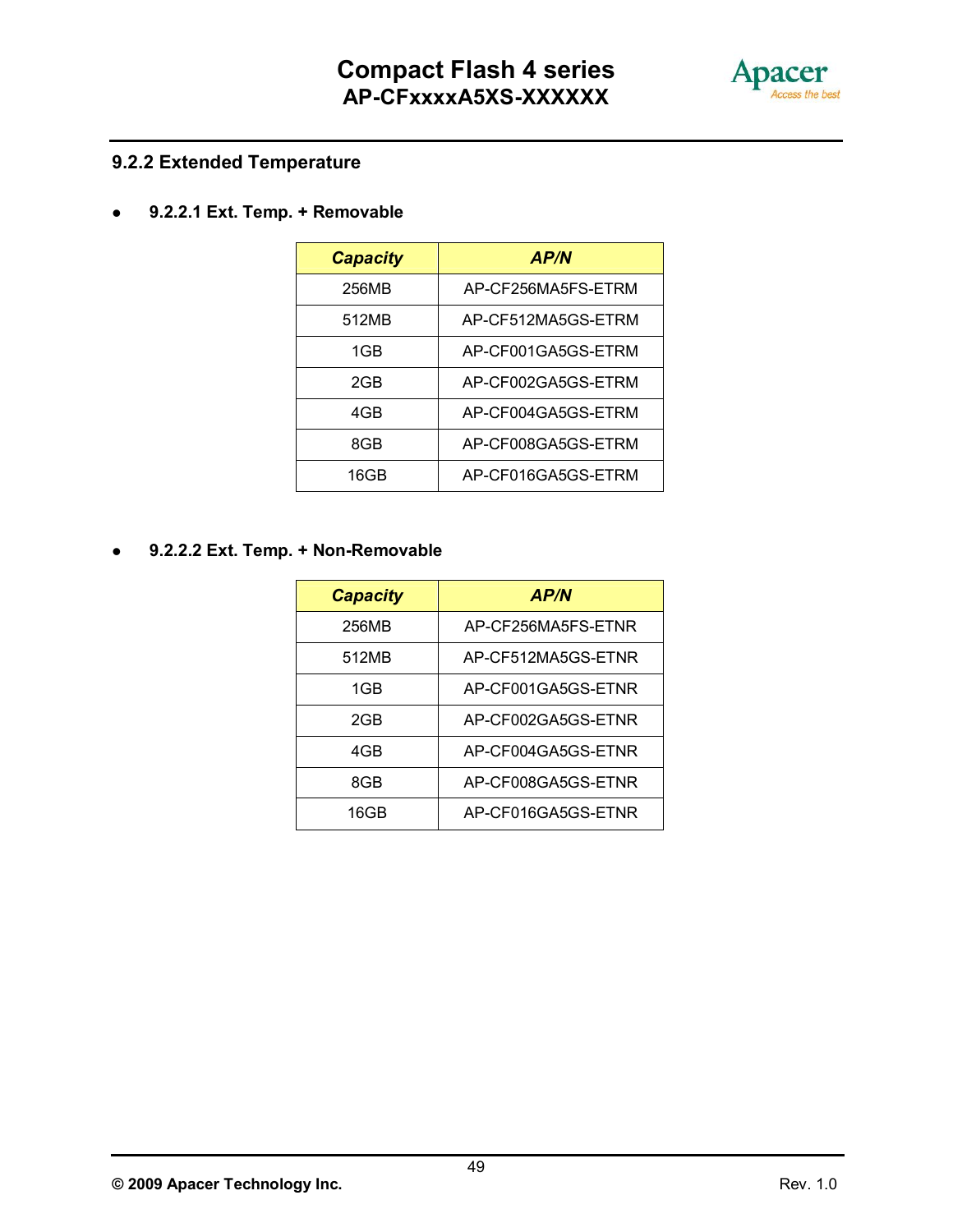![](_page_50_Picture_1.jpeg)

#### **9.2.2.3 Ext. Temp. + Non-DMA + Removable**

| <b>Capacity</b> | <b>AP/N</b>          |
|-----------------|----------------------|
| 256MB           | AP-CF256MA5FS-ETNDRM |
| 512MB           | AP-CF512MA5GS-ETNDRM |
| 1GB             | AP-CF001GA5GS-ETNDRM |
| 2GB             | AP-CF002GA5GS-ETNDRM |
| 4GB             | AP-CF004GA5GS-ETNDRM |
| 8GB             | AP-CF008GA5GS-ETNDRM |
| 16GB            | AP-CF016GA5GS-ETNDRM |

**9.2.2.4 Ext. Temp. + Non-DMA + Non-Removable**

| <b>Capacity</b> | <b>AP/N</b>          |
|-----------------|----------------------|
| 256MB           | AP-CF256MA5FS-ETNDNR |
| 512MB           | AP-CF512MA5GS-ETNDNR |
| 1GB             | AP-CF001GA5GS-ETNDNR |
| 2GB             | AP-CF002GA5GS-ETNDNR |
| 4GB             | AP-CF004GA5GS-ETNDNR |
| 8GB             | AP-CF008GA5GS-ETNDNR |
| 16GB            | AP-CF016GA5GS-ETNDNR |

**Note:** Valid combinations are those products in mass production or will be in mass production. Consult your Apacer sales representative to confirm availability of valid combinations and to determine availability of new combinations.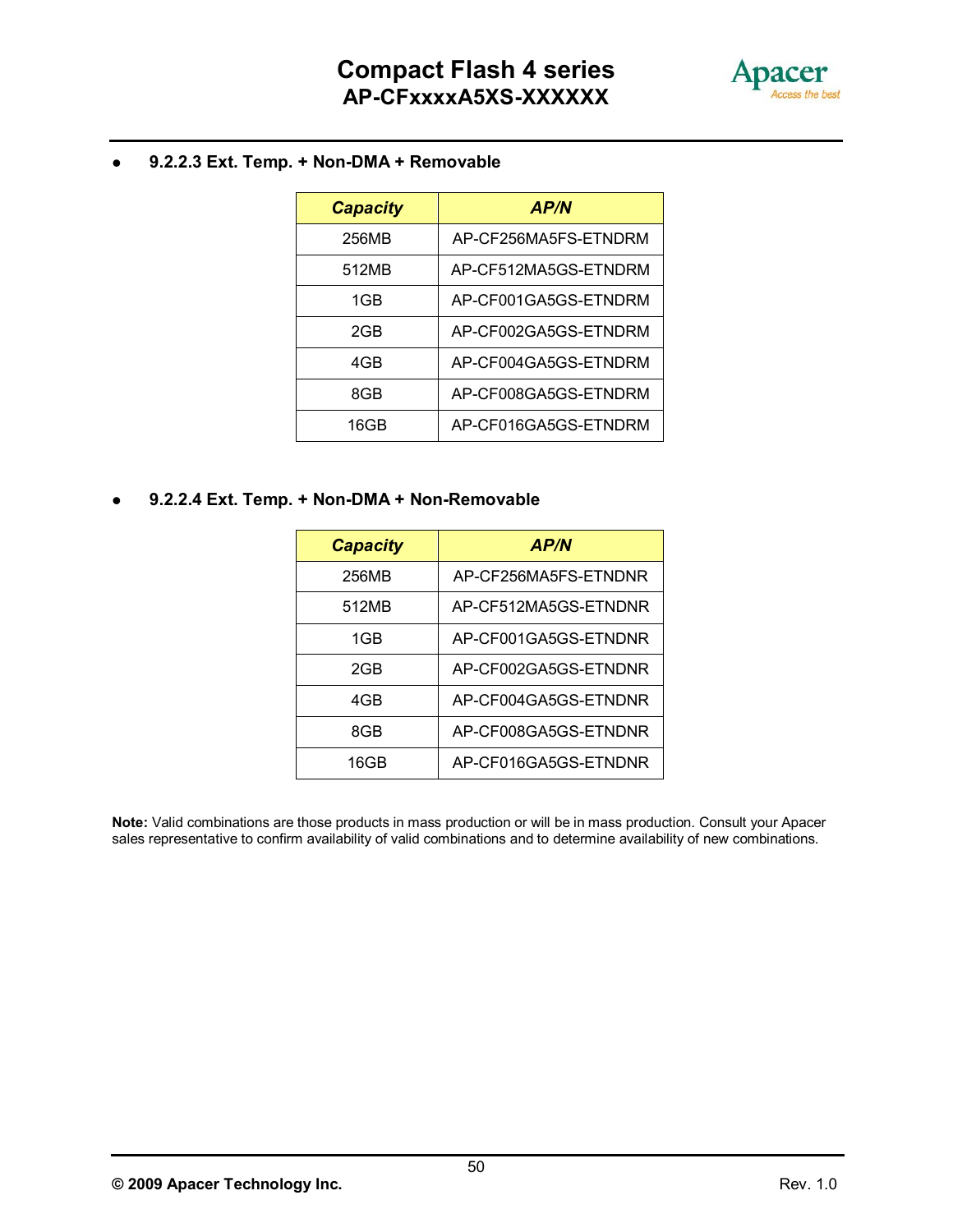![](_page_51_Picture_1.jpeg)

# **Revision History**

| <b>Revision</b> | <b>Date</b> | <b>Description</b> | <b>Remark</b> |
|-----------------|-------------|--------------------|---------------|
|                 | 11/17/2009  | Official release   |               |